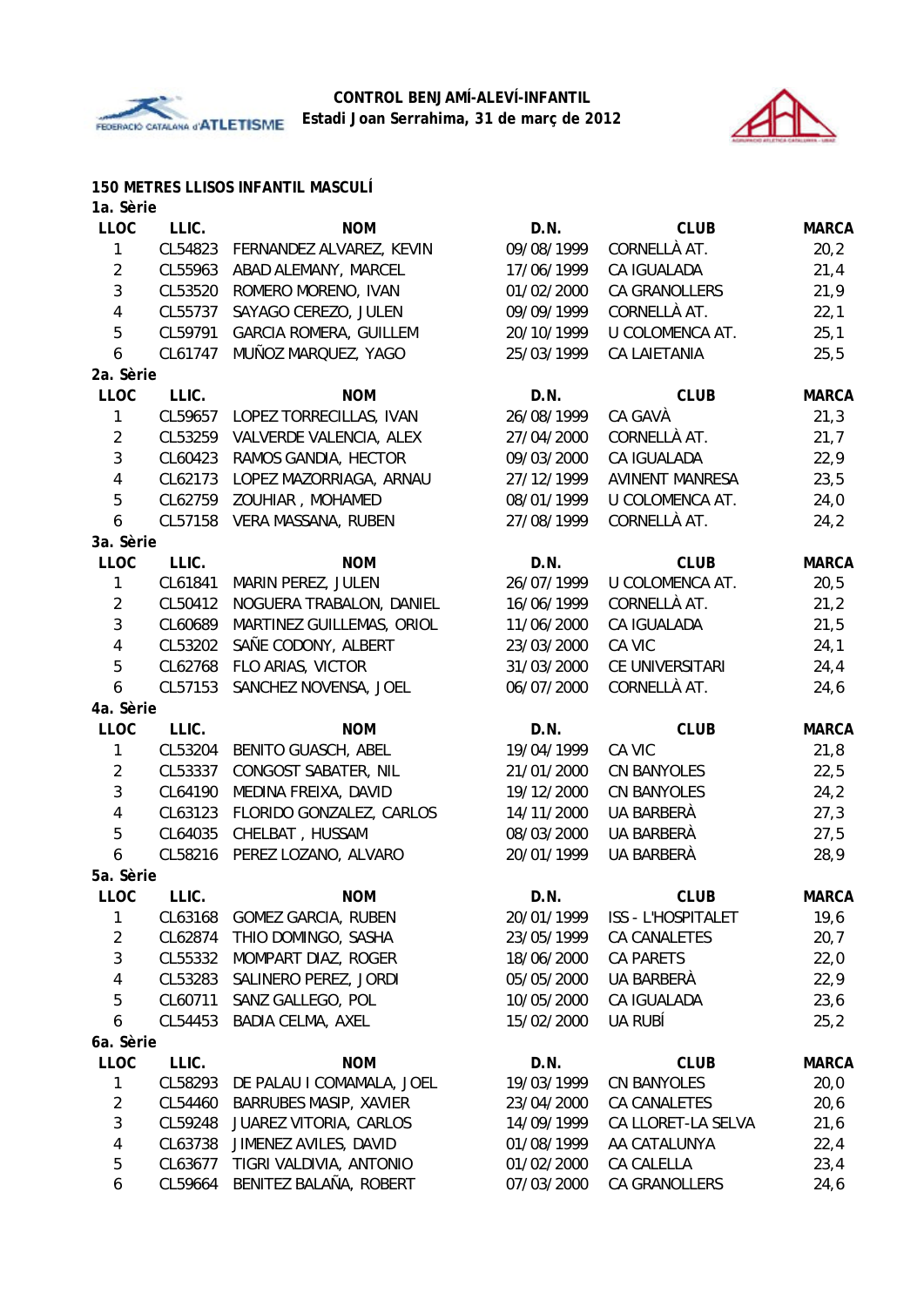



| 7a. Sèrie        |         |                             |            |                          |              |
|------------------|---------|-----------------------------|------------|--------------------------|--------------|
| <b>LLOC</b>      | LLIC.   | <b>NOM</b>                  | D.N.       | <b>CLUB</b>              | <b>MARCA</b> |
| $\mathbf{1}$     | CL61890 | IBAÑEZ FERNANDEZ, ISAAC     | 03/02/1999 | <b>CA CANALETES</b>      | 20,9         |
| $\sqrt{2}$       | CL55006 | ABELLO SIMON, PAU           | 11/12/1999 | AA CATALUNYA             | 21,2         |
| 3                | CL63328 | MAS GALLEMI, NIL            | 29/08/2000 | <b>GA LLUÏSOS MATARÓ</b> | 22,0         |
| $\overline{4}$   | CL61062 | ADJAR NAJJAOUI, ISMAEL      | 03/05/2000 | <b>GA LLUÏSOS MATARÓ</b> | 23,2         |
| $\mathbf 5$      | CL61349 | <b>GOMEZ AGUILAR, SERGI</b> | 30/09/1999 | UA BARBERÀ               | 23,4         |
| $\boldsymbol{6}$ | CL53865 | JORBA LLOSES, POL           | 12/08/2000 | <b>AVINENT MANRESA</b>   | 26,5         |
| 8a. Sèrie        |         |                             |            |                          |              |
| <b>LLOC</b>      | LLIC.   | <b>NOM</b>                  | D.N.       | <b>CLUB</b>              | <b>MARCA</b> |
| $\mathbf{1}$     | CL62264 | SERRES MARTINEZ, KEVIN      | 10/04/1999 | CA SANT JUST             | 19,5         |
| $\sqrt{2}$       | CL61935 | NIELSEN ROS, LUCAS          | 12/03/1999 | AA CATALUNYA             | 20,2         |
| 3                | CL56658 | BLAL LAHLIMI, OUSSAMA       | 06/04/2000 | <b>GA LLUÏSOS MATARÓ</b> | 20, 6        |
| $\overline{4}$   | CL64209 | SOBRINO TERUEL, MARC        | 05/12/1999 | <b>CA GRANOLLERS</b>     | 23,9         |
| 5                | CL62134 | <b>IGLESIAS GRAU, MARC</b>  | 17/03/2000 | <b>CA GRANOLLERS</b>     | 25,4         |
| $\boldsymbol{6}$ | CL63753 | <b>TORRES LOPEZ, JOEL</b>   | 09/09/1999 | CA LAIETANIA             | 25, 6        |
| 9a. Sèrie        |         |                             |            |                          |              |
| <b>LLOC</b>      | LLIC.   | <b>NOM</b>                  | D.N.       | <b>CLUB</b>              | <b>MARCA</b> |
| $\mathbf{1}$     | CL60908 | FRANCO ALIAS, DIEGO         | 14/07/1999 | AA CATALUNYA             | 21,5         |
| $\overline{2}$   | CL52987 | RODRIGUEZ SEGURA, JOEL      | 02/12/1999 | AA CATALUNYA             | 21,8         |
| $\mathfrak{Z}$   | CL53415 | LOPEZ CASAS, IGNASI         | 24/04/1999 | AA CATALUNYA             | 22,6         |
| $\overline{4}$   | CL63676 | SALA MONTEAGUDO, JOEL       | 25/02/2000 | CA CALELLA               | 23,1         |
| 5                | CL57204 | ZAERA BUSCA, CARLES         | 31/08/2000 | <b>CA LAIETANIA</b>      | 24,7         |
| 6                | CL62138 | LEIVA VIGIL, JORGE          | 02/12/1999 | CA GRANOLLERS            | 24,9         |
| 10a. Sèrie       |         |                             |            |                          |              |
| <b>LLOC</b>      | LLIC.   | <b>NOM</b>                  | D.N.       | <b>CLUB</b>              | <b>MARCA</b> |
| $\mathbf{1}$     | CL63925 | ASENJO RODRIGUEZ, CRISTIAN  | 23/12/2000 | AA CATALUNYA             | 22,6         |
| $\overline{2}$   | CL55180 | BASSONS MORENO, POL         | 13/12/1999 | <b>GA LLUÏSOS MATARÓ</b> | 22,9         |
| 3                | CL52748 | REY RUIZ, PAU               | 09/07/2000 | <b>GA LLUÏSOS MATARÓ</b> | 23,4         |
| $\overline{4}$   | CL61988 | LOPEZ RIERA, ALEX           | 07/07/2000 | MARTORELL AC             | 24,5         |
| 5                | CL61987 | LIRIA PINEDO, POL           | 31/10/1999 | MARTORELL AC             | 26,0         |
| 11a. Sèrie       |         |                             |            |                          |              |
| <b>LLOC</b>      | LLIC.   | <b>NOM</b>                  | D.N.       | <b>CLUB</b>              | <b>MARCA</b> |
| $\mathbf{1}$     |         | CL54159 PAGES NEGRE, MARTI  | 12/02/1999 | MUNTANYENC S.CUGAT       | 19,9         |
| $\overline{2}$   | CL57595 | TORO ORTIZ, DANIEL          | 09/11/1999 | <b>UA TERRASSA</b>       | 20,9         |
| 3                | CL54991 | LAS HERAS RUPEREZ, AARON    | 22/06/2000 | AA CATALUNYA             | 21,8         |
| 4                | CL59966 | SANCHEZ FERNANDEZ, JUAN     | 22/06/2000 | <b>GA LLUÏSOS MATARÓ</b> | 22,9         |
| 5                | CL57639 | MIRAS ROBLES, ORIOL         | 28/07/2000 | <b>GA LLUÏSOS MATARÓ</b> | 24,2         |
| 6                | CL53326 | PRAT BOSCH, ARNAU           | 01/03/1999 | PENYA APA ANEM-HI        | 24,9         |
| 12a. Sèrie       |         |                             |            |                          |              |
| <b>LLOC</b>      | LLIC.   | <b>NOM</b>                  | D.N.       | <b>CLUB</b>              | <b>MARCA</b> |
| 1                | CL55867 | GONZALEZ BUENO, ALEX        | 29/04/1999 | CA CALELLA               | 22,1         |
| $\overline{c}$   | CL60231 | LOPEZ GINESTA, BIEL         | 30/09/1999 | CA CALELLA               | 22,4         |
| 3                | CL52894 | PUY BAQUE, OT               | 28/09/1999 | CA LAIETANIA             | 22,6         |
| 4                | CL57314 | MOLINA FERNANDEZ, MARC      | 07/03/2000 | AA CATALUNYA             | 23,1         |
|                  |         |                             |            |                          |              |
| 5                | CL58770 | NOGUEIRA LOPEZ, XAVIER      | 07/12/2000 | CA CANOVELLES            | 27,1         |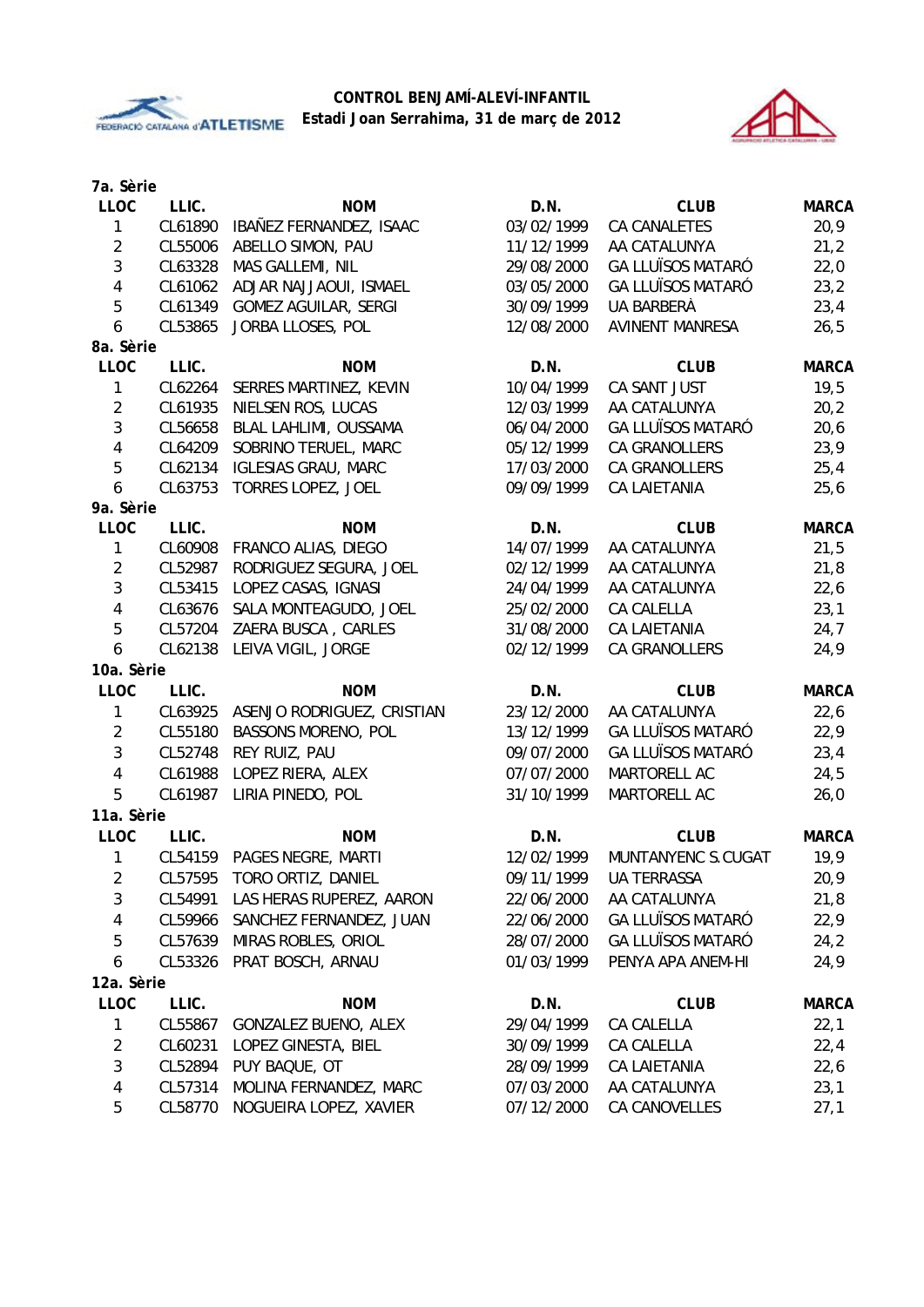



### **1000 METRES OBSTACLES INFANTIL MASCULÍ**

| 1a. Sèrie      |         |                               |            |                          |              |
|----------------|---------|-------------------------------|------------|--------------------------|--------------|
| <b>LLOC</b>    | LLIC.   | <b>NOM</b>                    | D.N.       | <b>CLUB</b>              | <b>MARCA</b> |
| 1              | CL53258 | SALAS MOLINA, ALEX            | 18/11/2000 | CORNELLÀ AT.             | 3, 16, 2     |
| $\overline{2}$ | CL56658 | BLAL LAHLIMI, OUSSAMA         | 06/04/2000 | <b>GA LLUÏSOS MATARÓ</b> | 3, 20, 3     |
| 3              | CL55963 | ABAD ALEMANY, MARCEL          | 17/06/1999 | CA IGUALADA              | 3,23,9       |
| 4              | CL54991 | LAS HERAS RUPEREZ, AARON      | 22/06/2000 | AA CATALUNYA             | 3, 24, 3     |
| 5              | CL53520 | ROMERO MORENO, IVAN           | 01/02/2000 | CA GRANOLLERS            | 3, 28, 1     |
| 6              | CL57926 | JULIA ROSSELL, JORDI          | 23/08/2000 | CA NOU BARRIS            | 3, 28, 4     |
| 7              | CL63738 | JIMENEZ AVILES, DAVID         | 01/08/1999 | AA CATALUNYA             | 3,28,6       |
| 8              | CL53415 | LOPEZ CASAS, IGNASI           | 24/04/1999 | AA CATALUNYA             | 3,31,1       |
| 9              | CL62759 | ZOUHIAR, MOHAMED              | 08/01/1999 | U COLOMENCA AT.          | 3,34,2       |
| 10             | CL60689 | MARTINEZ GUILLEMAS, ORIOL     | 11/06/2000 | CA IGUALADA              | 3,35,1       |
| 11             | CL57314 | MOLINA FERNANDEZ, MARC        | 07/03/2000 | AA CATALUNYA             | 3,36,1       |
| 12             | CL62173 | LOPEZ MAZORRIAGA, ARNAU       | 27/12/1999 | <b>AVINENT MANRESA</b>   | 3,37,9       |
| 13             | CL61841 | MARIN PEREZ, JULEN            | 26/07/1999 | U COLOMENCA AT.          | 3,40,1       |
| 14             | CL52894 | PUY BAQUE, OT                 | 28/09/1999 | <b>CA LAIETANIA</b>      | 3,43,7       |
| 15             | CL60338 | RUIZ QUERO, ALEJANDRO         | 02/12/1999 | AA CATALUNYA             | 3,44,3       |
| 16             | CL59791 | <b>GARCIA ROMERA, GUILLEM</b> | 20/10/1999 | U COLOMENCA AT.          | 3,48,2       |
| 17             | CL55180 | BASSONS MORENO, POL           | 13/12/1999 | <b>GA LLUÏSOS MATARÓ</b> | 3,50,2       |
| 18             | CL55332 | MOMPART DIAZ, ROGER           | 18/06/2000 | <b>CA PARETS</b>         | 3,52,3       |
| 19             | CL63925 | ASENJO RODRIGUEZ, CRISTIAN    | 23/12/2000 | AA CATALUNYA             | 3,53,0       |
| 20             | CL63365 | TORRENTO VILARNAU, SERGI      | 22/09/1999 | PENYA APA ANEM-HI        | 3,56,2       |
| 21             | CL53283 | SALINERO PEREZ, JORDI         | 05/05/2000 | UA BARBERÀ               | 3, 57, 2     |
| 22             | CL61935 | NIELSEN ROS, LUCAS            | 12/03/1999 | AA CATALUNYA             | 4,00,1       |
| 23             | CL57204 | ZAERA BUSCA, CARLES           | 31/08/2000 | <b>CA LAIETANIA</b>      | 4,13,9       |
| 2a. Sèrie      |         |                               |            |                          |              |
| LLOC           | LLIC.   | <b>NOM</b>                    | D.N.       | <b>CLUB</b>              | <b>MARCA</b> |
| 1              | CL56057 | GODOY KARSESKA, PAU           | 16/03/2000 | <b>LLEIDA UA</b>         | 3, 18, 8     |
| $\overline{2}$ | CL58293 | DE PALAU I COMAMALA, JOEL     | 19/03/1999 | <b>CN BANYOLES</b>       | 3,22,9       |
| 3              | CL54823 | FERNANDEZ ALVAREZ, KEVIN      | 09/08/1999 | CORNELLÀ AT.             | 3, 23, 1     |
| 4              | CL61062 | ADJAR NAJJAOUI, ISMAEL        | 03/05/2000 | <b>GA LLUÏSOS MATARÓ</b> | 3, 26, 5     |
| 5              | CL63168 | <b>GOMEZ GARCIA, RUBEN</b>    | 20/01/1999 | ISS - L'HOSPITALET       | 3, 27, 7     |
| 6              | CL52987 | RODRIGUEZ SEGURA, JOEL        | 02/12/1999 | AA CATALUNYA             | 3,35,5       |
| 7              |         | CL55006 ABELLO SIMON, PAU     | 11/12/1999 | AA CATALUNYA             | 3, 36, 3     |
| 8              |         | CL55336 GOMEZ GARCIA, GUILLEM | 28/12/2000 | CA MOLLET                | 3,36,4       |
| 9              | CL63328 | MAS GALLEMI, NIL              | 29/08/2000 | <b>GA LLUÏSOS MATARÓ</b> | 3,38,0       |
| 10             | CL55178 | VIVAS GLASER, DAN NOAH        | 02/03/1999 | <b>GA LLUÏSOS MATARÓ</b> | 3,42,2       |
| 11             | CL54453 | <b>BADIA CELMA, AXEL</b>      | 15/02/2000 | UA RUBÍ                  | 3,42,7       |
| 12             | CL53337 | CONGOST SABATER, NIL          | 21/01/2000 | <b>CN BANYOLES</b>       | 3,43,5       |
| 13             | CL52748 | REY RUIZ, PAU                 | 09/07/2000 | <b>GA LLUÏSOS MATARÓ</b> | 3,44,4       |
| 14             | CL60908 | FRANCO ALIAS, DIEGO           | 14/07/1999 | AA CATALUNYA             | 3,45,3       |
| 15             | CL53114 | NASARRE GUILLAMON, DAVID      | 19/02/2000 | ISS - L'HOSPITALET       | 3,47,8       |
| 16             | CL57153 | SANCHEZ NOVENSA, JOEL         | 06/07/2000 | CORNELLÀ AT.             | 3,48,8       |
| 17             | CL64190 | MEDINA FREIXA, DAVID          | 19/12/2000 | CN BANYOLES              | 3,56,1       |
| 18             | CL53865 | JORBA LLOSES, POL             | 12/08/2000 | <b>AVINENT MANRESA</b>   | 3,58,7       |
| 19             | CL57639 | MIRAS ROBLES, ORIOL           | 28/07/2000 | <b>GA LLUÏSOS MATARÓ</b> | 4,10,6       |
| 20             | CL64035 | CHELBAT, HUSSAM               | 08/03/2000 | UA BARBERÀ               | 4,10,9       |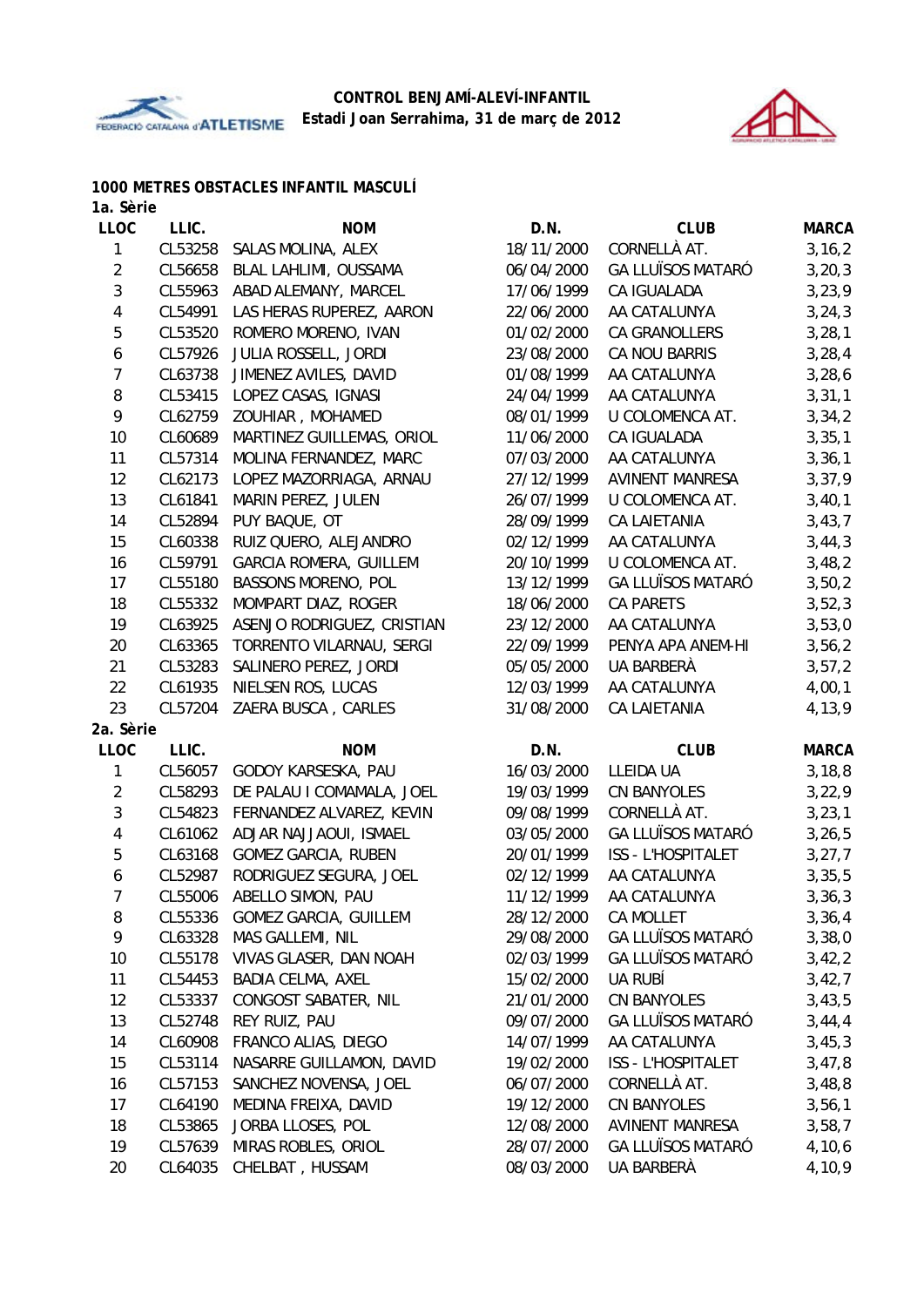



### **SALT DE LLARGADA INFANTIL MASCULÍ**

| <b>LLOC</b>    | LLIC.   | <b>NOM</b>                  | D.N.       | <b>CLUB</b>               | <b>MARCA</b> |
|----------------|---------|-----------------------------|------------|---------------------------|--------------|
| 1              | CL54460 | BARRUBES MASIP, XAVIER      | 23/04/2000 | <b>CA CANALETES</b>       | 4,85         |
| $\sqrt{2}$     | CL57595 | TORO ORTIZ, DANIEL          | 09/11/1999 | <b>UA TERRASSA</b>        | 4,83         |
| 3              | CL54159 | PAGES NEGRE, MARTI          | 12/02/1999 | MUNTANYENC S.CUGAT        | 4,80         |
| 4              | CL61935 | NIELSEN ROS, LUCAS          | 12/03/1999 | AA CATALUNYA              | 4,80         |
| 5              | CL55006 | ABELLO SIMON, PAU           | 11/12/1999 | AA CATALUNYA              | 4,62         |
| 6              | CL55867 | GONZALEZ BUENO, ALEX        | 29/04/1999 | CA CALELLA                | 4,60         |
| $\overline{7}$ | CL60423 | RAMOS GANDIA, HECTOR        | 09/03/2000 | CA IGUALADA               | 4,53         |
| 8              | CL59657 | LOPEZ TORRECILLAS, IVAN     | 26/08/1999 | CA GAVÀ                   | 4,50         |
| 9              | CL53259 | VALVERDE VALENCIA, ALEX     | 27/04/2000 | CORNELLÀ AT.              | 4,49         |
| 10             | CL62264 | SERRES MARTINEZ, KEVIN      | 10/04/1999 | CA SANT JUST              | 4,46         |
| 11             | CL55737 | SAYAGO CEREZO, JULEN        | 09/09/1999 | CORNELLÀ AT.              | 4,41         |
| 12             | CL63168 | <b>GOMEZ GARCIA, RUBEN</b>  | 20/01/1999 | <b>ISS - L'HOSPITALET</b> | 4,35         |
| 13             | CL60908 | FRANCO ALIAS, DIEGO         | 14/07/1999 | AA CATALUNYA              | 4,29         |
| 14             | CL53114 | NASARRE GUILLAMON, DAVID    | 19/02/2000 | ISS - L'HOSPITALET        | 4,20         |
| 15             | CL59966 | SANCHEZ FERNANDEZ, JUAN     | 22/06/2000 | <b>GA LLUÏSOS MATARÓ</b>  | 4,17         |
| 16             | CL61890 | IBAÑEZ FERNANDEZ, ISAAC     | 03/02/1999 | CA CANALETES              | 4,11         |
| 17             | CL53204 | BENITO GUASCH, ABEL         | 19/04/1999 | CA VIC                    | 4,10         |
| 18             | CL56658 | BLAL LAHLIMI, OUSSAMA       | 06/04/2000 | <b>GA LLUÏSOS MATARÓ</b>  | 4,05         |
| 19             | CL60231 | LOPEZ GINESTA, BIEL         | 30/09/1999 | CA CALELLA                | 4,03         |
| 20             | CL62874 | THIO DOMINGO, SASHA         | 23/05/1999 | CA CANALETES              | 3,97         |
| 21             | CL54991 | LAS HERAS RUPEREZ, AARON    | 22/06/2000 | AA CATALUNYA              | 3,96         |
| 22             | CL58293 | DE PALAU I COMAMALA, JOEL   | 19/03/1999 | <b>CN BANYOLES</b>        | 3,95         |
| 23             | CL57314 | MOLINA FERNANDEZ, MARC      | 07/03/2000 | AA CATALUNYA              | 3,94         |
| 24             | CL53520 | ROMERO MORENO, IVAN         | 01/02/2000 | CA GRANOLLERS             | 3,90         |
| 25             | CL53202 | SAÑE CODONY, ALBERT         | 23/03/2000 | CA VIC                    | 3,85         |
| 26             | CL52748 | REY RUIZ, PAU               | 09/07/2000 | <b>GA LLUÏSOS MATARÓ</b>  | 3,85         |
| 27             | CL52987 | RODRIGUEZ SEGURA, JOEL      | 02/12/1999 | AA CATALUNYA              | 3,82         |
| 28             | CL52894 | PUY BAQUE, OT               | 28/09/1999 | <b>CA LAIETANIA</b>       | 3,82         |
| 29             | CL55332 | MOMPART DIAZ, ROGER         | 18/06/2000 | <b>CA PARETS</b>          | 3,77         |
| 30             | CL61349 | <b>GOMEZ AGUILAR, SERGI</b> | 30/09/1999 | UA BARBERÀ                | 3,73         |
| 31             | CL57639 | MIRAS ROBLES, ORIOL         | 28/07/2000 | <b>GA LLUÏSOS MATARÓ</b>  | 3,71         |
| 32             | CL54823 | FERNANDEZ ALVAREZ, KEVIN    | 09/08/1999 | CORNELLÀ AT.              | 3,70         |
| 33             | CL54990 | JIMENEZ ISABAL, DANIEL      | 19/05/2000 | AA CATALUNYA              | 3,70         |
| 34             | CL63925 | ASENJO RODRIGUEZ, CRISTIAN  | 23/12/2000 | AA CATALUNYA              | 3,68         |
| 35             | CL55180 | BASSONS MORENO, POL         | 13/12/1999 | <b>GA LLUÏSOS MATARÓ</b>  | 3,66         |
| 36             | CL57153 | SANCHEZ NOVENSA, JOEL       | 06/07/2000 | CORNELLÀ AT.              | 3,62         |
| 37             | CL53415 | LOPEZ CASAS, IGNASI         | 24/04/1999 | AA CATALUNYA              | 3,60         |
| 38             | CL53337 | CONGOST SABATER, NIL        | 21/01/2000 | CN BANYOLES               | 3,55         |
| 39             | CL58770 | NOGUEIRA LOPEZ, XAVIER      | 07/12/2000 | CA CANOVELLES             | 3,55         |
| 40             | CL61988 | LOPEZ RIERA, ALEX           | 07/07/2000 | MARTORELL AC              | 3,54         |
| 41             | CL63328 | MAS GALLEMI, NIL            | 29/08/2000 | <b>GA LLUÏSOS MATARÓ</b>  | 3,48         |
| 42             | CL57204 | ZAERA BUSCA, CARLES         | 31/08/2000 | CA LAIETANIA              | 3,46         |
| 43             | CL63677 | TIGRI VALDIVIA, ANTONIO     | 01/02/2000 | CA CALELLA                | 3,45         |
| 44             | CL59664 | BENITEZ BALAÑA, ROBERT      | 07/03/2000 | CA GRANOLLERS             | 3,45         |
| 45             | CL63676 | SALA MONTEAGUDO, JOEL       | 25/02/2000 | CA CALELLA                | 3,43         |
| 46             | CL60338 | RUIZ QUERO, ALEJANDRO       | 02/12/1999 | AA CATALUNYA              | 3,40         |
| 47             | CL53326 | PRAT BOSCH, ARNAU           | 01/03/1999 | PENYA APA ANEM-HI         | 3,40         |
| 48             | CL57158 | VERA MASSANA, RUBEN         | 27/08/1999 | CORNELLÀ AT.              | 3,26         |
| 49             | CL64190 | MEDINA FREIXA, DAVID        | 19/12/2000 | CN BANYOLES               | 3,25         |
| 50             | CL55178 | VIVAS GLASER, DAN NOAH      | 02/03/1999 | <b>GA LLUÏSOS MATARÓ</b>  | 3,25         |
|                |         |                             |            |                           |              |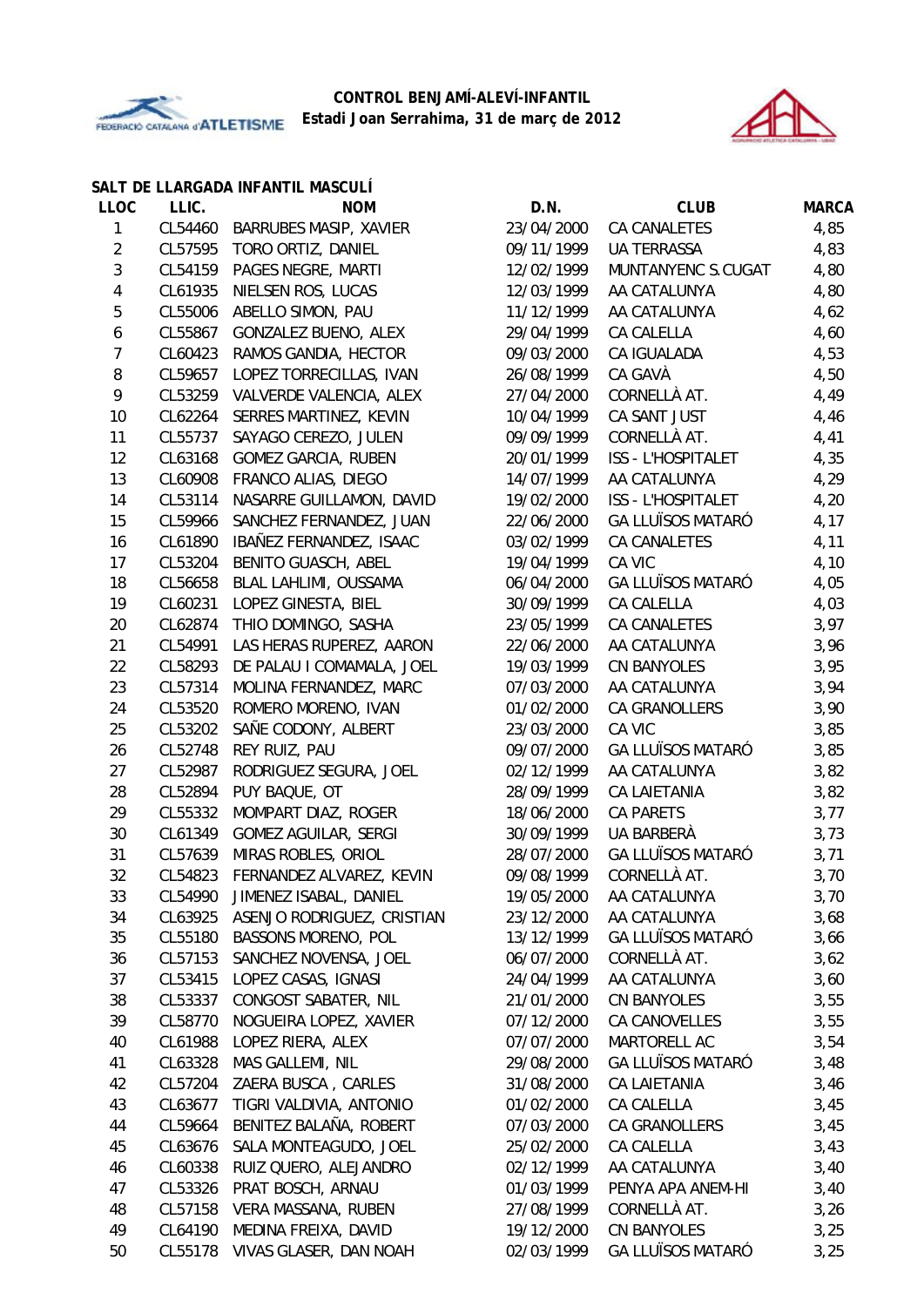



| 51 | CL64209 | SOBRINO TERUEL, MARC   | 05/12/1999 | <b>CA GRANOLLERS</b> | 3,20        |
|----|---------|------------------------|------------|----------------------|-------------|
| 52 | CL61747 | MUÑOZ MARQUEZ, YAGO    | 25/03/1999 | <b>CA LAIETANIA</b>  | 3,12        |
| 53 | CL59070 | BORREGO LOPEZ, RAUL    | 21/01/2000 | <b>CA CANOVELLES</b> | 3,10        |
| 54 | CL61987 | LIRIA PINEDO, POL      | 31/10/1999 | MARTORELL AC         | 3,08        |
| 55 | CL62134 | IGLESIAS GRAU, MARC    | 17/03/2000 | <b>CA GRANOLLERS</b> | 3,08        |
|    | CL60711 | SANZ GALLEGO, POL      | 10/05/2000 | CA IGUALADA          | <b>NULS</b> |
|    | CL55397 | COTOLI CEREZO, ORIOL   | 01/02/2000 | <b>CA GRANOLLERS</b> | <b>NULS</b> |
|    | CL62138 | LEIVA VIGIL, JORGE     | 02/12/1999 | <b>CA GRANOLLERS</b> | <b>NULS</b> |
|    | CL62264 | SERRES MARTINEZ, KEVIN | 10/04/1999 | CA SANT JUST         | <b>NULS</b> |
|    |         |                        |            |                      |             |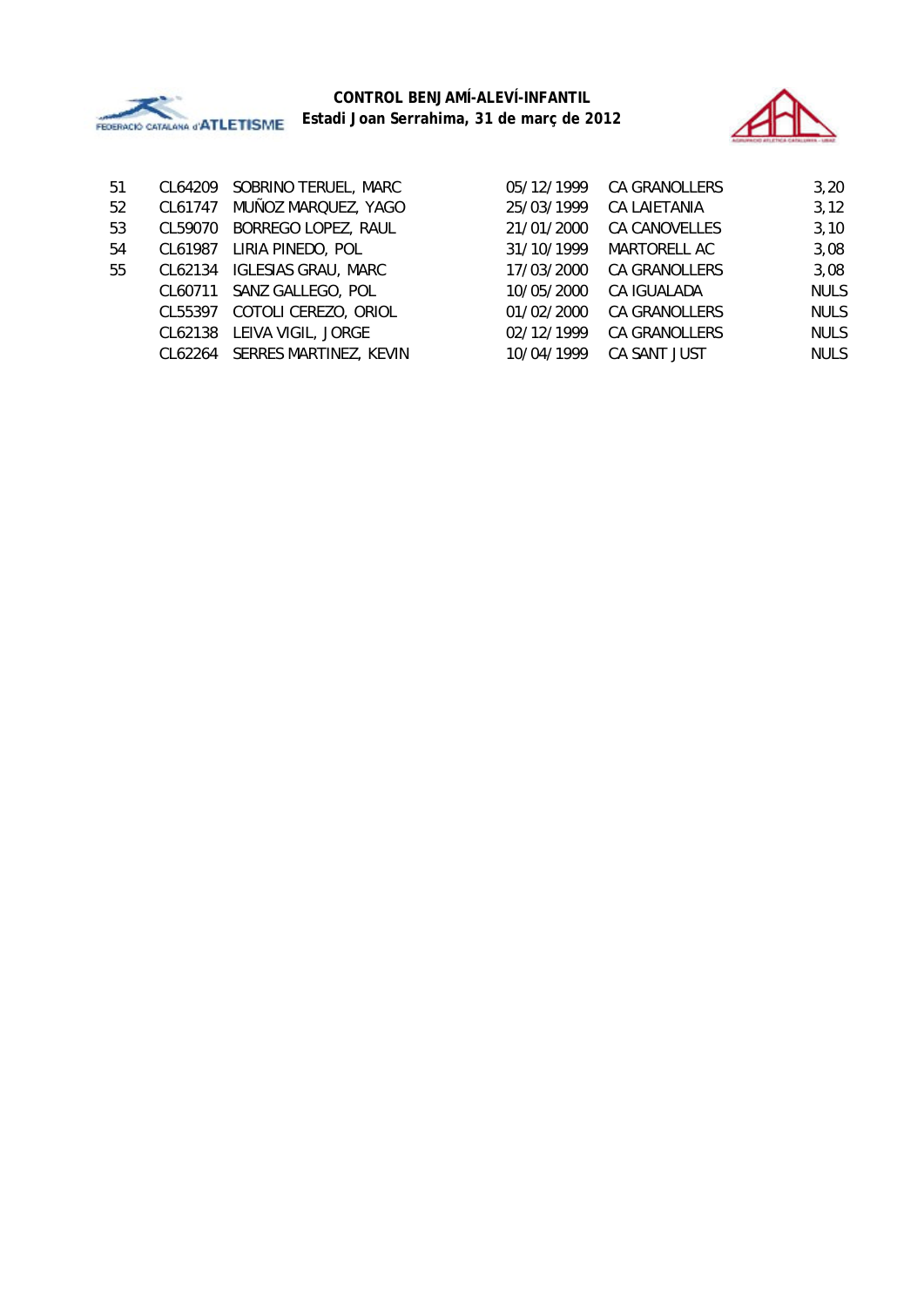



#### **TRIPLE SALT INFANTIL MASCULÍ**

| <b>LLOC</b>    | LLIC.   | <b>NOM</b>                             | D.N.       | <b>CLUB</b>               | <b>MARCA</b> |
|----------------|---------|----------------------------------------|------------|---------------------------|--------------|
| 1              | CL54159 | PAGES NEGRE, MARTI                     | 12/02/1999 | MUNTANYENC S.CUGAT        | 11,03        |
| $\overline{2}$ | CL55867 | GONZALEZ BUENO, ALEX                   | 29/04/1999 | CA CALELLA                | 9,78         |
| $\mathfrak{Z}$ | CL60423 | RAMOS GANDIA, HECTOR                   | 09/03/2000 | CA IGUALADA               | 9,62         |
| 4              | CL55737 | SAYAGO CEREZO, JULEN                   | 09/09/1999 | CORNELLÀ AT.              | 9,58         |
| 5              | CL59248 | JUAREZ VITORIA, CARLOS                 | 14/09/1999 | CA LLORET-LA SELVA        | 9,50         |
| 6              | CL57595 | TORO ORTIZ, DANIEL                     | 09/11/1999 | <b>UA TERRASSA</b>        | 9,42         |
| 7              | CL53520 | ROMERO MORENO, IVAN                    | 01/02/2000 | CA GRANOLLERS             | 9,31         |
| 8              | CL54990 | JIMENEZ ISABAL, DANIEL                 | 19/05/2000 | AA CATALUNYA              | 8,90         |
| 9              | CL54991 | LAS HERAS RUPEREZ, AARON               | 22/06/2000 | AA CATALUNYA              | 8,73         |
| 10             | CL51617 | MERINO EXPOSITO, RAUL                  | 17/12/1999 | <b>CA MOLLET</b>          | 8,58         |
| 11             | CL63259 | CABALLERO ROSAL, PAU                   | 06/05/2000 | CE VILANOVA               | 8,56         |
| 12             | CL56658 | BLAL LAHLIMI, OUSSAMA                  | 06/04/2000 | <b>GA LLUÏSOS MATARÓ</b>  | 8,55         |
| 13             | CL54823 | FERNANDEZ ALVAREZ, KEVIN               | 09/08/1999 | CORNELLÀ AT.              | 8,53         |
| 14             | CL63925 | ASENJO RODRIGUEZ, CRISTIAN             | 23/12/2000 | AA CATALUNYA              | 8,40         |
| 15             | CL53114 | NASARRE GUILLAMON, DAVID               | 19/02/2000 | <b>ISS - L'HOSPITALET</b> | 8,32         |
| 16             | CL60231 | LOPEZ GINESTA, BIEL                    | 30/09/1999 | CA CALELLA                | 8,26         |
| 17             | CL55180 | BASSONS MORENO, POL                    | 13/12/1999 | <b>GA LLUÏSOS MATARÓ</b>  | 8,21         |
| 18             | CL55963 | ABAD ALEMANY, MARCEL                   | 17/06/1999 | CA IGUALADA               | 8,20         |
| 19             | CL60689 | MARTINEZ GUILLEMAS, ORIOL              | 11/06/2000 | CA IGUALADA               | 8,15         |
| 20             | CL62768 | FLO ARIAS, VICTOR                      | 31/03/2000 | CE UNIVERSITARI           | 7,78         |
| 21             | CL59966 | SANCHEZ FERNANDEZ, JUAN                | 22/06/2000 | <b>GA LLUÏSOS MATARÓ</b>  | 7,77         |
| 22             | CL59664 | BENITEZ BALAÑA, ROBERT                 | 07/03/2000 | CA GRANOLLERS             | 7,63         |
| 23             | CL57314 | MOLINA FERNANDEZ, MARC                 | 07/03/2000 | AA CATALUNYA              | 7,51         |
| 24             | CL57639 | MIRAS ROBLES, ORIOL                    | 28/07/2000 | <b>GA LLUÏSOS MATARÓ</b>  | 7,47         |
| 25             | CL52748 | REY RUIZ, PAU                          | 09/07/2000 | <b>GA LLUÏSOS MATARÓ</b>  | 7,46         |
| 26             | CL61062 | ADJAR NAJJAOUI, ISMAEL                 | 03/05/2000 | <b>GA LLUÏSOS MATARÓ</b>  | 7,43         |
| 27             | CL57153 | SANCHEZ NOVENSA, JOEL                  | 06/07/2000 | CORNELLÀ AT.              | 7,36         |
| 28             | CL63365 | TORRENTO VILARNAU, SERGI               | 22/09/1999 | PENYA APA ANEM-HI         | 7,30         |
|                | CL63677 | TIGRI VALDIVIA, ANTONIO                | 01/02/2000 | CA CALELLA                | <b>NULS</b>  |
|                | CL53283 | SALINERO PEREZ, JORDI                  | 05/05/2000 | UA BARBERÀ                | <b>NULS</b>  |
|                | CL53326 | PRAT BOSCH, ARNAU                      | 01/03/1999 | PENYA APA ANEM-HI         | <b>NULS</b>  |
|                | CL64209 | SOBRINO TERUEL, MARC                   | 05/12/1999 | CA GRANOLLERS             | <b>NULS</b>  |
|                |         | LLANÇAMENT DE MARTELL INFANTIL MASCULÍ |            |                           |              |
| <b>LLOC</b>    | LLIC.   | <b>NOM</b>                             | D.N.       | <b>CLUB</b>               | <b>MARCA</b> |
| $\overline{1}$ |         | CL58216 PEREZ LOZANO, ALVARO           |            | 20/01/1999 UA BARBERÀ     | 27,52        |
| $\overline{2}$ | CL58800 | TORIJA VAZQUEZ, DANIEL                 | 22/06/1999 | U COLOMENCA AT.           | 26,98        |
| 3              | CL56363 | GARRIDO ANTOLINO, LUCAS                | 12/06/1999 | CA MONTORNÈS              | 25,75        |
| 4              | CL50412 | NOGUERA TRABALON, DANIEL               | 16/06/1999 | CORNELLÀ AT.              | 22,59        |
| 5              | CL57157 | SERRANO JORCANO, DANIEL                | 05/05/1999 | CORNELLÀ AT.              | 20,59        |
| 6              | CL53204 | BENITO GUASCH, ABEL                    | 19/04/1999 | CA VIC                    | 20,05        |
| 7              | CL61841 | MARIN PEREZ, JULEN                     | 26/07/1999 | U COLOMENCA AT.           | 19,07        |
| 8              | CL63753 | TORRES LOPEZ, JOEL                     | 09/09/1999 | CA LAIETANIA              | 18,40        |
| 9              | CL62866 | PUNCIANO MORILLO, IVAN                 | 03/08/1999 | CA CANALETES              | 17,21        |
| 10             | CL57158 | VERA MASSANA, RUBEN                    | 27/08/1999 | CORNELLÀ AT.              | 16,40        |
| 11             | CL55006 | ABELLO SIMON, PAU                      | 11/12/1999 | AA CATALUNYA              | 15, 72       |
| 12             | CL61349 | <b>GOMEZ AGUILAR, SERGI</b>            | 30/09/1999 | UA BARBERÀ                | 14,14        |
| 13             | CL53202 | SAÑE CODONY, ALBERT                    | 23/03/2000 | CA VIC                    | 13,37        |
| 14             | CL52894 | PUY BAQUE, OT                          | 28/09/1999 | CA LAIETANIA              | 11,33        |
| 15             | CL64035 | CHELBAT, HUSSAM                        | 08/03/2000 | UA BARBERÀ                | 10,43        |
| 16             | CL62759 | ZOUHIAR, MOHAMED                       | 08/01/1999 | U COLOMENCA AT.           | 9,81         |
| 17             | CL59791 | <b>GARCIA ROMERA, GUILLEM</b>          | 20/10/1999 | U COLOMENCA AT.           | 8,89         |
| 18             | CL61747 | MUÑOZ MARQUEZ, YAGO                    | 25/03/1999 | CA LAIETANIA              | 8,04         |
| 19             | CL57204 | ZAERA BUSCA, CARLES                    | 31/08/2000 | CA LAIETANIA              | 6,07         |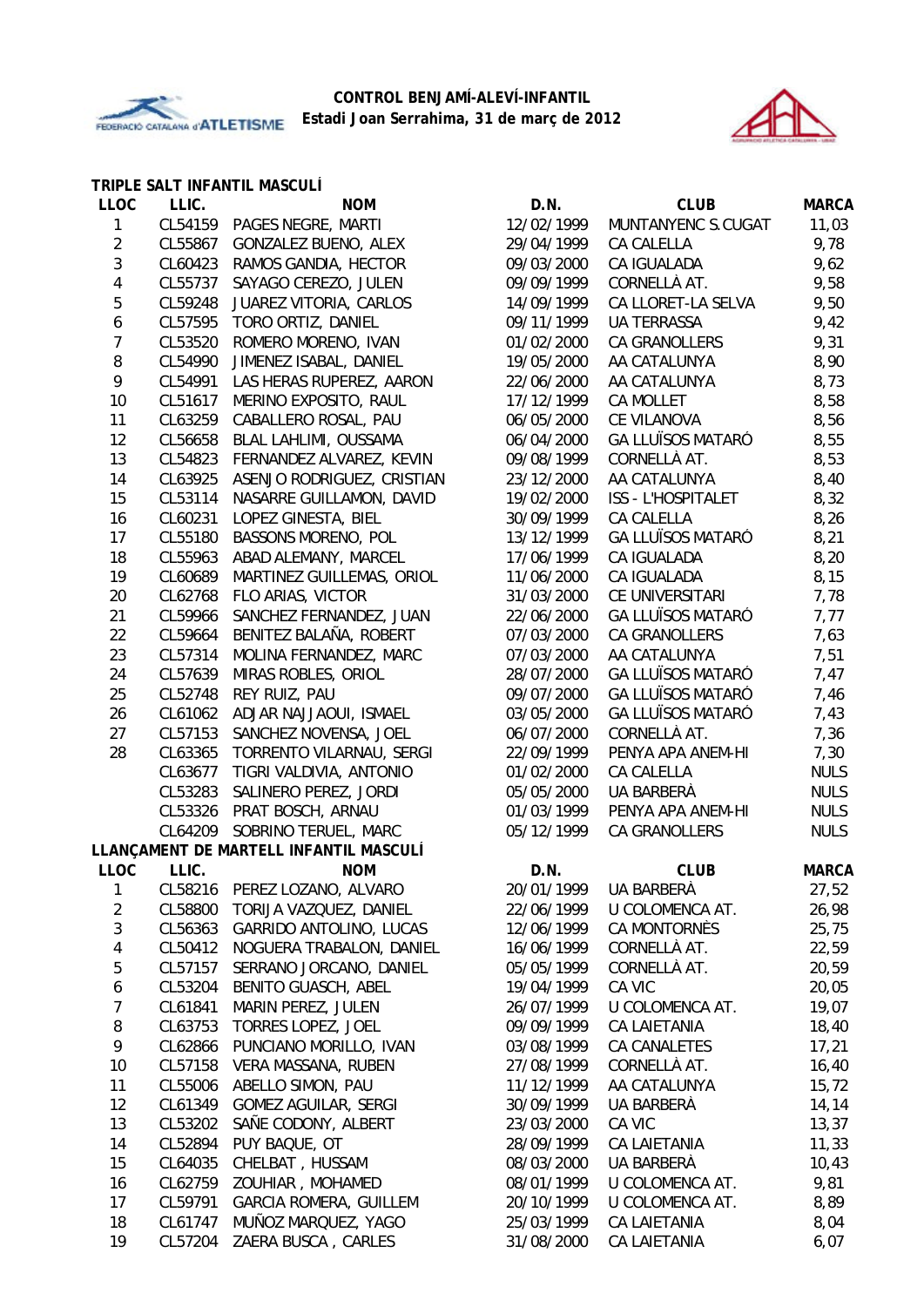



#### **150 METRES LLISOS INFANTIL FEMENÍ**

| 1a. Sèrie      |         |                              |            |                          |              |
|----------------|---------|------------------------------|------------|--------------------------|--------------|
| <b>LLOC</b>    | LLIC.   | <b>NOM</b>                   | D.N.       | <b>CLUB</b>              | <b>MARCA</b> |
| 1              | CL62448 | MORRAL MARTIN, CARLA         | 27/06/1999 | MUNTANYENC S.CUGAT       | 20, 6        |
| $\overline{c}$ | CL55447 | ATANCE LOUSTAUNAU, ORIANNE   | 03/01/2000 | CE UNIVERSITARI          | 21,3         |
| 3              | CL53377 | CHARBONNIER GALVAN, LUCIA    | 17/01/1999 | MUNTANYENC S.CUGAT       | 21,4         |
| 4              | CL62086 | PUJAL VILA, MARIA-ROSER      | 24/12/1999 | CA CALELLA               | 22,6         |
| 5              | CL57471 | JIMENEZ MUÑIZ, SILVIA        | 31/07/1999 | UA RUBÍ                  | 22,9         |
| 6              | CL53339 | ANGLADA GARCIA, IRINA        | 24/01/2000 | <b>CN BANYOLES</b>       | 23,9         |
| 2a. Sèrie      |         |                              |            |                          |              |
| <b>LLOC</b>    | LLIC.   | <b>NOM</b>                   | D.N.       | <b>CLUB</b>              | <b>MARCA</b> |
| 1              | CL54161 | BESTUE FERRERA, JAEL         | 24/09/2000 | MUNTANYENC S.CUGAT       | 19,3         |
| $\overline{c}$ | CL60045 | MARIN GILI, ANA              | 09/11/2000 | CA MOLLET                | 20, 6        |
| $\sqrt{3}$     | CL58937 | SANCHEZ HOMS, ALBA           | 22/04/1999 | MUNTANYENC S.CUGAT       | 21,0         |
| 4              | CL54139 | EGEA JIMENEZ, CLARA          | 28/06/1999 | UA RUBÍ                  | 21,2         |
| 5              | CL57085 | ANTOLINO CERVERA, JULIA      | 07/11/2000 | MUNTANYENC S.CUGAT       | 22,8         |
| 6              | CL53340 | MOLAS RODRIGUEZ, MIREIA      | 12/12/1999 | <b>CN BANYOLES</b>       | 24,8         |
| 3a. Sèrie      |         |                              |            |                          |              |
| <b>LLOC</b>    | LLIC.   | <b>NOM</b>                   | D.N.       | <b>CLUB</b>              | <b>MARCA</b> |
| 1              | CL63854 | CISSE DIALLO, FANTA          | 13/04/1999 | CA BAIX MONTSENY         | 20, 6        |
| $\overline{2}$ | CL62853 | MONTOBBIO MAESTRE, CRISTINA  | 29/04/1999 | CA CANALETES             | 21,2         |
| $\sqrt{3}$     | CL57224 | DEIROS FERNANDEZ, PAULA      | 30/11/1999 | <b>CA LAIETANIA</b>      | 21,5         |
| 4              | CL54249 | TOMAS RIUDOR, RUT            | 08/01/1999 | MUNTANYENC S.CUGAT       | 21,6         |
| 5              | CL57578 | GUTIERREZ ORTEGA, JUDITH     | 15/05/1999 | <b>UA TERRASSA</b>       | 22,1         |
| 6              | CL58298 | MAJO RAFOLS, MARTINA         | 08/03/1999 | <b>CN BANYOLES</b>       | 24,3         |
| 4a. Sèrie      |         |                              |            |                          |              |
| <b>LLOC</b>    | LLIC.   | <b>NOM</b>                   | D.N.       | <b>CLUB</b>              | <b>MARCA</b> |
| 1              | CL61017 | ROMANCE OMS, MARTA           | 08/01/2000 | JA SABADELL              | 21,7         |
| $\overline{2}$ | CL53526 | <b>GARCIA ESPINAR, BELEN</b> | 26/07/1999 | CA GRANOLLERS            | 21,9         |
| $\sqrt{3}$     | CL55414 | BLASCO CLARAMONTE, MARIA     | 10/06/2000 | UA RUBÍ                  | 22,3         |
| 4              | CL53376 | SIREROL JIMENEZ, AFRICA      | 11/05/1999 | MUNTANYENC S.CUGAT       | 22,4         |
| 5              | CL54475 | BLANCH AZNAR, MARIA          | 30/03/1999 | MUNTANYENC S.CUGAT       | 24,8         |
| 6              | CL62482 | SANCHEZ HOMS, JULIA          | 29/09/2000 | MUNTANYENC S.CUGAT       | 24,9         |
| 5a. Sèrie      |         |                              |            |                          |              |
| <b>LLOC</b>    | LLIC.   | <b>NOM</b>                   | D.N.       | <b>CLUB</b>              | <b>MARCA</b> |
| 1              | CL58930 | CARDONA JUSTES, CLAUDIA      | 15/11/1999 | MUNTANYENC S.CUGAT       | 21,8         |
| $\overline{2}$ | CL63650 | MARTINEZ VILLENA, CELIA      | 08/06/1999 | CORNELLÀ AT.             | 22,0         |
| 3              | CL59897 | MARTINEZ GARCIA, LOLA        | 18/11/2000 | CA SANT JUST             | 22,2         |
| 4              | CL50213 | ROVIRA GARCIA, PAULA         | 17/05/1999 | CA GRANOLLERS            | 253,0        |
| 5              | CL55394 | MONJE MARTINEZ, ANA          | 12/07/1999 | CA GRANOLLERS            | 23,3         |
| 6              | CL56727 | <b>GEA GONZALEZ, MARINA</b>  | 05/04/1999 | UA BARBERÀ               | 23,5         |
| 6a. Sèrie      |         |                              |            |                          |              |
| <b>LLOC</b>    | LLIC.   | <b>NOM</b>                   | D.N.       | <b>CLUB</b>              | <b>MARCA</b> |
| 1              | CL61889 | PALA LORENTE, EMMA           | 17/03/1999 | <b>GA LLUÏSOS MATARÓ</b> | 21,1         |
| $\overline{c}$ | CL61326 | SERRANO GARCIA, NAIARA       | 13/03/2000 | <b>GA LLUÏSOS MATARÓ</b> | 23,0         |
| 3              | CL59667 | CAMATS TORRENTS, AINA        | 11/05/2000 | CA GRANOLLERS            | 23,2         |
| 4              | CL53525 | BENITEZ MARTOS, LAURA        | 07/09/2000 | CA GRANOLLERS            | 23,6         |
| 5              | CL54698 | CASTELLS LLACH, JULIA        | 23/12/2000 | <b>CA CANALETES</b>      | 23,7         |
| 6              | CL55173 | DE PACO CASTAÑO, MONTSE      | 03/07/1999 | <b>GA LLUÏSOS MATARÓ</b> | 25,4         |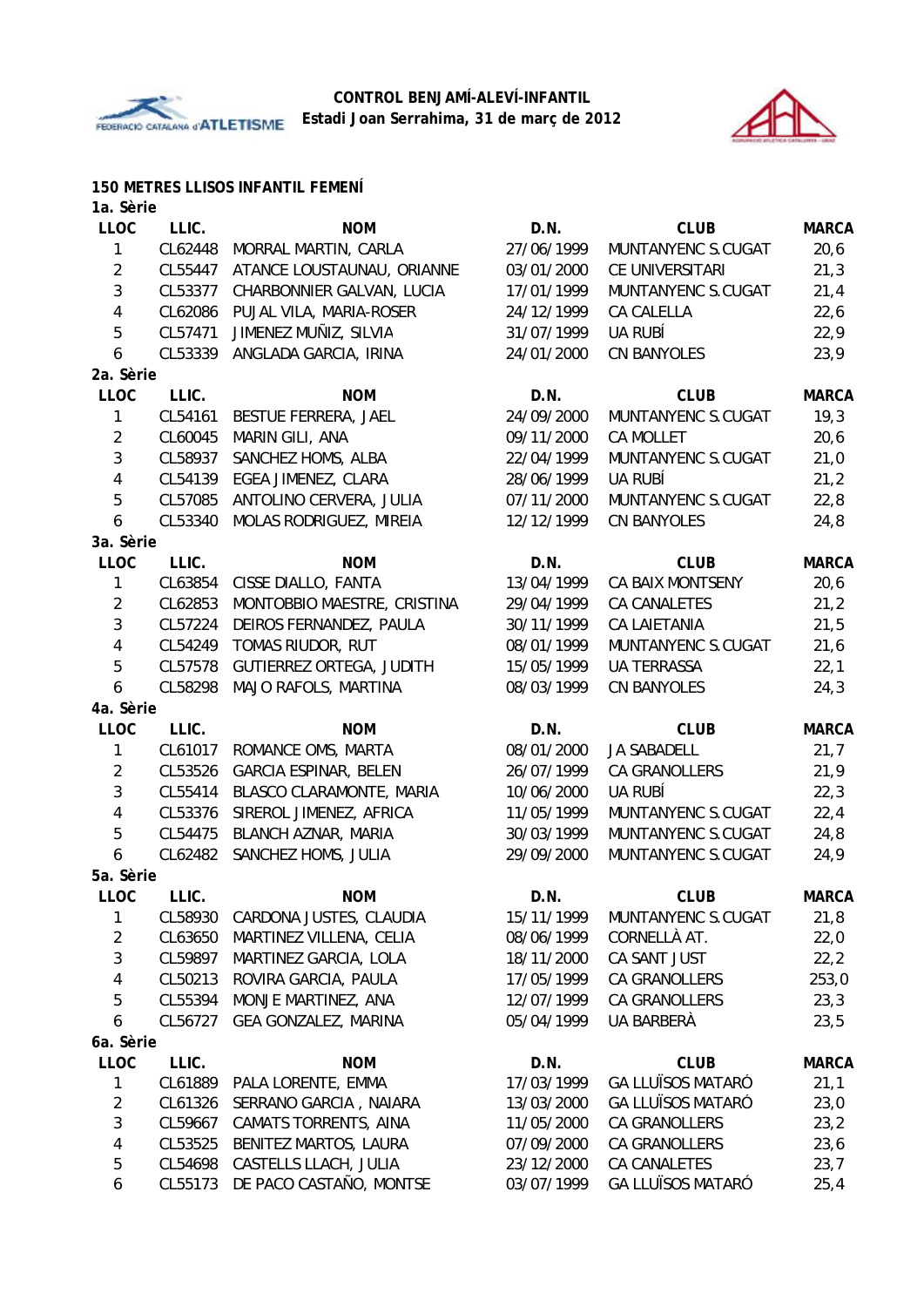



| 7a. Sèrie               |         |                               |            |                          |              |
|-------------------------|---------|-------------------------------|------------|--------------------------|--------------|
| <b>LLOC</b>             | LLIC.   | <b>NOM</b>                    | D.N.       | <b>CLUB</b>              | <b>MARCA</b> |
| 1                       | CL62867 | RAYMOND DE LA NOGAREDA TOMAS, | 22/10/1999 | <b>CA CANALETES</b>      | 21,3         |
| $\overline{2}$          | CL53925 | <b>GARCIA VERGES, JULIA</b>   | 05/11/2000 | <b>CA CANALETES</b>      | 22,2         |
| 3                       | CL62864 | PIERA CATALAN, OLIVIA         | 07/07/2000 | <b>CA CANALETES</b>      | 22,3         |
| $\overline{\mathbf{4}}$ | CL59687 | ROMA GOMEZ, BLANCA            | 18/04/2000 | <b>CA GRANOLLERS</b>     | 22,4         |
| 5                       | CL58193 | ALVAREZ BALLESTER, CARLA      | 16/09/1999 | UA BARBERÀ               | 24,8         |
| 6                       | CL52271 | POU CALDERON, ALICIA          | 02/12/1999 | UA BARBERÀ               | 26,4         |
| 8a. Sèrie               |         |                               |            |                          |              |
| <b>LLOC</b>             | LLIC.   | <b>NOM</b>                    | D.N.       | <b>CLUB</b>              | <b>MARCA</b> |
| 1                       | CL53896 | REBOREDO DONATO, IRENE        | 21/11/1999 | <b>GA LLUÏSOS MATARÓ</b> | 19,7         |
| $\overline{2}$          | CL57634 | DIAZ CALAF, RUTH              | 13/04/1999 | <b>GA LLUÏSOS MATARÓ</b> | 21,3         |
| 3                       | CL61989 | MANTIS BENITEZ, ANNA          | 01/10/1999 | MARTORELL AC             | 21,7         |
| $\overline{\mathbf{4}}$ | CL62871 | SENDRA DEMUNT, RUT            | 22/03/1999 | CA CANALETES             | 23,5         |
| 5                       | CL60785 | MEYER MARTINEZ, JULIA         | 14/10/2000 | CA CANALETES             | 23,7         |
| 6                       | CL53919 | VIZCAINO ESTRADA, JULIA       | 07/04/2000 | CA CANALETES             | 23,8         |
| 9a. Sèrie               |         |                               |            |                          |              |
| <b>LLOC</b>             | LLIC.   | <b>NOM</b>                    | D.N.       | <b>CLUB</b>              | <b>MARCA</b> |
| 1                       | CL57711 | RUBIA ALARCON, AINHOA         | 12/10/2000 | CA OLESA                 | 22,2         |
| $\overline{2}$          | CL61966 | COCA PUIG, MIREIA             | 27/04/1999 | MARTORELL AC             | 22,8         |
| 3                       | CL59898 | MARTINEZ FERNANDEZ, ALBA      | 05/04/2000 | CA SANT JUST             | 23,1         |
| $\overline{\mathbf{4}}$ | CL61980 | HERNANDEZ PEREZ, BERTA        | 29/08/2000 | MARTORELL AC             | 23,6         |
| 5                       | CL53453 | NAVARRO PADILLA, MAR          | 25/04/2000 | <b>UGE BADALONA</b>      | 24,8         |
| 6                       | CL55177 | REINA MARTINEZ, NURIA         | 03/11/1999 | <b>GA LLUÏSOS MATARÓ</b> | 25,7         |
| 10a. Sèrie              |         |                               |            |                          |              |
| <b>LLOC</b>             | LLIC.   | <b>NOM</b>                    | D.N.       | <b>CLUB</b>              | <b>MARCA</b> |
| 1                       | CL54588 | PASTOR DIAZ, ANGELA           | 20/06/1999 | AA CATALUNYA             | 21,0         |
| $\overline{2}$          | CL57871 | POCH RAPOSO, LARA             | 02/11/1999 | CA CANOVELLES            | 22,4         |
| 3                       | CL60275 | PORTA PAPELL, MARINA          | 08/11/1999 | CE UNIVERSITARI          | 22,7         |
| $\overline{\mathbf{4}}$ | CL51030 | BIGORDA SORIANO, VINYET       | 18/11/1999 | CE UNIVERSITARI          | 23,4         |
| 5                       | CL59610 | <b>TORRES GUIMIL, SARA</b>    | 23/12/2000 | MUNTANYENC S.CUGAT       | 24,2         |
| 6                       | CL56965 | BARJUAN VILASECA, MARTA       | 23/10/2000 | FC BARCELONA             | 25,5         |
| 11a. Sèrie              |         |                               |            |                          |              |
| <b>LLOC</b>             | LLIC.   | <b>NOM</b>                    | D.N.       | <b>CLUB</b>              | <b>MARCA</b> |
| $\mathbf{1}$            |         | CL58494 CASAS DIAZ, ELISA     |            | 15/07/1999 UA BARBERÀ    | 21,1         |
| $\overline{2}$          | CL60550 | ALONSO SUAREZ, NEREA          | 05/04/1999 | ISS - L'HOSPITALET       | 21,5         |
| $\sqrt{3}$              | CL62770 | HUGUET SORO, JUDIT            | 21/08/2000 | CE UNIVERSITARI          | 22,6         |
| 4                       | CL55448 | RODRIGUEZ SAYROL, MONICA      | 18/02/2000 | CE UNIVERSITARI          | 23,0         |
| 5                       | CL56637 | CIVERA POCEIRO, ALEXANDRA     | 06/03/1999 | AA CATALUNYA             | 23,3         |
| 6                       | CL63386 | <b>GODU BOKOMA, FRANCOISE</b> | 30/09/2000 | ISS - L'HOSPITALET       | 24,5         |
| 12a. Sèrie              |         |                               |            |                          |              |
| <b>LLOC</b>             | LLIC.   | <b>NOM</b>                    | D.N.       | <b>CLUB</b>              | <b>MARCA</b> |
| 1                       | CL53320 | GALLEGO SOTELO, SARA          | 11/10/2000 | CE UNIVERSITARI          | 20,3         |
| $\overline{2}$          | CL52980 | CRUZ HERNANDEZ, JUDIT         | 03/10/1999 | AA CATALUNYA             | 22,0         |
| 3                       | CL53112 | VIUDEZ CHECA, NURIA           | 18/01/2000 | ISS - L'HOSPITALET       | 22,7         |
| 4                       | CL60269 | PARDO MURO, PALOMA            | 21/10/2000 | CE UNIVERSITARI          | 23,3         |
| 5                       | CL60902 | AGUINALIU DELGADO, ALICIA     | 23/02/2000 | AA CATALUNYA             | 24,0         |
| 6                       | CL55219 | PEREIRAS NEIRA, ANNA          | 02/09/2000 | ISS - L'HOSPITALET       | 24,6         |
|                         |         |                               |            |                          |              |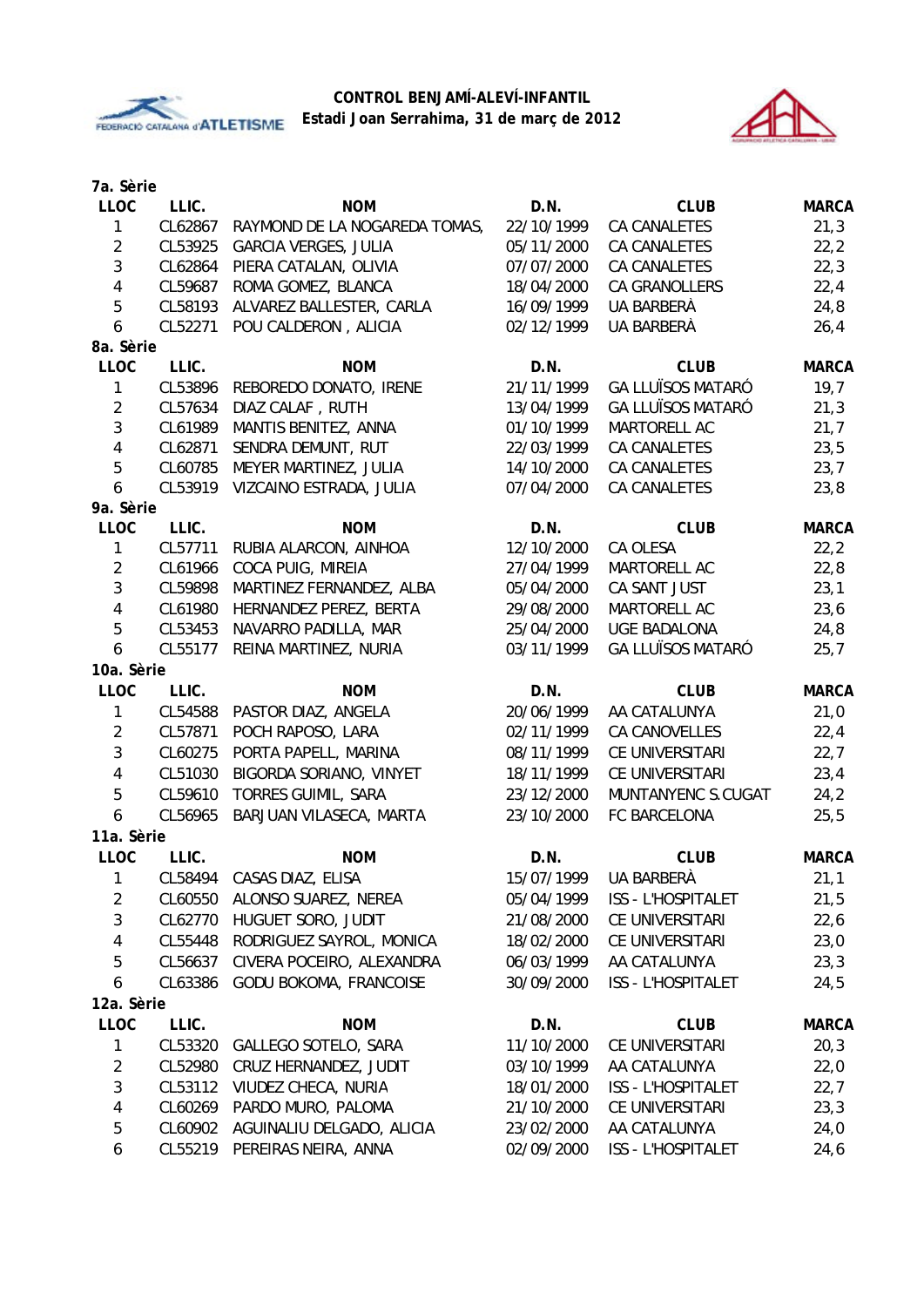



| 13a. Sèrie     |         |                               |            |                          |              |
|----------------|---------|-------------------------------|------------|--------------------------|--------------|
| <b>LLOC</b>    | LLIC.   | <b>NOM</b>                    | D.N.       | <b>CLUB</b>              | <b>MARCA</b> |
| 1              | CL53413 | SOLSONA SADURNI, NURIA        | 05/02/2000 | AA CATALUNYA             | 21,1         |
| $\overline{2}$ | CL52983 | <b>GABALDON GRAU, CLARA</b>   | 13/04/2000 | AA CATALUNYA             | 22,1         |
| 3              | CL62112 | ESTEVE GARCIA, ARIADNA        | 11/01/2000 | CA GAVÀ                  | 23,9         |
| $\overline{4}$ | CL53282 | OJEDA FERNANDEZ, MAR          | 29/01/2000 | UA BARBERÀ               | 24,5         |
| 5              | CL53277 | COMINO AMOR, MARTA            | 20/01/2000 | UA BARBERÀ               | 25,2         |
| 6              | CL63021 | GOMEZ BLAZQUEZ, ANDREA        | 06/01/1999 | <b>CA CANOVELLES</b>     | 27,5         |
| 14a. Sèrie     |         |                               |            |                          |              |
| <b>LLOC</b>    | LLIC.   | <b>NOM</b>                    | D.N.       | <b>CLUB</b>              | <b>MARCA</b> |
| 1              | CL63022 | GOMEZ BLAZQUEZ, MARINA        | 06/01/1999 | <b>CA CANOVELLES</b>     | 21,9         |
| $\overline{2}$ | CL61851 | CARLES MORALES, MARTA         | 04/09/1999 | <b>CA CANOVELLES</b>     | 22,1         |
| 3              | CL63090 | <b>GARCIA GARCIA, MARIONA</b> | 18/01/2000 | <b>GA LLUÏSOS MATARÓ</b> | 22,6         |
| $\overline{4}$ | CL60310 | HERNANDEZ AROLA, ALBA         | 12/05/2000 | AA CATALUNYA             | 23,0         |
| 5              | CL53411 | FONT GIRONES, PAULA           | 26/06/2000 | CORNELLÀ AT.             | 23,5         |
| 6              | CL58640 | LATORRE FLATLEY, LAURA        | 14/06/1999 | <b>CA CANOVELLES</b>     | 24,5         |
| 15a. Sèrie     |         |                               |            |                          |              |
| <b>LLOC</b>    | LLIC.   | <b>NOM</b>                    | D.N.       | <b>CLUB</b>              | <b>MARCA</b> |
| 1              | CL50322 | FERNANDEZ HERMOSO, JULIA      | 27/12/1999 | AA CATALUNYA             | 21,2         |
| $\overline{2}$ | CL60910 | ROJAS WEINGARTSHOFER, ARAMI   | 14/07/1999 | AA CATALUNYA             | 21,7         |
| 3              | CL58175 | VILA PLAZA, LAURA             | 15/01/2000 | CORNELLÀ AT.             | 22,7         |
| $\overline{4}$ | CL59835 | MARTINEZ GONZALEZ, CARLA      | 02/03/1999 | CORNELLÀ AT.             | 23,1         |
| 16a. Sèrie     |         |                               |            |                          |              |
| <b>LLOC</b>    | LLIC.   | <b>NOM</b>                    | D.N.       | <b>CLUB</b>              | <b>MARCA</b> |
| 1              | CL61074 | DOUMBOUYA, CIRE               | 05/04/1999 | CA CALELLA               | 21,1         |
| $\overline{2}$ | CL54238 | RODRIGUEZ GARCIA, MARTA       | 12/10/1999 | CA CANOVELLES            | 21,7         |
| 3              | CL63752 | RODRIGUEZ LOPEZ, ALBA         | 11/08/2000 | CA LAIETANIA             | 24,5         |
| 4              | CL56845 | <b>GONZALEZ MORA, IRENE</b>   | 06/01/2000 | <b>CA LAIETANIA</b>      | 26,4         |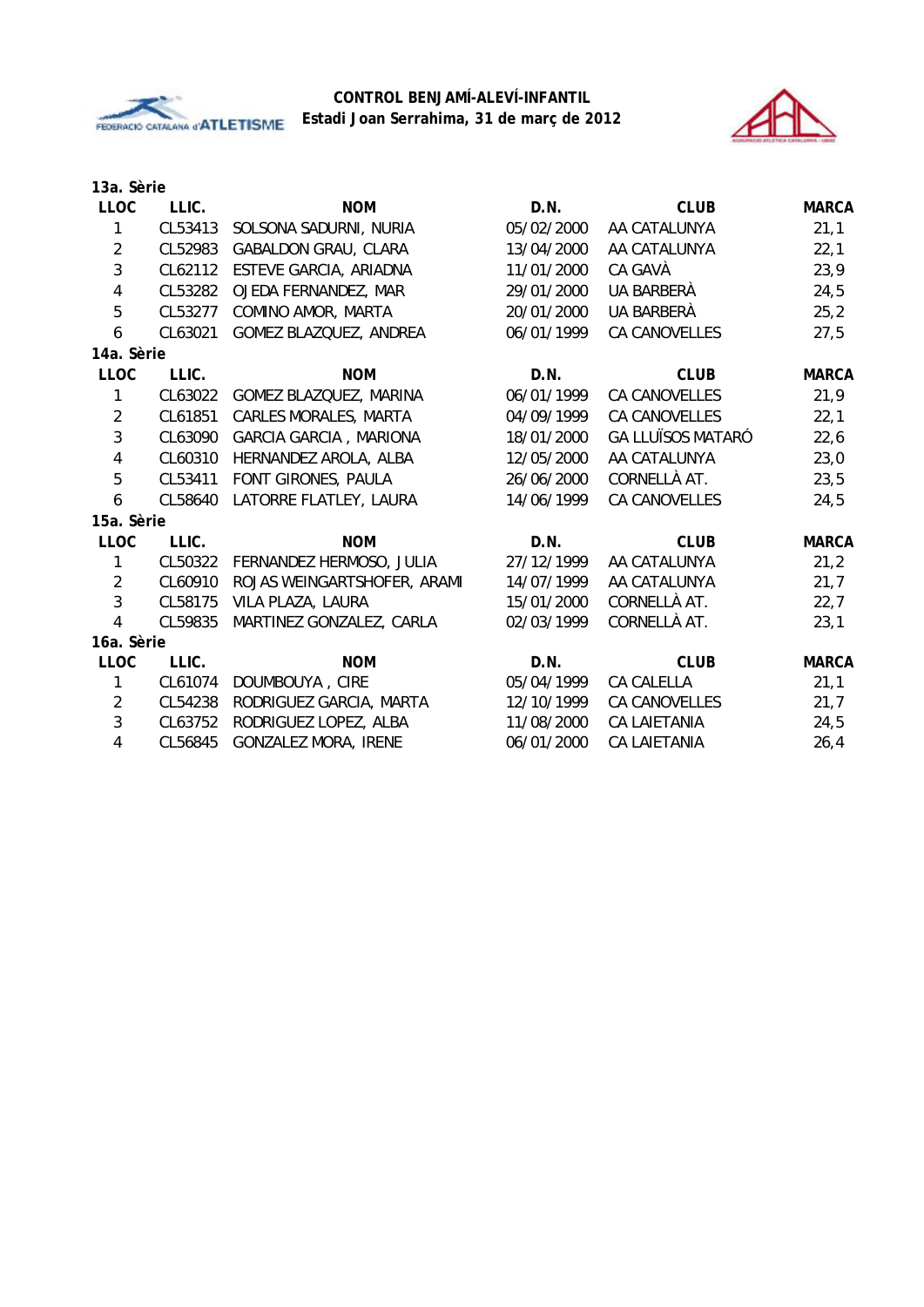



### **1000 METRES OBSTACLES INFANTIL FEMENÍ**

| 1a. Sèrie      |         |                              |            |                          |              |
|----------------|---------|------------------------------|------------|--------------------------|--------------|
| <b>LLOC</b>    | LLIC.   | <b>NOM</b>                   | D.N.       | <b>CLUB</b>              | <b>MARCA</b> |
| 1              | CL57721 | BLASCO MATEU, PAULA          | 18/05/2000 | CA IGUALADA              | 3,20,8       |
| $\overline{2}$ | CL62448 | MORRAL MARTIN, CARLA         | 27/06/1999 | MUNTANYENC S.CUGAT       | 3,33,8       |
| $\mathbf{3}$   | CL60108 | STEPHENS CO, GEENA           | 19/08/1999 | <b>UA TERRASSA</b>       | 3, 35, 2     |
| 4              | CL53526 | <b>GARCIA ESPINAR, BELEN</b> | 26/07/1999 | CA GRANOLLERS            | 3,36,2       |
| 5              | CL50407 | CARRASCO MARTIN, MARINA      | 18/03/1999 | CORNELLÀ AT.             | 3,36,4       |
| 6              | CL58371 | GIROL REBORDOSA, LAURA       | 13/05/1999 | CORNELLÀ AT.             | 3, 37, 2     |
| $\overline{7}$ | CL58175 | VILA PLAZA, LAURA            | 15/01/2000 | CORNELLÀ AT.             | 3, 37, 5     |
| 8              | CL54588 | PASTOR DIAZ, ANGELA          | 20/06/1999 | AA CATALUNYA             | 3,42,5       |
| 9              | CL59456 | MORO PRESCOLI, ANGELA        | 11/01/1999 | CA ABRERA                | 3,44,9       |
| 10             | CL54249 | TOMAS RIUDOR, RUT            | 08/01/1999 | MUNTANYENC S.CUGAT       | 3,45,8       |
| 11             | CL54139 | EGEA JIMENEZ, CLARA          | 28/06/1999 | UA RUBÍ                  | 3,48,8       |
| 12             | CL60550 | ALONSO SUAREZ, NEREA         | 05/04/1999 | ISS - L'HOSPITALET       | 3,50,6       |
| 13             | CL57085 | ANTOLINO CERVERA, JULIA      | 07/11/2000 | MUNTANYENC S.CUGAT       | 3,55,6       |
| 14             | CL59835 | MARTINEZ GONZALEZ, CARLA     | 02/03/1999 | CORNELLÀ AT.             | 3, 57, 2     |
| 15             | CL63650 | MARTINEZ VILLENA, CELIA      | 08/06/1999 | CORNELLÀ AT.             | 4,01,1       |
| 16             | CL60910 | ROJAS WEINGARTSHOFER, ARAMI  | 14/07/1999 | AA CATALUNYA             | 4,04,3       |
| 17             | CL50322 | FERNANDEZ HERMOSO, JULIA     | 27/12/1999 | AA CATALUNYA             | 4,05,5       |
| 18             | CL57685 | CIVERA POCEIRO, ANDREA       | 17/05/2000 | AA CATALUNYA             | 4,34,6       |
| 2a. Sèrie      |         |                              |            |                          |              |
| <b>LLOC</b>    | LLIC.   | <b>NOM</b>                   | D.N.       | <b>CLUB</b>              | <b>MARCA</b> |
| 1              | CL52983 | <b>GABALDON GRAU, CLARA</b>  | 13/04/2000 | AA CATALUNYA             | 3,33,8       |
| $\overline{2}$ | CL61851 | CARLES MORALES, MARTA        | 04/09/1999 | CA CANOVELLES            | 3,46,1       |
| $\sqrt{3}$     | CL61889 | PALA LORENTE, EMMA           | 17/03/1999 | <b>GA LLUÏSOS MATARÓ</b> | 3,51,3       |
| 4              | CL63090 | GARCIA GARCIA, MARIONA       | 18/01/2000 | <b>GA LLUÏSOS MATARÓ</b> | 3,51,6       |
| 5              | CL51030 | BIGORDA SORIANO, VINYET      | 18/11/1999 | CE UNIVERSITARI          | 3,52,4       |
| 6              | CL62770 | HUGUET SORO, JUDIT           | 21/08/2000 | CE UNIVERSITARI          | 3, 57, 3     |
| $\overline{7}$ | CL53340 | MOLAS RODRIGUEZ, MIREIA      | 12/12/1999 | <b>CN BANYOLES</b>       | 3,57,6       |
| 8              | CL61966 | COCA PUIG, MIREIA            | 27/04/1999 | MARTORELL AC             | 3, 57, 9     |
| 9              | CL53411 | FONT GIRONES, PAULA          | 26/06/2000 | CORNELLÀ AT.             | 3,58,1       |
| 10             | CL53339 | ANGLADA GARCIA, IRINA        | 24/01/2000 | <b>CN BANYOLES</b>       | 4,00,0       |
| 11             | CL53282 | OJEDA FERNANDEZ, MAR         | 29/01/2000 | UA BARBERÀ               | 4,03,6       |
| 12             |         | CL53277 COMINO AMOR, MARTA   | 20/01/2000 | UA BARBERÀ               | 4,05,9       |
| 13             | CL56637 | CIVERA POCEIRO, ALEXANDRA    | 06/03/1999 | AA CATALUNYA             | 4,10,8       |
| 14             | CL58494 | CASAS DIAZ, ELISA            | 15/07/1999 | UA BARBERÀ               | 4,11,9       |
| 15             | CL56845 | GONZALEZ MORA, IRENE         | 06/01/2000 | CA LAIETANIA             | 4,12,5       |
| 16             | CL60902 | AGUINALIU DELGADO, ALICIA    | 23/02/2000 | AA CATALUNYA             | 4,15,4       |
| 17             | CL60310 | HERNANDEZ AROLA, ALBA        | 12/05/2000 | AA CATALUNYA             | 4,16,0       |
| 18             | CL57871 | POCH RAPOSO, LARA            | 02/11/1999 | CA CANOVELLES            | 4, 16, 3     |
| 19             | CL53413 | SOLSONA SADURNI, NURIA       | 05/02/2000 | AA CATALUNYA             | 4,17,2       |
| 20             | CL56727 | GEA GONZALEZ, MARINA         | 05/04/1999 | UA BARBERÀ               | 4,17,4       |
| 21             | CL55173 | DE PACO CASTAÑO, MONTSE      | 03/07/1999 | <b>GA LLUÏSOS MATARÓ</b> | 4,44,3       |
| 22             | CL52980 | CRUZ HERNANDEZ, JUDIT        | 03/10/1999 | AA CATALUNYA             | 4,45,2       |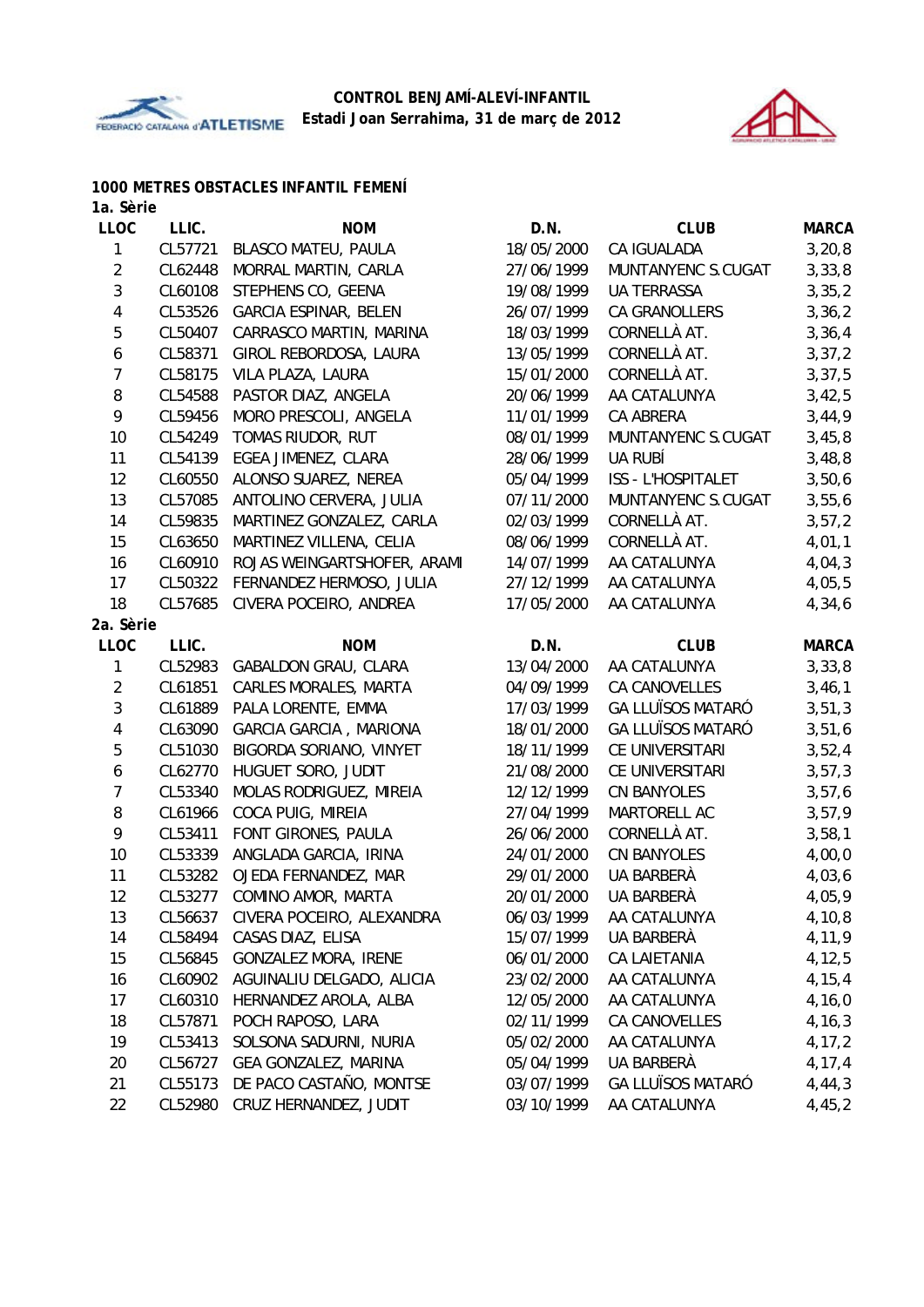



### **SALT DE LLARGADA INFANTIL FEMENÍ**

| <b>LLOC</b>    | LLIC.   | <b>NOM</b>                      | D.N.       | <b>CLUB</b>               | <b>MARCA</b> |
|----------------|---------|---------------------------------|------------|---------------------------|--------------|
| 1              | CL61889 | PALA LORENTE, EMMA              | 17/03/1999 | <b>GA LLUÏSOS MATARÓ</b>  | 5,00         |
| $\overline{2}$ | CL57578 | <b>GUTIERREZ ORTEGA, JUDITH</b> | 15/05/1999 | <b>UA TERRASSA</b>        | 4,95         |
| $\sqrt{3}$     | CL53896 | REBOREDO DONATO, IRENE          | 21/11/1999 | <b>GA LLUÏSOS MATARÓ</b>  | 4,40         |
| 4              | CL61989 | MANTIS BENITEZ, ANNA            | 01/10/1999 | MARTORELL AC              | 4,33         |
| 5              | CL59897 | MARTINEZ GARCIA, LOLA           | 18/11/2000 | CA SANT JUST              | 4,28         |
| 6              | CL54161 | BESTUE FERRERA, JAEL            | 24/09/2000 | MUNTANYENC S.CUGAT        | 4,27         |
| $\overline{7}$ | CL57224 | DEIROS FERNANDEZ, PAULA         | 30/11/1999 | <b>CA LAIETANIA</b>       | 4,24         |
| 8              | CL53376 | SIREROL JIMENEZ, AFRICA         | 11/05/1999 | MUNTANYENC S.CUGAT        | 4,22         |
| 9              | CL63650 | MARTINEZ VILLENA, CELIA         | 08/06/1999 | CORNELLÀ AT.              | 4,21         |
| 10             | CL52980 | CRUZ HERNANDEZ, JUDIT           | 03/10/1999 | AA CATALUNYA              | 4,18         |
| 11             | CL55447 | ATANCE LOUSTAUNAU, ORIANNE      | 03/01/2000 | CE UNIVERSITARI           | 4,17         |
| 12             | CL62448 | MORRAL MARTIN, CARLA            | 27/06/1999 | MUNTANYENC S.CUGAT        | 4,09         |
| 13             | CL52983 | <b>GABALDON GRAU, CLARA</b>     | 13/04/2000 | AA CATALUNYA              | 4,07         |
| 14             | CL50322 | FERNANDEZ HERMOSO, JULIA        | 27/12/1999 | AA CATALUNYA              | 4,06         |
| 15             | CL58937 | SANCHEZ HOMS, ALBA              | 22/04/1999 | MUNTANYENC S.CUGAT        | 4,01         |
| 16             | CL61095 | <b>BALTIC FLORES, INES-IVY</b>  | 20/03/1999 | CA GAVÀ                   | 3,97         |
| 17             | CL61328 | JIMENEZ BERTRAN, AIDA           | 21/06/1999 | <b>UA TERRASSA</b>        | 3,97         |
| 18             | CL61017 | ROMANCE OMS, MARTA              | 08/01/2000 | JA SABADELL               | 3,95         |
| 19             | CL61966 | COCA PUIG, MIREIA               | 27/04/1999 | MARTORELL AC              | 3,91         |
| 20             | CL55448 | RODRIGUEZ SAYROL, MONICA        | 18/02/2000 | CE UNIVERSITARI           | 3,90         |
| 21             | CL53377 | CHARBONNIER GALVAN, LUCIA       | 17/01/1999 | MUNTANYENC S.CUGAT        | 3,90         |
| 22             | CL57634 | DIAZ CALAF, RUTH                | 13/04/1999 | <b>GA LLUÏSOS MATARÓ</b>  | 3,89         |
| 23             | CL57471 | JIMENEZ MUÑIZ, SILVIA           | 31/07/1999 | UA RUBÍ                   | 3,89         |
| 24             | CL62853 | MONTOBBIO MAESTRE, CRISTINA     | 29/04/1999 | CA CANALETES              | 3,86         |
| 25             | CL53526 | <b>GARCIA ESPINAR, BELEN</b>    | 26/07/1999 | CA GRANOLLERS             | 3,85         |
| 26             | CL53112 | VIUDEZ CHECA, NURIA             | 18/01/2000 | ISS - L'HOSPITALET        | 3,80         |
| 27             | CL60910 | ROJAS WEINGARTSHOFER, ARAMI     | 14/07/1999 | AA CATALUNYA              | 3,79         |
| 28             | CL53320 | GALLEGO SOTELO, SARA            | 11/10/2000 | CE UNIVERSITARI           | 3,78         |
| 29             | CL54249 | TOMAS RIUDOR, RUT               | 08/01/1999 | MUNTANYENC S.CUGAT        | 3,78         |
| 30             | CL53413 | SOLSONA SADURNI, NURIA          | 05/02/2000 | AA CATALUNYA              | 3,78         |
| 31             | CL60108 | STEPHENS CO, GEENA              | 19/08/1999 | <b>UA TERRASSA</b>        | 3,76         |
| 32             |         | CL63386 GODU BOKOMA, FRANCOISE  | 30/09/2000 | ISS - L'HOSPITALET        | 3,74         |
| 33             | CL56727 | GEA GONZALEZ, MARINA            | 05/04/1999 | UA BARBERÀ                | 3,71         |
| 34             | CL54139 | EGEA JIMENEZ, CLARA             | 28/06/1999 | UA RUBÍ                   | 3,71         |
| 35             | CL60550 | ALONSO SUAREZ, NEREA            | 05/04/1999 | ISS - L'HOSPITALET        | 3,70         |
| 36             | CL60310 | HERNANDEZ AROLA, ALBA           | 12/05/2000 | AA CATALUNYA              | 3,70         |
| 37             | CL62112 | ESTEVE GARCIA, ARIADNA          | 11/01/2000 | CA GAVÀ                   | 3,69         |
| 38             | CL58193 | ALVAREZ BALLESTER, CARLA        | 16/09/1999 | UA BARBERÀ                | 3,68         |
| 39             | CL59687 | ROMA GOMEZ, BLANCA              | 18/04/2000 | <b>CA GRANOLLERS</b>      | 3,64         |
| 40             | CL55414 | BLASCO CLARAMONTE, MARIA        | 10/06/2000 | UA RUBÍ                   | 3,63         |
| 41             | CL61980 | HERNANDEZ PEREZ, BERTA          | 29/08/2000 | MARTORELL AC              | 3,60         |
| 42             | CL61851 | CARLES MORALES, MARTA           | 04/09/1999 | CA CANOVELLES             | 3,56         |
| 43             | CL60902 | AGUINALIU DELGADO, ALICIA       | 23/02/2000 | AA CATALUNYA              | 3,53         |
| 44             | CL63854 | CISSE DIALLO, FANTA             | 13/04/1999 | CA BAIX MONTSENY          | 3,52         |
| 45             | CL54588 | PASTOR DIAZ, ANGELA             | 20/06/1999 | AA CATALUNYA              | 3,50         |
| 46             | CL55219 | PEREIRAS NEIRA, ANNA            | 02/09/2000 | <b>ISS - L'HOSPITALET</b> | 3,50         |
| 47             | CL59667 | CAMATS TORRENTS, AINA           | 11/05/2000 | CA GRANOLLERS             | 3,50         |
| 48             | CL59835 | MARTINEZ GONZALEZ, CARLA        | 02/03/1999 | CORNELLÀ AT.              | 3,50         |
| 49             | CL62770 | HUGUET SORO, JUDIT              | 21/08/2000 | CE UNIVERSITARI           | 3,48         |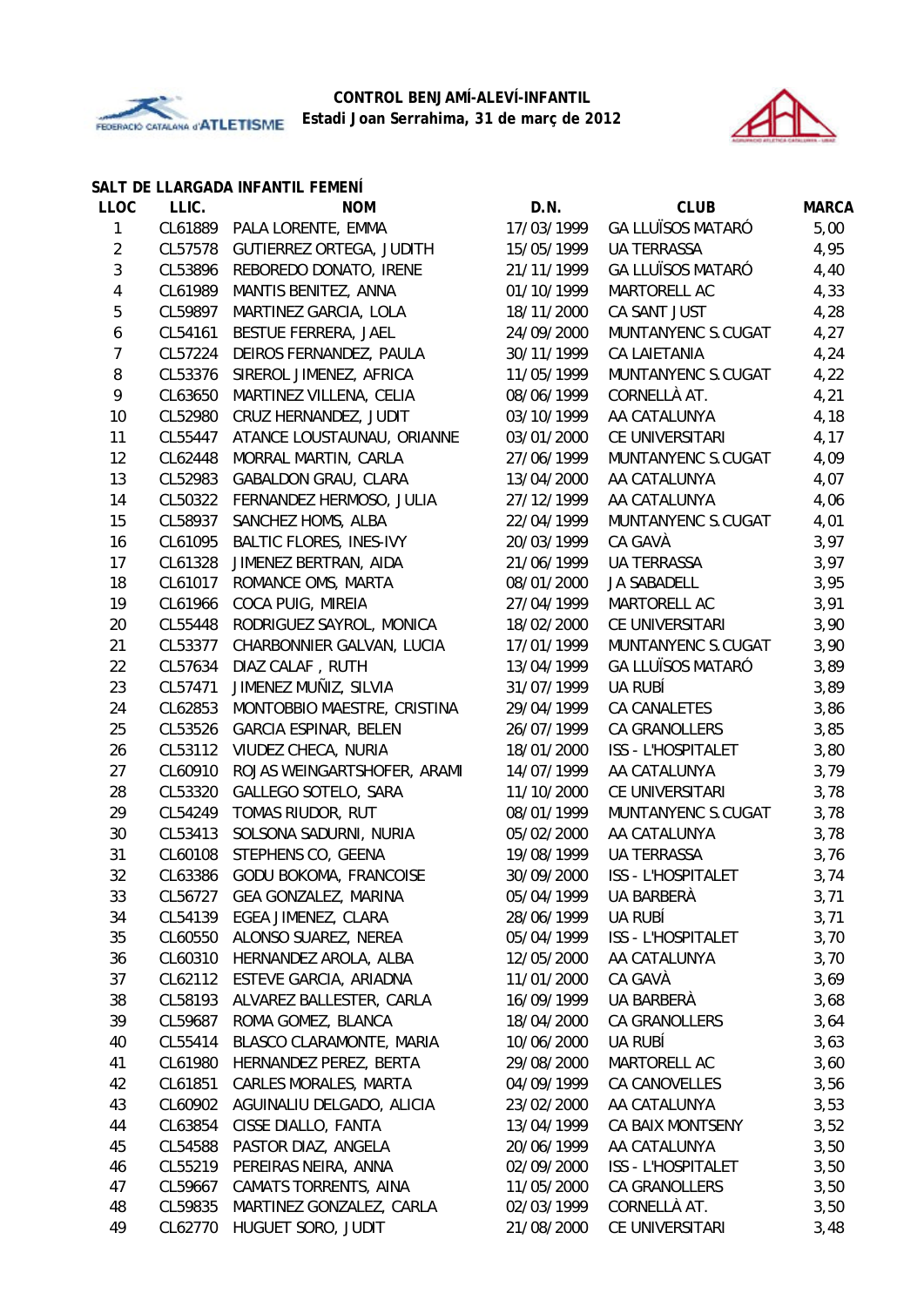



| 50 | CL58494 | CASAS DIAZ, ELISA             | 15/07/1999 | UA BARBERÀ               | 3,47        |
|----|---------|-------------------------------|------------|--------------------------|-------------|
| 51 | CL58930 | CARDONA JUSTES, CLAUDIA       | 15/11/1999 | MUNTANYENC S.CUGAT       | 3,43        |
| 52 | CL50213 | ROVIRA GARCIA, PAULA          | 17/05/1999 | CA GRANOLLERS            | 3,43        |
| 53 | CL60275 | PORTA PAPELL, MARINA          | 08/11/1999 | CE UNIVERSITARI          | 3,42        |
| 54 | CL53453 | NAVARRO PADILLA, MAR          | 25/04/2000 | <b>UGE BADALONA</b>      | 3,42        |
| 55 | CL63289 | CARO RUIZ, SARA               | 25/10/1999 | U COLOMENCA AT.          | 3,41        |
| 56 | CL62871 | SENDRA DEMUNT, RUT            | 22/03/1999 | CA CANALETES             | 3,37        |
| 57 | CL53925 | <b>GARCIA VERGES, JULIA</b>   | 05/11/2000 | <b>CA CANALETES</b>      | 3,37        |
| 58 | CL53277 | COMINO AMOR, MARTA            | 20/01/2000 | UA BARBERÀ               | 3,35        |
| 59 | CL62867 | RAYMOND DE LA NOGAREDA TOMAS, | 22/10/1999 | <b>CA CANALETES</b>      | 3,34        |
| 60 | CL51030 | BIGORDA SORIANO, VINYET       | 18/11/1999 | CE UNIVERSITARI          | 3,33        |
| 61 | CL57871 | POCH RAPOSO, LARA             | 02/11/1999 | CA CANOVELLES            | 3,32        |
| 62 | CL54974 | <b>GARCIA ROVIRA, MARIONA</b> | 13/03/2000 | AA CATALUNYA             | 3,31        |
| 63 | CL53525 | BENITEZ MARTOS, LAURA         | 07/09/2000 | CA GRANOLLERS            | 3,25        |
| 64 | CL55173 | DE PACO CASTAÑO, MONTSE       | 03/07/1999 | <b>GA LLUÏSOS MATARÓ</b> | 3,15        |
| 65 | CL62482 | SANCHEZ HOMS, JULIA           | 29/09/2000 | MUNTANYENC S.CUGAT       | 3,12        |
| 66 | CL54475 | BLANCH AZNAR, MARIA           | 30/03/1999 | MUNTANYENC S.CUGAT       | 3,06        |
|    | CL62086 | PUJAL VILA, MARIA-ROSER       | 24/12/1999 | CA CALELLA               | <b>NULS</b> |
|    | CL61074 | DOUMBOUYA, CIRE               | 05/04/1999 | <b>CA CALELLA</b>        | <b>NULS</b> |
|    | CL53282 | OJEDA FERNANDEZ, MAR          | 29/01/2000 | UA BARBERÀ               | <b>NULS</b> |
|    | CL63022 | GOMEZ BLAZQUEZ, MARINA        | 06/01/1999 | CA CANOVELLES            | <b>NULS</b> |
|    | CL57872 | RODRIGUEZ RUIZ, ALBA          | 27/10/1999 | CA CANOVELLES            | <b>NULS</b> |
|    | CL54238 | RODRIGUEZ GARCIA, MARTA       | 12/10/1999 | CA CANOVELLES            | <b>NULS</b> |
|    | CL58640 | LATORRE FLATLEY, LAURA        | 14/06/1999 | CA CANOVELLES            | <b>NULS</b> |
|    | CL55177 | REINA MARTINEZ, NURIA         | 03/11/1999 | <b>GA LLUÏSOS MATARÓ</b> | <b>NULS</b> |
|    | CL56637 | CIVERA POCEIRO, ALEXANDRA     | 06/03/1999 | AA CATALUNYA             | <b>NULS</b> |
|    | CL62020 | TORRES MORENO, SARA           | 03/11/2000 | MARTORELL AC             | <b>NULS</b> |
|    | CL56845 | <b>GONZALEZ MORA, IRENE</b>   | 06/01/2000 | <b>CA LAIETANIA</b>      | <b>NULS</b> |
|    | CL55394 | MONJE MARTINEZ, ANA           | 12/07/1999 | <b>CA GRANOLLERS</b>     | <b>NULS</b> |
|    | CL58175 | VILA PLAZA, LAURA             | 15/01/2000 | CORNELLÀ AT.             | <b>NULS</b> |
|    | CL61326 | SERRANO GARCIA, NAIARA        | 13/03/2000 | <b>GA LLUÏSOS MATARÓ</b> | <b>NULS</b> |
|    | CL58292 | CANAL PANADES, JULIA          | 28/02/2000 | <b>CN BANYOLES</b>       | <b>NULS</b> |
|    | CL53411 | FONT GIRONES, PAULA           | 26/06/2000 | CORNELLÀ AT.             | <b>NULS</b> |
|    | CL60045 | MARIN GILI, ANA               | 09/11/2000 | <b>CA MOLLET</b>         | <b>NULS</b> |
|    | CL62020 | TORRES MORENO, SARA           | 03/11/2000 | MARTORELL AC             | <b>NULS</b> |
|    | CL57685 | CIVERA POCEIRO, ANDREA        | 17/05/2000 | AA CATALUNYA             | <b>NULS</b> |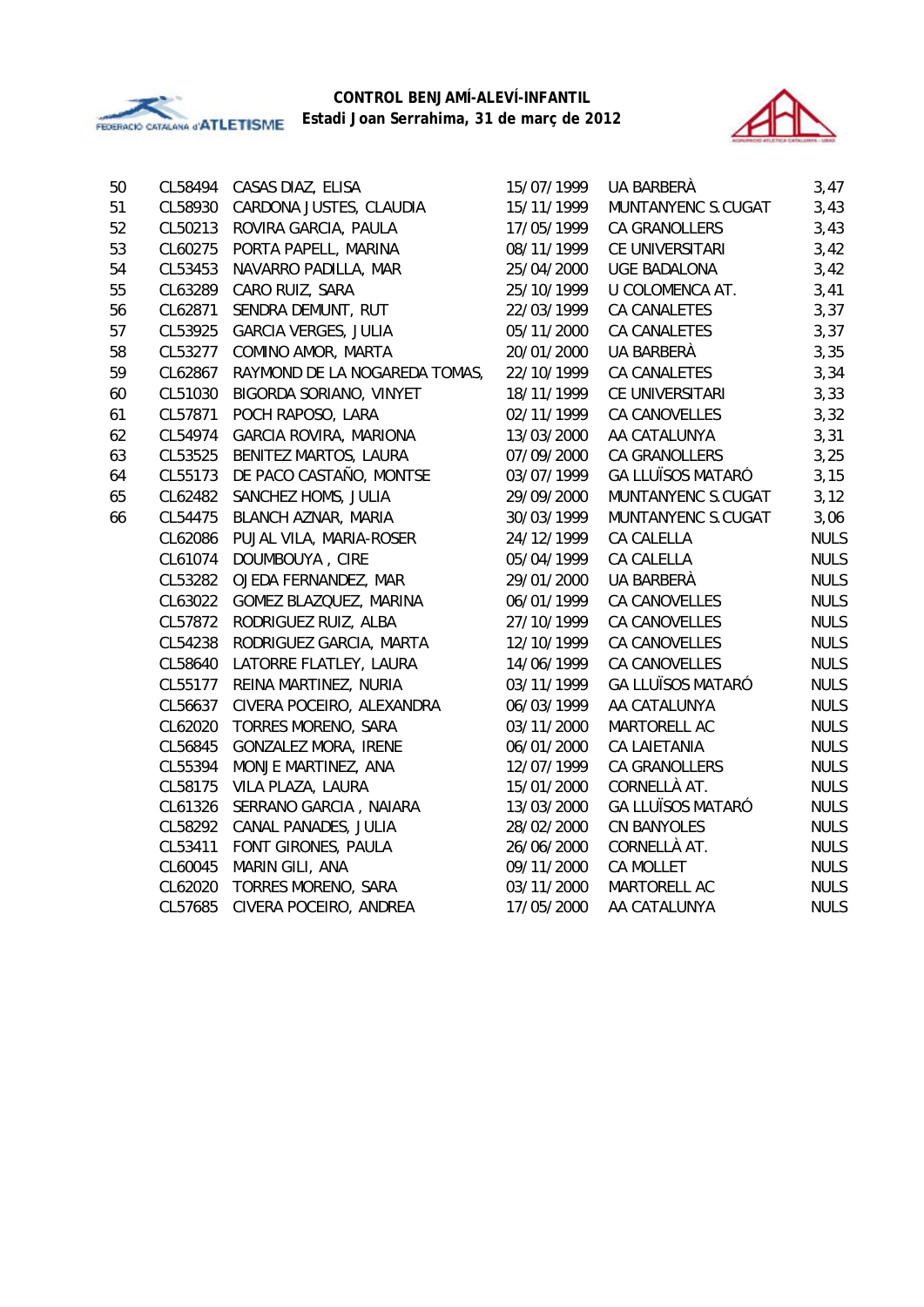



### **LLANÇAMENT DE DISC INFANTIL FEMENÍ**

| 26/11/1999<br>CL53170<br><b>VERDEGUER MOMOT, ELISA</b><br>1<br>CA GAVÀ<br>22,98<br>$\overline{a}$<br><b>BALTIC FLORES, INES-IVY</b><br>CA GAVÀ<br>21,44<br>CL61095<br>20/03/1999<br>3<br>21,34<br>CL58712<br>ROSSELL FONT, ESTEL<br>13/08/2000<br>CA CALELLA<br>AA CATALUNYA<br>20,93<br>4<br>CL50322<br>FERNANDEZ HERMOSO, JULIA<br>27/12/1999<br>5<br>CL61989<br>MANTIS BENITEZ, ANNA<br>MARTORELL AC<br>18,78<br>01/10/1999<br>6<br>ESTEVE GARCIA, ARIADNA<br>11/01/2000<br>CA GAVÀ<br>17,76<br>CL62112<br>$\overline{7}$<br>CL54974<br>13/03/2000<br>AA CATALUNYA<br>17,51<br><b>GARCIA ROVIRA, MARIONA</b><br>8<br>PALA LORENTE, EMMA<br>17/03/1999<br><b>GA LLUÏSOS MATARÓ</b><br>16,84<br>CL61889<br>9<br>15,84<br>CL59792<br>JUSTICIA DOINGUEZ, NURIA<br>03/06/2000<br>U COLOMENCA AT.<br>10<br>CL63289<br>CARO RUIZ, SARA<br>25/10/1999<br>U COLOMENCA AT.<br>15,78<br>15,56<br>11<br>CL54588<br>PASTOR DIAZ, ANGELA<br>20/06/1999<br>AA CATALUNYA<br>UA RUBÍ<br>15,40<br>12<br>CL55414<br>BLASCO CLARAMONTE, MARIA<br>10/06/2000<br>13<br>AA CATALUNYA<br>15,38<br>CL52983<br><b>GABALDON GRAU, CLARA</b><br>13/04/2000<br>14<br>ALVAREZ BALLESTER, CARLA<br>UA BARBERÀ<br>15,32<br>CL58193<br>16/09/1999<br>15<br>MUNTANYENC S.CUGAT<br>15,21<br>CL53377<br>CHARBONNIER GALVAN, LUCIA<br>17/01/1999<br>14,41<br>16<br>CL53376<br>SIREROL JIMENEZ, AFRICA<br>11/05/1999<br>MUNTANYENC S.CUGAT<br>14,19<br>17<br>CL53413<br>SOLSONA SADURNI, NURIA<br>05/02/2000<br>AA CATALUNYA<br>18<br>13,96<br>CL57711<br>RUBIA ALARCON, AINHOA<br>12/10/2000<br>CA OLESA<br>13,96<br>19<br>CL55394<br>MONJE MARTINEZ, ANA<br>12/07/1999<br>CA GRANOLLERS<br><b>CA CANALETES</b><br>13,92<br>20<br>CL54698<br>CASTELLS LLACH, JULIA<br>23/12/2000<br>21/11/1999<br><b>GA LLUÏSOS MATARÓ</b><br>13,91<br>21<br>CL53896<br>REBOREDO DONATO, IRENE<br>22<br>CL52980<br>03/10/1999<br>13,86<br>CRUZ HERNANDEZ, JUDIT<br>AA CATALUNYA<br>23<br>CA CALELLA<br>13,82<br>CL62086<br>PUJAL VILA, MARIA-ROSER<br>24/12/1999<br>13,73<br>24<br>CL63386<br>GODU BOKOMA, FRANCOISE<br>30/09/2000<br>ISS - L'HOSPITALET<br>13, 72<br>25<br>CL55219<br>PEREIRAS NEIRA, ANNA<br>02/09/2000<br>ISS - L'HOSPITALET<br>13,42<br>26<br>CL54475<br>BLANCH AZNAR, MARIA<br>30/03/1999<br>MUNTANYENC S.CUGAT<br>13,33<br>27<br>CARDONA JUSTES, CLAUDIA<br>CL58930<br>15/11/1999<br>MUNTANYENC S.CUGAT<br>13,33<br>28<br>CL59687<br>ROMA GOMEZ, BLANCA<br>18/04/2000<br>CA GRANOLLERS<br>13,08<br>29<br>CL58937<br>SANCHEZ HOMS, ALBA<br>22/04/1999<br>MUNTANYENC S.CUGAT<br>30<br>CIVERA POCEIRO, ANDREA<br>AA CATALUNYA<br>12,28<br>CL57685<br>17/05/2000<br>31<br>SERRANO GARCIA, NAIARA<br><b>GA LLUÏSOS MATARÓ</b><br>12,25<br>CL61326<br>13/03/2000<br>32<br>DE PACO CASTAÑO, MONTSE<br><b>GA LLUÏSOS MATARÓ</b><br>11,90<br>CL55173<br>03/07/1999<br>UA BARBERÀ<br>02/12/1999<br>33<br>CL52271<br>POU CALDERON, ALICIA<br>11,88<br>TORRES MORENO, SARA<br>34<br>CL62020<br>03/11/2000<br>MARTORELL AC<br>11,37<br>CL50213<br>ROVIRA GARCIA, PAULA<br>17/05/1999<br>CA GRANOLLERS<br>CL59667<br>CAMATS TORRENTS, AINA<br>CA GRANOLLERS<br>11/05/2000<br>AA CATALUNYA<br>CL60902<br>AGUINALIU DELGADO, ALICIA<br>23/02/2000<br>CL57471<br>JIMENEZ MUÑIZ, SILVIA<br>31/07/1999<br>UA RUBÍ<br>CL62482<br>SANCHEZ HOMS, JULIA<br>MUNTANYENC S.CUGAT<br>29/09/2000<br>CL60910<br>ROJAS WEINGARTSHOFER, ARAMI<br>14/07/1999<br>AA CATALUNYA<br>CL56637<br>CIVERA POCEIRO, ALEXANDRA<br>06/03/1999<br>AA CATALUNYA<br>HERNANDEZ AROLA, ALBA<br>AA CATALUNYA<br>CL60310<br>12/05/2000<br>CL58298<br>MAJO RAFOLS, MARTINA<br>08/03/1999<br><b>CN BANYOLES</b><br>CL53525<br>BENITEZ MARTOS, LAURA<br>07/09/2000<br>CA GRANOLLERS | <b>LLOC</b> | LLIC.   | <b>NOM</b>                   | D.N.       | <b>CLUB</b>   | <b>MARCA</b> |
|----------------------------------------------------------------------------------------------------------------------------------------------------------------------------------------------------------------------------------------------------------------------------------------------------------------------------------------------------------------------------------------------------------------------------------------------------------------------------------------------------------------------------------------------------------------------------------------------------------------------------------------------------------------------------------------------------------------------------------------------------------------------------------------------------------------------------------------------------------------------------------------------------------------------------------------------------------------------------------------------------------------------------------------------------------------------------------------------------------------------------------------------------------------------------------------------------------------------------------------------------------------------------------------------------------------------------------------------------------------------------------------------------------------------------------------------------------------------------------------------------------------------------------------------------------------------------------------------------------------------------------------------------------------------------------------------------------------------------------------------------------------------------------------------------------------------------------------------------------------------------------------------------------------------------------------------------------------------------------------------------------------------------------------------------------------------------------------------------------------------------------------------------------------------------------------------------------------------------------------------------------------------------------------------------------------------------------------------------------------------------------------------------------------------------------------------------------------------------------------------------------------------------------------------------------------------------------------------------------------------------------------------------------------------------------------------------------------------------------------------------------------------------------------------------------------------------------------------------------------------------------------------------------------------------------------------------------------------------------------------------------------------------------------------------------------------------------------------------------------------------------------------------------------------------------------------------------------------------------------------------------------------------------------------------------------------------------------------------------------------------------------------------------------------------------------------------------------------------------------------------------------------------------------------------------------------------------------------------------------------------------------------------------------------------------------------------|-------------|---------|------------------------------|------------|---------------|--------------|
|                                                                                                                                                                                                                                                                                                                                                                                                                                                                                                                                                                                                                                                                                                                                                                                                                                                                                                                                                                                                                                                                                                                                                                                                                                                                                                                                                                                                                                                                                                                                                                                                                                                                                                                                                                                                                                                                                                                                                                                                                                                                                                                                                                                                                                                                                                                                                                                                                                                                                                                                                                                                                                                                                                                                                                                                                                                                                                                                                                                                                                                                                                                                                                                                                                                                                                                                                                                                                                                                                                                                                                                                                                                                                                    |             |         |                              |            |               |              |
|                                                                                                                                                                                                                                                                                                                                                                                                                                                                                                                                                                                                                                                                                                                                                                                                                                                                                                                                                                                                                                                                                                                                                                                                                                                                                                                                                                                                                                                                                                                                                                                                                                                                                                                                                                                                                                                                                                                                                                                                                                                                                                                                                                                                                                                                                                                                                                                                                                                                                                                                                                                                                                                                                                                                                                                                                                                                                                                                                                                                                                                                                                                                                                                                                                                                                                                                                                                                                                                                                                                                                                                                                                                                                                    |             |         |                              |            |               |              |
|                                                                                                                                                                                                                                                                                                                                                                                                                                                                                                                                                                                                                                                                                                                                                                                                                                                                                                                                                                                                                                                                                                                                                                                                                                                                                                                                                                                                                                                                                                                                                                                                                                                                                                                                                                                                                                                                                                                                                                                                                                                                                                                                                                                                                                                                                                                                                                                                                                                                                                                                                                                                                                                                                                                                                                                                                                                                                                                                                                                                                                                                                                                                                                                                                                                                                                                                                                                                                                                                                                                                                                                                                                                                                                    |             |         |                              |            |               |              |
|                                                                                                                                                                                                                                                                                                                                                                                                                                                                                                                                                                                                                                                                                                                                                                                                                                                                                                                                                                                                                                                                                                                                                                                                                                                                                                                                                                                                                                                                                                                                                                                                                                                                                                                                                                                                                                                                                                                                                                                                                                                                                                                                                                                                                                                                                                                                                                                                                                                                                                                                                                                                                                                                                                                                                                                                                                                                                                                                                                                                                                                                                                                                                                                                                                                                                                                                                                                                                                                                                                                                                                                                                                                                                                    |             |         |                              |            |               |              |
|                                                                                                                                                                                                                                                                                                                                                                                                                                                                                                                                                                                                                                                                                                                                                                                                                                                                                                                                                                                                                                                                                                                                                                                                                                                                                                                                                                                                                                                                                                                                                                                                                                                                                                                                                                                                                                                                                                                                                                                                                                                                                                                                                                                                                                                                                                                                                                                                                                                                                                                                                                                                                                                                                                                                                                                                                                                                                                                                                                                                                                                                                                                                                                                                                                                                                                                                                                                                                                                                                                                                                                                                                                                                                                    |             |         |                              |            |               |              |
|                                                                                                                                                                                                                                                                                                                                                                                                                                                                                                                                                                                                                                                                                                                                                                                                                                                                                                                                                                                                                                                                                                                                                                                                                                                                                                                                                                                                                                                                                                                                                                                                                                                                                                                                                                                                                                                                                                                                                                                                                                                                                                                                                                                                                                                                                                                                                                                                                                                                                                                                                                                                                                                                                                                                                                                                                                                                                                                                                                                                                                                                                                                                                                                                                                                                                                                                                                                                                                                                                                                                                                                                                                                                                                    |             |         |                              |            |               |              |
|                                                                                                                                                                                                                                                                                                                                                                                                                                                                                                                                                                                                                                                                                                                                                                                                                                                                                                                                                                                                                                                                                                                                                                                                                                                                                                                                                                                                                                                                                                                                                                                                                                                                                                                                                                                                                                                                                                                                                                                                                                                                                                                                                                                                                                                                                                                                                                                                                                                                                                                                                                                                                                                                                                                                                                                                                                                                                                                                                                                                                                                                                                                                                                                                                                                                                                                                                                                                                                                                                                                                                                                                                                                                                                    |             |         |                              |            |               |              |
|                                                                                                                                                                                                                                                                                                                                                                                                                                                                                                                                                                                                                                                                                                                                                                                                                                                                                                                                                                                                                                                                                                                                                                                                                                                                                                                                                                                                                                                                                                                                                                                                                                                                                                                                                                                                                                                                                                                                                                                                                                                                                                                                                                                                                                                                                                                                                                                                                                                                                                                                                                                                                                                                                                                                                                                                                                                                                                                                                                                                                                                                                                                                                                                                                                                                                                                                                                                                                                                                                                                                                                                                                                                                                                    |             |         |                              |            |               |              |
|                                                                                                                                                                                                                                                                                                                                                                                                                                                                                                                                                                                                                                                                                                                                                                                                                                                                                                                                                                                                                                                                                                                                                                                                                                                                                                                                                                                                                                                                                                                                                                                                                                                                                                                                                                                                                                                                                                                                                                                                                                                                                                                                                                                                                                                                                                                                                                                                                                                                                                                                                                                                                                                                                                                                                                                                                                                                                                                                                                                                                                                                                                                                                                                                                                                                                                                                                                                                                                                                                                                                                                                                                                                                                                    |             |         |                              |            |               |              |
|                                                                                                                                                                                                                                                                                                                                                                                                                                                                                                                                                                                                                                                                                                                                                                                                                                                                                                                                                                                                                                                                                                                                                                                                                                                                                                                                                                                                                                                                                                                                                                                                                                                                                                                                                                                                                                                                                                                                                                                                                                                                                                                                                                                                                                                                                                                                                                                                                                                                                                                                                                                                                                                                                                                                                                                                                                                                                                                                                                                                                                                                                                                                                                                                                                                                                                                                                                                                                                                                                                                                                                                                                                                                                                    |             |         |                              |            |               |              |
|                                                                                                                                                                                                                                                                                                                                                                                                                                                                                                                                                                                                                                                                                                                                                                                                                                                                                                                                                                                                                                                                                                                                                                                                                                                                                                                                                                                                                                                                                                                                                                                                                                                                                                                                                                                                                                                                                                                                                                                                                                                                                                                                                                                                                                                                                                                                                                                                                                                                                                                                                                                                                                                                                                                                                                                                                                                                                                                                                                                                                                                                                                                                                                                                                                                                                                                                                                                                                                                                                                                                                                                                                                                                                                    |             |         |                              |            |               |              |
|                                                                                                                                                                                                                                                                                                                                                                                                                                                                                                                                                                                                                                                                                                                                                                                                                                                                                                                                                                                                                                                                                                                                                                                                                                                                                                                                                                                                                                                                                                                                                                                                                                                                                                                                                                                                                                                                                                                                                                                                                                                                                                                                                                                                                                                                                                                                                                                                                                                                                                                                                                                                                                                                                                                                                                                                                                                                                                                                                                                                                                                                                                                                                                                                                                                                                                                                                                                                                                                                                                                                                                                                                                                                                                    |             |         |                              |            |               |              |
|                                                                                                                                                                                                                                                                                                                                                                                                                                                                                                                                                                                                                                                                                                                                                                                                                                                                                                                                                                                                                                                                                                                                                                                                                                                                                                                                                                                                                                                                                                                                                                                                                                                                                                                                                                                                                                                                                                                                                                                                                                                                                                                                                                                                                                                                                                                                                                                                                                                                                                                                                                                                                                                                                                                                                                                                                                                                                                                                                                                                                                                                                                                                                                                                                                                                                                                                                                                                                                                                                                                                                                                                                                                                                                    |             |         |                              |            |               |              |
|                                                                                                                                                                                                                                                                                                                                                                                                                                                                                                                                                                                                                                                                                                                                                                                                                                                                                                                                                                                                                                                                                                                                                                                                                                                                                                                                                                                                                                                                                                                                                                                                                                                                                                                                                                                                                                                                                                                                                                                                                                                                                                                                                                                                                                                                                                                                                                                                                                                                                                                                                                                                                                                                                                                                                                                                                                                                                                                                                                                                                                                                                                                                                                                                                                                                                                                                                                                                                                                                                                                                                                                                                                                                                                    |             |         |                              |            |               |              |
|                                                                                                                                                                                                                                                                                                                                                                                                                                                                                                                                                                                                                                                                                                                                                                                                                                                                                                                                                                                                                                                                                                                                                                                                                                                                                                                                                                                                                                                                                                                                                                                                                                                                                                                                                                                                                                                                                                                                                                                                                                                                                                                                                                                                                                                                                                                                                                                                                                                                                                                                                                                                                                                                                                                                                                                                                                                                                                                                                                                                                                                                                                                                                                                                                                                                                                                                                                                                                                                                                                                                                                                                                                                                                                    |             |         |                              |            |               |              |
|                                                                                                                                                                                                                                                                                                                                                                                                                                                                                                                                                                                                                                                                                                                                                                                                                                                                                                                                                                                                                                                                                                                                                                                                                                                                                                                                                                                                                                                                                                                                                                                                                                                                                                                                                                                                                                                                                                                                                                                                                                                                                                                                                                                                                                                                                                                                                                                                                                                                                                                                                                                                                                                                                                                                                                                                                                                                                                                                                                                                                                                                                                                                                                                                                                                                                                                                                                                                                                                                                                                                                                                                                                                                                                    |             |         |                              |            |               |              |
|                                                                                                                                                                                                                                                                                                                                                                                                                                                                                                                                                                                                                                                                                                                                                                                                                                                                                                                                                                                                                                                                                                                                                                                                                                                                                                                                                                                                                                                                                                                                                                                                                                                                                                                                                                                                                                                                                                                                                                                                                                                                                                                                                                                                                                                                                                                                                                                                                                                                                                                                                                                                                                                                                                                                                                                                                                                                                                                                                                                                                                                                                                                                                                                                                                                                                                                                                                                                                                                                                                                                                                                                                                                                                                    |             |         |                              |            |               |              |
|                                                                                                                                                                                                                                                                                                                                                                                                                                                                                                                                                                                                                                                                                                                                                                                                                                                                                                                                                                                                                                                                                                                                                                                                                                                                                                                                                                                                                                                                                                                                                                                                                                                                                                                                                                                                                                                                                                                                                                                                                                                                                                                                                                                                                                                                                                                                                                                                                                                                                                                                                                                                                                                                                                                                                                                                                                                                                                                                                                                                                                                                                                                                                                                                                                                                                                                                                                                                                                                                                                                                                                                                                                                                                                    |             |         |                              |            |               |              |
|                                                                                                                                                                                                                                                                                                                                                                                                                                                                                                                                                                                                                                                                                                                                                                                                                                                                                                                                                                                                                                                                                                                                                                                                                                                                                                                                                                                                                                                                                                                                                                                                                                                                                                                                                                                                                                                                                                                                                                                                                                                                                                                                                                                                                                                                                                                                                                                                                                                                                                                                                                                                                                                                                                                                                                                                                                                                                                                                                                                                                                                                                                                                                                                                                                                                                                                                                                                                                                                                                                                                                                                                                                                                                                    |             |         |                              |            |               |              |
|                                                                                                                                                                                                                                                                                                                                                                                                                                                                                                                                                                                                                                                                                                                                                                                                                                                                                                                                                                                                                                                                                                                                                                                                                                                                                                                                                                                                                                                                                                                                                                                                                                                                                                                                                                                                                                                                                                                                                                                                                                                                                                                                                                                                                                                                                                                                                                                                                                                                                                                                                                                                                                                                                                                                                                                                                                                                                                                                                                                                                                                                                                                                                                                                                                                                                                                                                                                                                                                                                                                                                                                                                                                                                                    |             |         |                              |            |               |              |
|                                                                                                                                                                                                                                                                                                                                                                                                                                                                                                                                                                                                                                                                                                                                                                                                                                                                                                                                                                                                                                                                                                                                                                                                                                                                                                                                                                                                                                                                                                                                                                                                                                                                                                                                                                                                                                                                                                                                                                                                                                                                                                                                                                                                                                                                                                                                                                                                                                                                                                                                                                                                                                                                                                                                                                                                                                                                                                                                                                                                                                                                                                                                                                                                                                                                                                                                                                                                                                                                                                                                                                                                                                                                                                    |             |         |                              |            |               |              |
|                                                                                                                                                                                                                                                                                                                                                                                                                                                                                                                                                                                                                                                                                                                                                                                                                                                                                                                                                                                                                                                                                                                                                                                                                                                                                                                                                                                                                                                                                                                                                                                                                                                                                                                                                                                                                                                                                                                                                                                                                                                                                                                                                                                                                                                                                                                                                                                                                                                                                                                                                                                                                                                                                                                                                                                                                                                                                                                                                                                                                                                                                                                                                                                                                                                                                                                                                                                                                                                                                                                                                                                                                                                                                                    |             |         |                              |            |               |              |
|                                                                                                                                                                                                                                                                                                                                                                                                                                                                                                                                                                                                                                                                                                                                                                                                                                                                                                                                                                                                                                                                                                                                                                                                                                                                                                                                                                                                                                                                                                                                                                                                                                                                                                                                                                                                                                                                                                                                                                                                                                                                                                                                                                                                                                                                                                                                                                                                                                                                                                                                                                                                                                                                                                                                                                                                                                                                                                                                                                                                                                                                                                                                                                                                                                                                                                                                                                                                                                                                                                                                                                                                                                                                                                    |             |         |                              |            |               |              |
|                                                                                                                                                                                                                                                                                                                                                                                                                                                                                                                                                                                                                                                                                                                                                                                                                                                                                                                                                                                                                                                                                                                                                                                                                                                                                                                                                                                                                                                                                                                                                                                                                                                                                                                                                                                                                                                                                                                                                                                                                                                                                                                                                                                                                                                                                                                                                                                                                                                                                                                                                                                                                                                                                                                                                                                                                                                                                                                                                                                                                                                                                                                                                                                                                                                                                                                                                                                                                                                                                                                                                                                                                                                                                                    |             |         |                              |            |               |              |
|                                                                                                                                                                                                                                                                                                                                                                                                                                                                                                                                                                                                                                                                                                                                                                                                                                                                                                                                                                                                                                                                                                                                                                                                                                                                                                                                                                                                                                                                                                                                                                                                                                                                                                                                                                                                                                                                                                                                                                                                                                                                                                                                                                                                                                                                                                                                                                                                                                                                                                                                                                                                                                                                                                                                                                                                                                                                                                                                                                                                                                                                                                                                                                                                                                                                                                                                                                                                                                                                                                                                                                                                                                                                                                    |             |         |                              |            |               |              |
|                                                                                                                                                                                                                                                                                                                                                                                                                                                                                                                                                                                                                                                                                                                                                                                                                                                                                                                                                                                                                                                                                                                                                                                                                                                                                                                                                                                                                                                                                                                                                                                                                                                                                                                                                                                                                                                                                                                                                                                                                                                                                                                                                                                                                                                                                                                                                                                                                                                                                                                                                                                                                                                                                                                                                                                                                                                                                                                                                                                                                                                                                                                                                                                                                                                                                                                                                                                                                                                                                                                                                                                                                                                                                                    |             |         |                              |            |               |              |
|                                                                                                                                                                                                                                                                                                                                                                                                                                                                                                                                                                                                                                                                                                                                                                                                                                                                                                                                                                                                                                                                                                                                                                                                                                                                                                                                                                                                                                                                                                                                                                                                                                                                                                                                                                                                                                                                                                                                                                                                                                                                                                                                                                                                                                                                                                                                                                                                                                                                                                                                                                                                                                                                                                                                                                                                                                                                                                                                                                                                                                                                                                                                                                                                                                                                                                                                                                                                                                                                                                                                                                                                                                                                                                    |             |         |                              |            |               |              |
|                                                                                                                                                                                                                                                                                                                                                                                                                                                                                                                                                                                                                                                                                                                                                                                                                                                                                                                                                                                                                                                                                                                                                                                                                                                                                                                                                                                                                                                                                                                                                                                                                                                                                                                                                                                                                                                                                                                                                                                                                                                                                                                                                                                                                                                                                                                                                                                                                                                                                                                                                                                                                                                                                                                                                                                                                                                                                                                                                                                                                                                                                                                                                                                                                                                                                                                                                                                                                                                                                                                                                                                                                                                                                                    |             |         |                              |            |               |              |
|                                                                                                                                                                                                                                                                                                                                                                                                                                                                                                                                                                                                                                                                                                                                                                                                                                                                                                                                                                                                                                                                                                                                                                                                                                                                                                                                                                                                                                                                                                                                                                                                                                                                                                                                                                                                                                                                                                                                                                                                                                                                                                                                                                                                                                                                                                                                                                                                                                                                                                                                                                                                                                                                                                                                                                                                                                                                                                                                                                                                                                                                                                                                                                                                                                                                                                                                                                                                                                                                                                                                                                                                                                                                                                    |             |         |                              |            |               |              |
|                                                                                                                                                                                                                                                                                                                                                                                                                                                                                                                                                                                                                                                                                                                                                                                                                                                                                                                                                                                                                                                                                                                                                                                                                                                                                                                                                                                                                                                                                                                                                                                                                                                                                                                                                                                                                                                                                                                                                                                                                                                                                                                                                                                                                                                                                                                                                                                                                                                                                                                                                                                                                                                                                                                                                                                                                                                                                                                                                                                                                                                                                                                                                                                                                                                                                                                                                                                                                                                                                                                                                                                                                                                                                                    |             |         |                              |            |               |              |
|                                                                                                                                                                                                                                                                                                                                                                                                                                                                                                                                                                                                                                                                                                                                                                                                                                                                                                                                                                                                                                                                                                                                                                                                                                                                                                                                                                                                                                                                                                                                                                                                                                                                                                                                                                                                                                                                                                                                                                                                                                                                                                                                                                                                                                                                                                                                                                                                                                                                                                                                                                                                                                                                                                                                                                                                                                                                                                                                                                                                                                                                                                                                                                                                                                                                                                                                                                                                                                                                                                                                                                                                                                                                                                    |             |         |                              |            |               |              |
|                                                                                                                                                                                                                                                                                                                                                                                                                                                                                                                                                                                                                                                                                                                                                                                                                                                                                                                                                                                                                                                                                                                                                                                                                                                                                                                                                                                                                                                                                                                                                                                                                                                                                                                                                                                                                                                                                                                                                                                                                                                                                                                                                                                                                                                                                                                                                                                                                                                                                                                                                                                                                                                                                                                                                                                                                                                                                                                                                                                                                                                                                                                                                                                                                                                                                                                                                                                                                                                                                                                                                                                                                                                                                                    |             |         |                              |            |               |              |
|                                                                                                                                                                                                                                                                                                                                                                                                                                                                                                                                                                                                                                                                                                                                                                                                                                                                                                                                                                                                                                                                                                                                                                                                                                                                                                                                                                                                                                                                                                                                                                                                                                                                                                                                                                                                                                                                                                                                                                                                                                                                                                                                                                                                                                                                                                                                                                                                                                                                                                                                                                                                                                                                                                                                                                                                                                                                                                                                                                                                                                                                                                                                                                                                                                                                                                                                                                                                                                                                                                                                                                                                                                                                                                    |             |         |                              |            |               |              |
|                                                                                                                                                                                                                                                                                                                                                                                                                                                                                                                                                                                                                                                                                                                                                                                                                                                                                                                                                                                                                                                                                                                                                                                                                                                                                                                                                                                                                                                                                                                                                                                                                                                                                                                                                                                                                                                                                                                                                                                                                                                                                                                                                                                                                                                                                                                                                                                                                                                                                                                                                                                                                                                                                                                                                                                                                                                                                                                                                                                                                                                                                                                                                                                                                                                                                                                                                                                                                                                                                                                                                                                                                                                                                                    |             |         |                              |            |               |              |
|                                                                                                                                                                                                                                                                                                                                                                                                                                                                                                                                                                                                                                                                                                                                                                                                                                                                                                                                                                                                                                                                                                                                                                                                                                                                                                                                                                                                                                                                                                                                                                                                                                                                                                                                                                                                                                                                                                                                                                                                                                                                                                                                                                                                                                                                                                                                                                                                                                                                                                                                                                                                                                                                                                                                                                                                                                                                                                                                                                                                                                                                                                                                                                                                                                                                                                                                                                                                                                                                                                                                                                                                                                                                                                    |             |         |                              |            |               |              |
|                                                                                                                                                                                                                                                                                                                                                                                                                                                                                                                                                                                                                                                                                                                                                                                                                                                                                                                                                                                                                                                                                                                                                                                                                                                                                                                                                                                                                                                                                                                                                                                                                                                                                                                                                                                                                                                                                                                                                                                                                                                                                                                                                                                                                                                                                                                                                                                                                                                                                                                                                                                                                                                                                                                                                                                                                                                                                                                                                                                                                                                                                                                                                                                                                                                                                                                                                                                                                                                                                                                                                                                                                                                                                                    |             |         |                              |            |               |              |
|                                                                                                                                                                                                                                                                                                                                                                                                                                                                                                                                                                                                                                                                                                                                                                                                                                                                                                                                                                                                                                                                                                                                                                                                                                                                                                                                                                                                                                                                                                                                                                                                                                                                                                                                                                                                                                                                                                                                                                                                                                                                                                                                                                                                                                                                                                                                                                                                                                                                                                                                                                                                                                                                                                                                                                                                                                                                                                                                                                                                                                                                                                                                                                                                                                                                                                                                                                                                                                                                                                                                                                                                                                                                                                    |             |         |                              |            |               |              |
|                                                                                                                                                                                                                                                                                                                                                                                                                                                                                                                                                                                                                                                                                                                                                                                                                                                                                                                                                                                                                                                                                                                                                                                                                                                                                                                                                                                                                                                                                                                                                                                                                                                                                                                                                                                                                                                                                                                                                                                                                                                                                                                                                                                                                                                                                                                                                                                                                                                                                                                                                                                                                                                                                                                                                                                                                                                                                                                                                                                                                                                                                                                                                                                                                                                                                                                                                                                                                                                                                                                                                                                                                                                                                                    |             |         |                              |            |               |              |
|                                                                                                                                                                                                                                                                                                                                                                                                                                                                                                                                                                                                                                                                                                                                                                                                                                                                                                                                                                                                                                                                                                                                                                                                                                                                                                                                                                                                                                                                                                                                                                                                                                                                                                                                                                                                                                                                                                                                                                                                                                                                                                                                                                                                                                                                                                                                                                                                                                                                                                                                                                                                                                                                                                                                                                                                                                                                                                                                                                                                                                                                                                                                                                                                                                                                                                                                                                                                                                                                                                                                                                                                                                                                                                    |             |         |                              |            |               |              |
|                                                                                                                                                                                                                                                                                                                                                                                                                                                                                                                                                                                                                                                                                                                                                                                                                                                                                                                                                                                                                                                                                                                                                                                                                                                                                                                                                                                                                                                                                                                                                                                                                                                                                                                                                                                                                                                                                                                                                                                                                                                                                                                                                                                                                                                                                                                                                                                                                                                                                                                                                                                                                                                                                                                                                                                                                                                                                                                                                                                                                                                                                                                                                                                                                                                                                                                                                                                                                                                                                                                                                                                                                                                                                                    |             |         |                              |            |               |              |
|                                                                                                                                                                                                                                                                                                                                                                                                                                                                                                                                                                                                                                                                                                                                                                                                                                                                                                                                                                                                                                                                                                                                                                                                                                                                                                                                                                                                                                                                                                                                                                                                                                                                                                                                                                                                                                                                                                                                                                                                                                                                                                                                                                                                                                                                                                                                                                                                                                                                                                                                                                                                                                                                                                                                                                                                                                                                                                                                                                                                                                                                                                                                                                                                                                                                                                                                                                                                                                                                                                                                                                                                                                                                                                    |             |         |                              |            |               |              |
|                                                                                                                                                                                                                                                                                                                                                                                                                                                                                                                                                                                                                                                                                                                                                                                                                                                                                                                                                                                                                                                                                                                                                                                                                                                                                                                                                                                                                                                                                                                                                                                                                                                                                                                                                                                                                                                                                                                                                                                                                                                                                                                                                                                                                                                                                                                                                                                                                                                                                                                                                                                                                                                                                                                                                                                                                                                                                                                                                                                                                                                                                                                                                                                                                                                                                                                                                                                                                                                                                                                                                                                                                                                                                                    |             |         |                              |            |               |              |
|                                                                                                                                                                                                                                                                                                                                                                                                                                                                                                                                                                                                                                                                                                                                                                                                                                                                                                                                                                                                                                                                                                                                                                                                                                                                                                                                                                                                                                                                                                                                                                                                                                                                                                                                                                                                                                                                                                                                                                                                                                                                                                                                                                                                                                                                                                                                                                                                                                                                                                                                                                                                                                                                                                                                                                                                                                                                                                                                                                                                                                                                                                                                                                                                                                                                                                                                                                                                                                                                                                                                                                                                                                                                                                    |             |         |                              |            |               |              |
|                                                                                                                                                                                                                                                                                                                                                                                                                                                                                                                                                                                                                                                                                                                                                                                                                                                                                                                                                                                                                                                                                                                                                                                                                                                                                                                                                                                                                                                                                                                                                                                                                                                                                                                                                                                                                                                                                                                                                                                                                                                                                                                                                                                                                                                                                                                                                                                                                                                                                                                                                                                                                                                                                                                                                                                                                                                                                                                                                                                                                                                                                                                                                                                                                                                                                                                                                                                                                                                                                                                                                                                                                                                                                                    |             |         |                              |            |               |              |
|                                                                                                                                                                                                                                                                                                                                                                                                                                                                                                                                                                                                                                                                                                                                                                                                                                                                                                                                                                                                                                                                                                                                                                                                                                                                                                                                                                                                                                                                                                                                                                                                                                                                                                                                                                                                                                                                                                                                                                                                                                                                                                                                                                                                                                                                                                                                                                                                                                                                                                                                                                                                                                                                                                                                                                                                                                                                                                                                                                                                                                                                                                                                                                                                                                                                                                                                                                                                                                                                                                                                                                                                                                                                                                    |             | CL53526 | <b>GARCIA ESPINAR, BELEN</b> | 26/07/1999 | CA GRANOLLERS |              |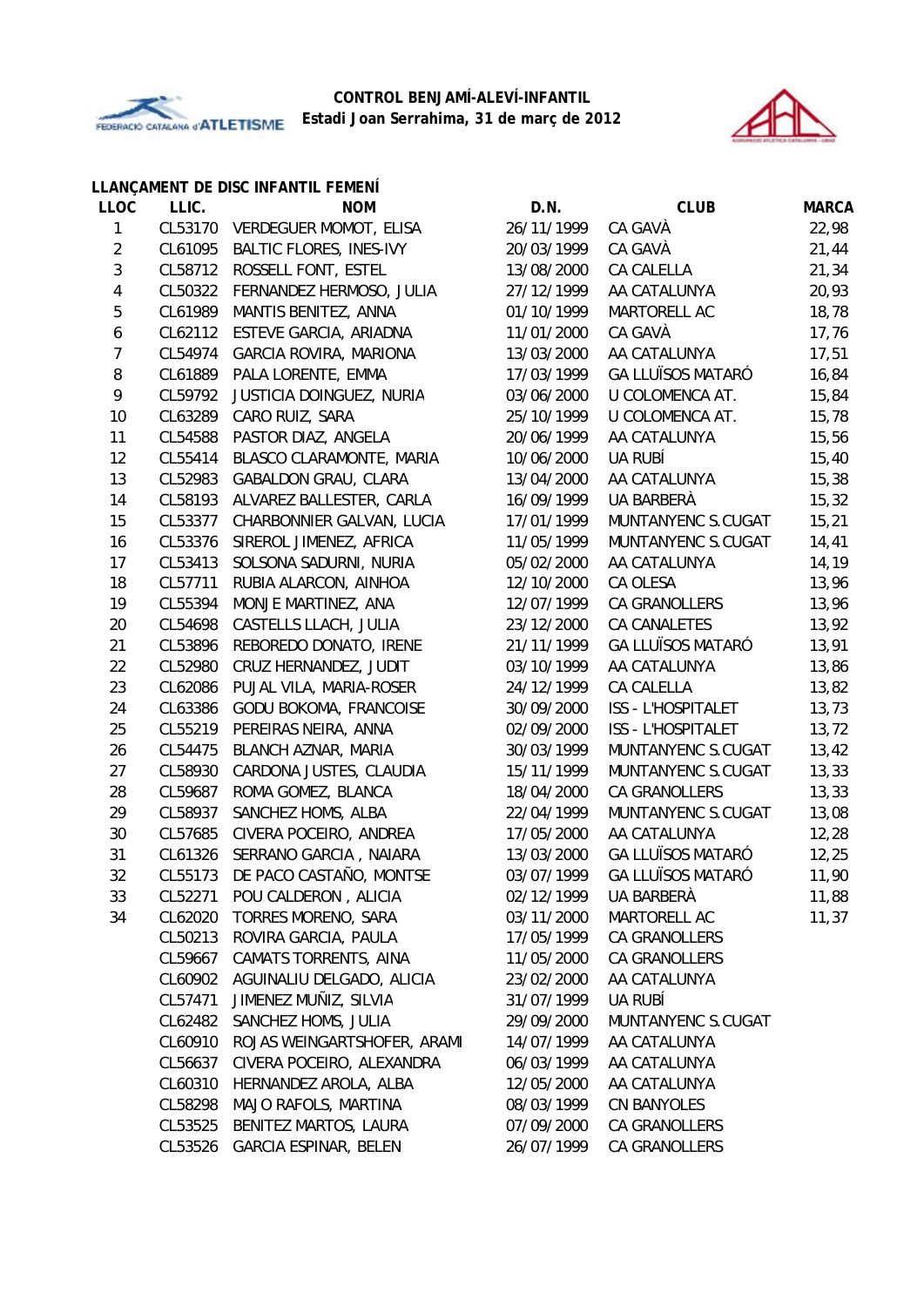



### **60 METRES LLISOS ALEVÍ MASCULÍ**

| 1a. Sèrie               |         |                           |            |                          |              |
|-------------------------|---------|---------------------------|------------|--------------------------|--------------|
| <b>LLOC</b>             | LLIC.   | <b>NOM</b>                | D.N.       | <b>CLUB</b>              | <b>MARCA</b> |
| 1                       | CL57115 | SANTAFE PAGA, ELOI        | 16/02/2001 | MUNTANYENC S.CUGAT       | 8,6          |
| $\overline{2}$          | CL63330 | PUIG BLANCO, AREGA        | 30/09/2001 | <b>GA LLUÏSOS MATARÓ</b> | 8,9          |
| 3                       | CL56514 | MBARKI, SALMAN            | 28/02/2001 | <b>CA GRANOLLERS</b>     | 9,6          |
| 4                       | CL54981 | CAÑADELL BERTRAN, AXEL    | 07/02/2001 | AA CATALUNYA             | 9,9          |
| 5                       | CL58612 | CASTELLS LLACH, JOSEP     | 30/08/2002 | CA CANALETES             | 10,1         |
| 6                       | CL62601 | ABAD CAMPINS, ORIOL       | 16/07/2002 | CA MONTORNÈS             | 10,4         |
| 2a. Sèrie               |         |                           |            |                          |              |
| <b>LLOC</b>             | LLIC.   | <b>NOM</b>                | D.N.       | <b>CLUB</b>              | <b>MARCA</b> |
| 1                       | CL57472 | JIMENEZ MUÑIZ, DAVID      | 21/01/2001 | UA RUBÍ                  | 8,5          |
| $\overline{2}$          | CL63002 | GALLARDO FARRÉS, POL      | 01/07/2002 | CA VIC                   | 9,1          |
| 3                       | CL59688 | SEGURA GOMEZ, ADRIA       | 07/01/2002 | CA GRANOLLERS            | 9,3          |
| 4                       | CL55310 | BENITO GUASCH, ORIOL      | 02/06/2001 | CA VIC                   | 9,5          |
| 5                       | CL62559 | LARROYA RAMON, NARCIS     | 17/05/2002 | <b>CA PARETS</b>         | 10,4         |
| 6                       | CL60344 | SIVILLA CALVO, CRISTIAN   | 22/07/2002 | AA CATALUNYA             | 11,3         |
| 3a. Sèrie               |         |                           |            |                          |              |
| <b>LLOC</b>             | LLIC.   | <b>NOM</b>                | D.N.       | <b>CLUB</b>              | <b>MARCA</b> |
| 1                       | CL56372 | MORET MARTINEZ, IÑAKI     | 05/06/2001 | <b>CA MONTORNÈS</b>      | 9,0          |
| $\sqrt{2}$              | CL57763 | FUENTES BRUSTENGA, GERARD | 22/09/2001 | CA GRANOLLERS            | 9,3          |
| $\mathbf{3}$            | CL59042 | PUIG BESA, ADRIA          | 11/04/2001 | CA CALELLA               | 9,9          |
| 4                       | CL63322 | FERNANDEZ PERSONAT, MARC  | 28/02/2002 | <b>GA LLUÏSOS MATARÓ</b> | 10,0         |
| 5                       | CL57432 | CORBERA LACAL, FERRAN     | 29/12/2002 | <b>CA PARETS</b>         | 10,6         |
| 6                       | CL57304 | CONEJERO FRECHILLA, JOEL  | 01/12/2002 | AA CATALUNYA             | 11,6         |
| 4a. Sèrie               |         |                           |            |                          |              |
| <b>LLOC</b>             | LLIC.   | <b>NOM</b>                | D.N.       | <b>CLUB</b>              | <b>MARCA</b> |
| 1                       | CL54984 | <b>COMAS MARIN, POL</b>   | 04/04/2001 | AA CATALUNYA             | 9,0          |
| $\overline{2}$          | CL63956 | TEIXIDOR VILARRASSA, MARC | 06/04/2001 | CN BANYOLES              | 9,2          |
| $\sqrt{3}$              | CL62925 | FERNANDEZ SERRANO, MIGUEL | 09/10/2001 | CA NOU BARRIS            | 9,4          |
| 4                       | CL58550 | CAPARROS DALMAU, ELOI     | 12/11/2001 | CA LLORET-LA SELVA       | 9,8          |
| 5                       | CL63700 | PIÑERA PONS, ENRIC        | 19/04/2001 | BARCELONA AT.            | 10,0         |
| 6                       | CL56371 | MOLINA FERNANDEZ, RUBEN   | 29/10/2001 | CA MONTORNÈS             | 11,0         |
| 5a. Sèrie               |         |                           |            |                          |              |
| LLOC                    | LLIC.   | <b>NOM</b>                | D.N.       | <b>CLUB</b>              | <b>MARCA</b> |
| 1                       | CL57103 | JACAS SOLER, GERARD       | 20/04/2001 | MUNTANYENC S.CUGAT       | 9,2          |
| $\overline{2}$          | CL57460 | <b>BADIA CELMA, JAN</b>   | 13/06/2002 | UA RUBÍ                  | 9,6          |
| 3                       | CL58611 | ROMEO BARCELO, ALBERT     | 08/12/2002 | CA CANALETES             | 9,9          |
| $\overline{\mathbf{4}}$ | CL60335 | RICO GUASCH, JOAQUIM      | 24/02/2002 | AA CATALUNYA             | 10,2         |
| 5                       | CL54753 | ORIOL SENGARIZ, NICOLAS   | 26/06/2001 | CA NOU BARRIS            | 10, 8        |
| 6a. Sèrie               |         |                           |            |                          |              |
| <b>LLOC</b>             | LLIC.   | <b>NOM</b>                | D.N.       | <b>CLUB</b>              | <b>MARCA</b> |
| 1                       | CL56657 | ADALID SORIANO, SERGI     | 15/05/2001 | <b>GA LLUÏSOS MATARÓ</b> | 9,0          |
| $\overline{c}$          | CL57647 | ESPEJO DOMINGUEZ, ARNAU   | 16/08/2002 | <b>GA LLUÏSOS MATARÓ</b> | 10,1         |
| 3                       | CL63364 | VELASCO TELLO, RAUL       | 26/02/2002 | PENYA APA ANEM-HI        | 10,4         |
| 4                       | CL57117 | SERRA VILADRICH, POL      | 22/08/2002 | MUNTANYENC S.CUGAT       | 10, 5        |
| 5                       | CL60311 | HERNANDEZ AROLA, PAU      | 19/11/2002 | AA CATALUNYA             | 10,7         |
| 6                       | CL54757 | MARTIN BENITO, ERIC       | 10/02/2001 | CA NOU BARRIS            | 11,0         |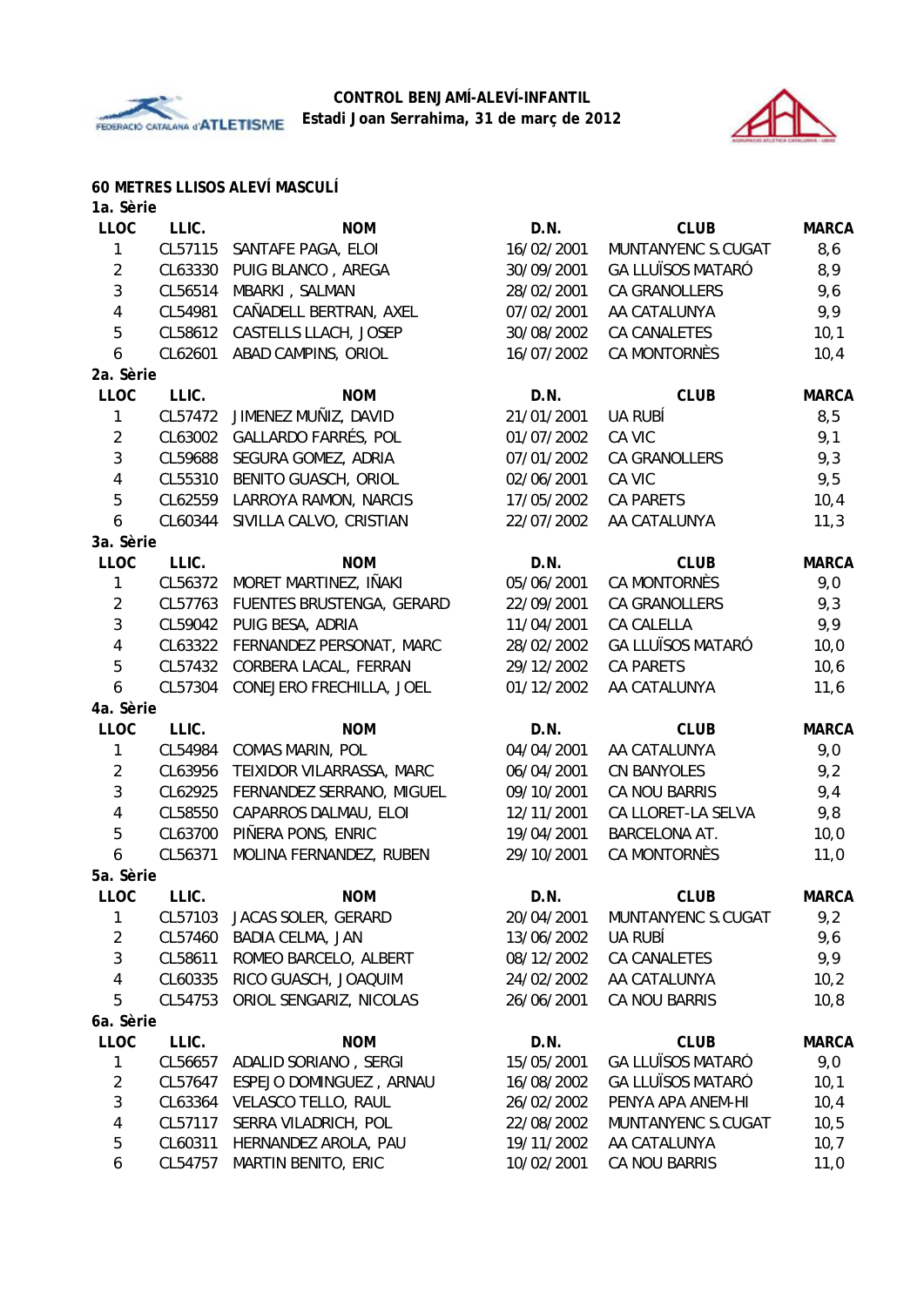



| 7a. Sèrie               |         |                                 |            |                          |              |
|-------------------------|---------|---------------------------------|------------|--------------------------|--------------|
| <b>LLOC</b>             | LLIC.   | <b>NOM</b>                      | D.N.       | <b>CLUB</b>              | <b>MARCA</b> |
| $\mathbf{1}$            | CL63957 | MEDINA FREIXA, ALEX             | 23/08/2002 | <b>CN BANYOLES</b>       | 9,4          |
| $\overline{2}$          | CL63363 | GARCIA MORALES, ALEJANDRO       | 10/02/2002 | PENYA APA ANEM-HI        | 9,6          |
| 3                       | CL57920 | GIMENO BUENO, HUGO              | 03/05/2002 | CA NOU BARRIS            | 9,7          |
| $\overline{\mathbf{4}}$ | CL62970 | FERNANDEZ MARTINEZ, NESTOR      | 06/03/2002 | <b>UA RUBÍ</b>           | 10,4         |
| 5                       | CL63470 | CHUAN LLEONART, CARLOS          | 22/04/2001 | <b>GA LLUÏSOS MATARÓ</b> | 10,7         |
| $\boldsymbol{6}$        | CL63320 | DELGADO GRAJERA, MIQUEL         | 13/03/2001 | <b>GA LLUÏSOS MATARÓ</b> | 11,6         |
| 8a. Sèrie               |         |                                 |            |                          |              |
| <b>LLOC</b>             | LLIC.   | <b>NOM</b>                      | D.N.       | <b>CLUB</b>              | <b>MARCA</b> |
| 1                       | CL55248 | TERUEL SUBIRATS, POL            | 23/04/2001 | CA CANALETES             | 8,5          |
| $\overline{2}$          | CL58775 | RUIZ JOVER, THEO                | 21/02/2001 | MUNTANYENC S.CUGAT       | 9,0          |
| $\mathbf{3}$            | CL57470 | GIMENO CARPIO, VICTOR           | 14/09/2001 | UA RUBÍ                  | 9,2          |
| $\overline{4}$          | CL55925 | MERINO SARDAÑES, GERARD         | 01/08/2001 | UA RUBÍ                  | 9,7          |
| 5                       | CL60602 | DARNES CROS, JOEL               | 04/05/2001 | <b>CN BANYOLES</b>       | 10,0         |
| $\boldsymbol{6}$        | CL63336 | SEDANO GUIMERANS, DAVID         | 05/08/2002 | <b>GA LLUÏSOS MATARÓ</b> | 10,3         |
| 9a. Sèrie               |         |                                 |            |                          |              |
| LLOC                    | LLIC.   | <b>NOM</b>                      | D.N.       | <b>CLUB</b>              | <b>MARCA</b> |
| $\mathbf{1}$            | CL57508 | LOPEZ VIDAL, ALBERT             | 20/02/2001 | CE UNIVERSITARI          | 9,4          |
| $\overline{2}$          | CL57119 | SOTELO CANAL, ANTON             | 27/02/2002 | MUNTANYENC S.CUGAT       | 9,8          |
| 3                       | CL60252 | <b>BASSAS GARRITY, MARIO</b>    | 09/09/2001 | CE UNIVERSITARI          | 10,1         |
| 4                       | CL61656 | ZIMMERMAN SOLA, MARC            | 20/11/2002 | CE UNIVERSITARI          | 10, 5        |
| 5                       | CL63319 | DE HARO PONCE, PAU              | 04/02/2002 | <b>GA LLUÏSOS MATARÓ</b> | 11,3         |
|                         |         | 2000 METRES MARXA ALEVÍ MASCULÍ |            |                          |              |
| <b>LLOC</b>             | LLIC.   | <b>NOM</b>                      | D.N.       | <b>CLUB</b>              | <b>MARCA</b> |
| $\mathbf{1}$            | CL57577 | GUTIERREZ ORTEGA, ALEX          | 17/10/2001 | <b>UA TERRASSA</b>       | 12,06,1      |
| $\sqrt{2}$              | CL60335 | RICO GUASCH, JOAQUIM            | 24/02/2002 | AA CATALUNYA             | 12, 32, 8    |
| 3                       | CL55925 | MERINO SARDAÑES, GERARD         | 01/08/2001 | UA RUBÍ                  | 12,36,6      |
| 4                       | CL54753 | ORIOL SENGARIZ, NICOLAS         | 26/06/2001 | CA NOU BARRIS            | 12,39,6      |
| 5                       | CL60252 | <b>BASSAS GARRITY, MARIO</b>    | 09/09/2001 | CE UNIVERSITARI          | 13,04,1      |
| 6                       | CL54758 | DE LA HOZ GARCIA, DANIEL        | 14/04/2001 | CA NOU BARRIS            | 13,24,9      |
| $\overline{7}$          | CL60311 | HERNANDEZ AROLA, PAU            | 19/11/2002 | AA CATALUNYA             | 13, 37, 7    |
| 8                       | CL60344 | SIVILLA CALVO, CRISTIAN         | 22/07/2002 | AA CATALUNYA             | 13,44,0      |
| 9                       | CL63336 | SEDANO GUIMERANS, DAVID         | 05/08/2002 | <b>GA LLUÏSOS MATARÓ</b> | 13,48,3      |
| 10                      | CL58670 | MESAS HERRANZ, ADRIA            | 03/09/2002 | <b>AVINENT MANRESA</b>   | 14,26,5      |
| 11                      | CL55185 | <b>BALLESTA LOPEZ, VICTOR</b>   | 02/12/2001 | <b>GA LLUÏSOS MATARÓ</b> | 14, 30, 4    |
| 12                      | CL57304 | CONEJERO FRECHILLA, JOEL        | 01/12/2002 | AA CATALUNYA             | 14,54,5      |
| 13                      | CL57045 | PESO KEYER, VICTOR              | 08/05/2001 | CA GAVÀ                  | 16, 23, 2    |
|                         |         |                                 |            |                          |              |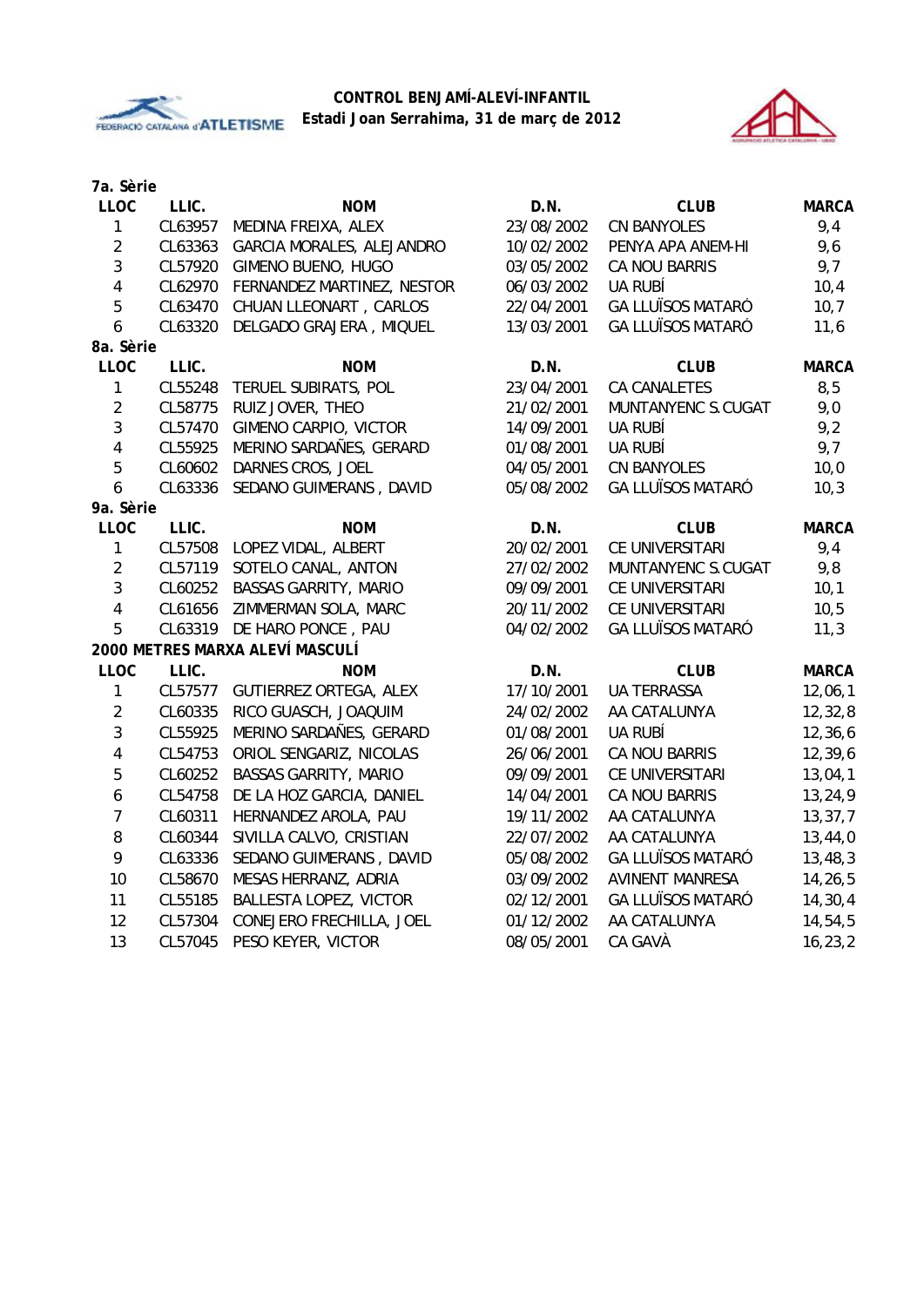



### **SALT D'ALÇADA ALEVÍ MASCULÍ**

| <b>LLOC</b>    | LLIC.              | <b>NOM</b>                                        | D.N.                     | <b>CLUB</b>                               | <b>MARCA</b>               |
|----------------|--------------------|---------------------------------------------------|--------------------------|-------------------------------------------|----------------------------|
| 1              | CL56372            | MORET MARTINEZ, IÑAKI                             | 05/06/2001               | CA MONTORNÈS                              | 1,31                       |
| 2              | CL63700            | PIÑERA PONS, ENRIC                                | 19/04/2001               | BARCELONA AT.                             | 1,28                       |
| 3              | CL55248            | TERUEL SUBIRATS, POL                              | 23/04/2001               | CA CANALETES                              | 1,25                       |
| 4              | CL57763            | FUENTES BRUSTENGA, GERARD                         | 22/09/2001               | CA GRANOLLERS                             | 1,25                       |
| 5              | CL58756            | <b>GALLARDO MIREZ, GERARD</b>                     | 07/05/2001               | CA MONTORNÈS                              | 1,20                       |
| 6              | CL57982            | POMBO HILLENIUS, SIMON                            | 01/09/2001               | AA CATALUNYA                              | 1,20                       |
| $\overline{7}$ | CL58670            | MESAS HERRANZ, ADRIA                              | 03/09/2002               | AVINENT MANRESA                           | 1,15                       |
| $\overline{7}$ | CL57115            | SANTAFE PAGA, ELOI                                | 16/02/2001               | MUNTANYENC S.CUGAT                        | 1,15                       |
| $\overline{7}$ | CL57472            | JIMENEZ MUÑIZ, DAVID                              | 21/01/2001               | UA RUBÍ                                   | 1,15                       |
| 10             | CL56358            | FERRON MARTINEZ, ISRAEL                           | 24/03/2001               | CA MONTORNÈS                              | 1,15                       |
| 10             | CL54758            | DE LA HOZ GARCIA, DANIEL                          | 14/04/2001               | CA NOU BARRIS                             | 1,15                       |
| 12             | CL63330            | PUIG BLANCO, AREGA                                | 30/09/2001               | <b>GA LLUÏSOS MATARÓ</b>                  | 1,15                       |
| 13             | CL57550            | SEGURA PESUDO, BEZA                               | 13/01/2002               | CA CANALETES                              | 1,15                       |
| 14             | CL58611            | ROMEO BARCELO, ALBERT                             | 08/12/2002               | CA CANALETES                              | 1,15                       |
| 15             | CL56514            | MBARKI, SALMAN                                    | 28/02/2001               | CA GRANOLLERS                             | 1,10                       |
| 15             | CL55310            | BENITO GUASCH, ORIOL                              | 02/06/2001               | CA VIC                                    | 1,10                       |
| 15             | CL63322            | FERNANDEZ PERSONAT, MARC                          | 28/02/2002               | <b>GA LLUÏSOS MATARÓ</b>                  | 1,10                       |
| 15             | CL59042            | PUIG BESA, ADRIA                                  | 11/04/2001               | CA CALELLA                                | 1,10                       |
| 15             | CL54984            | <b>COMAS MARIN, POL</b>                           | 04/04/2001               | AA CATALUNYA                              | 1,10                       |
| 19             | CL56657            | ADALID SORIANO, SERGI                             | 15/05/2001               | <b>GA LLUÏSOS MATARÓ</b>                  | 1,10                       |
| 20             | CL63957            | MEDINA FREIXA, ALEX                               | 23/08/2002               | CN BANYOLES                               | 1,10                       |
| 20             | CL63956            | TEIXIDOR VILARRASSA, MARC                         | 06/04/2001               | CN BANYOLES                               | 1,10                       |
| 22             | CL57103            | JACAS SOLER, GERARD                               | 20/04/2001               | MUNTANYENC S.CUGAT                        | 1,10                       |
| 22             | CL57470            | GIMENO CARPIO, VICTOR                             | 14/09/2001               | UA RUBÍ                                   | 1,10                       |
| 23             | CL56371            | MOLINA FERNANDEZ, RUBEN                           | 29/10/2001               | CA MONTORNÈS                              | 1,05                       |
| 23             | CL62925            | FERNANDEZ SERRANO, MIGUEL                         | 09/10/2001               | CA NOU BARRIS                             | 1,05                       |
| 26             | CL57920            | GIMENO BUENO, HUGO                                | 03/05/2002               | CA NOU BARRIS                             | 1,05                       |
| 26             | CL57460            | <b>BADIA CELMA, JAN</b>                           | 13/06/2002               | UA RUBÍ                                   | 1,05                       |
| 28             | CL57432            | CORBERA LACAL, FERRAN                             | 29/12/2002               | <b>CA PARETS</b>                          | 1,05                       |
| 28             | CL57119            | SOTELO CANAL, ANTON                               | 27/02/2002               | MUNTANYENC S.CUGAT                        | 1,0,5                      |
| 28             | CL62970            | FERNANDEZ MARTINEZ, NESTOR                        | 06/03/2002               | UA RUBÍ                                   | 1,05                       |
| 28             | CL55925            | MERINO SARDAÑES, GERARD                           | 01/08/2001               | UA RUBÍ                                   | 1,05                       |
|                | CL62559            | LARROYA RAMON, NARCIS                             | 17/05/2002               | <b>CA PARETS</b>                          | <b>NULS</b>                |
|                | CL58612            | CASTELLS LLACH, JOSEP                             | 30/08/2002               | CA CANALETES                              | <b>NULS</b>                |
|                | CL59688            | SEGURA GOMEZ, ADRIA                               | 07/01/2002               | CA GRANOLLERS                             | <b>NULS</b>                |
|                |                    | CL62601 ABAD CAMPINS, ORIOL                       | 16/07/2002               | CA MONTORNÈS                              | <b>NULS</b>                |
|                | CL60602            | DARNES CROS, JOEL                                 | 04/05/2001               | CN BANYOLES                               | <b>NULS</b>                |
|                | CL63320            | DELGADO GRAJERA, MIQUEL                           | 13/03/2001               | <b>GA LLUÏSOS MATARÓ</b>                  | <b>NULS</b>                |
|                | CL63470            | CHUAN LLEONART, CARLOS                            | 22/04/2001               | <b>GA LLUÏSOS MATARÓ</b>                  | <b>NULS</b>                |
|                | CL57647            | ESPEJO DOMINGUEZ, ARNAU                           | 16/08/2002               | <b>GA LLUÏSOS MATARÓ</b>                  | <b>NULS</b>                |
|                | CL63336            | SEDANO GUIMERANS, DAVID                           | 05/08/2002               | <b>GA LLUÏSOS MATARÓ</b>                  | <b>NULS</b>                |
|                | CL55185            | <b>BALLESTA LOPEZ, VICTOR</b>                     | 02/12/2001               | <b>GA LLUÏSOS MATARÓ</b>                  | <b>NULS</b>                |
|                | CL63319            | DE HARO PONCE, PAU                                | 04/02/2002               | <b>GA LLUÏSOS MATARÓ</b>                  | <b>NULS</b>                |
|                | CL58775            | RUIZ JOVER, THEO                                  | 21/02/2001               | MUNTANYENC S.CUGAT                        | <b>NULS</b>                |
|                | CL57117            | SERRA VILADRICH, POL                              | 22/08/2002               | MUNTANYENC S.CUGAT                        | <b>NULS</b>                |
|                | CL60335            | RICO GUASCH, JOAQUIM                              | 24/02/2002               | AA CATALUNYA                              | <b>NULS</b>                |
|                | CL57304            | CONEJERO FRECHILLA, JOEL                          | 01/12/2002               | AA CATALUNYA                              | <b>NULS</b>                |
|                | CL60344            | SIVILLA CALVO, CRISTIAN                           | 22/07/2002               | AA CATALUNYA                              | <b>NULS</b>                |
|                | CL60311            | HERNANDEZ AROLA, PAU                              | 19/11/2002               | AA CATALUNYA                              | <b>NULS</b>                |
|                | CL54981            | CAÑADELL BERTRAN, AXEL                            | 07/02/2001               | AA CATALUNYA                              | <b>NULS</b>                |
|                | CL63363            | GARCIA MORALES, ALEJANDRO                         | 10/02/2002               | PENYA APA ANEM-HI                         | <b>NULS</b>                |
|                | CL63364<br>CL59104 | VELASCO TELLO, RAUL<br>ALMOGUERA ALTIMIRA, FERRAN | 26/02/2002<br>17/04/2002 | PENYA APA ANEM-HI<br><b>INDEPENDIENTE</b> | <b>NULS</b><br><b>NULS</b> |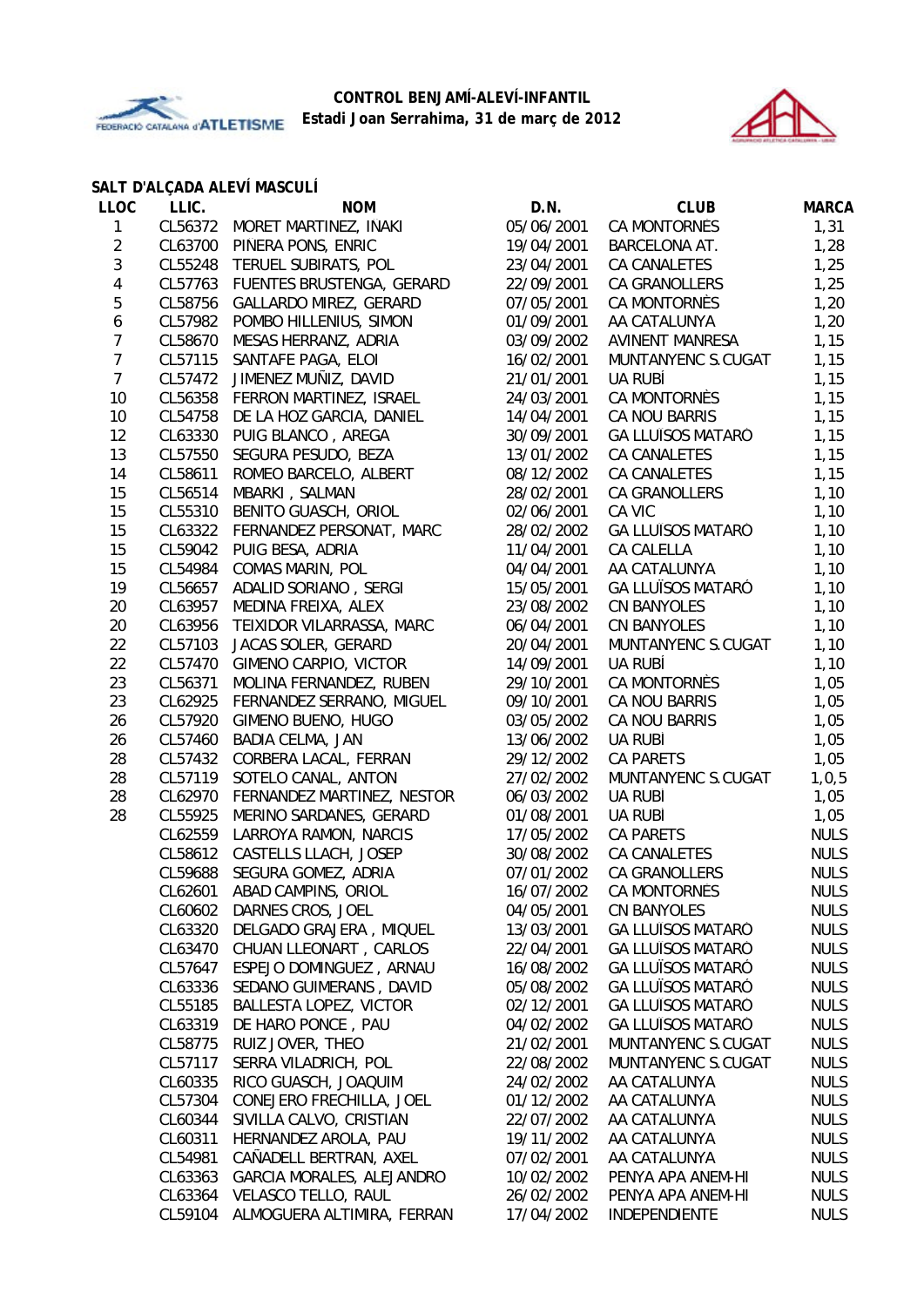



### **60 METRES LLISOS ALEVÍ FEMENÍ**

| 1a. Sèrie      |         |                              |            |                          |              |
|----------------|---------|------------------------------|------------|--------------------------|--------------|
| <b>LLOC</b>    | LLIC.   | <b>NOM</b>                   | D.N.       | <b>CLUB</b>              | <b>MARCA</b> |
| 1              | CL59067 | DE MINGO DOMENECH, MARIA     | 09/02/2001 | CE UNIVERSITARI          | 8,6          |
| $\overline{2}$ | CL59415 | SASOT TEIXIDO, ANNA          | 09/03/2001 | <b>UA TERRASSA</b>       | 9,1          |
| 3              | CL62828 | DE CAMPOS VERGES, CLAUDIA    | 14/05/2001 | <b>CA CANALETES</b>      | 9,3          |
| 4              | CL60655 | LOUGHMAN GARCIA, EMMA        | 08/06/2002 | <b>CA PARETS</b>         | 9,6          |
| 5              | CL57372 | SORIA POUS, ALBA             | 22/11/2001 | <b>CA PARETS</b>         | 10,2         |
| 6              | CL62566 | RUANO ALONSO, MARIA          | 29/04/2002 | <b>CA PARETS</b>         | 10,7         |
| 2a. Sèrie      |         |                              |            |                          |              |
| <b>LLOC</b>    | LLIC.   | <b>NOM</b>                   | D.N.       | <b>CLUB</b>              | <b>MARCA</b> |
| 1              | CL62557 | <b>GOMEZ MONTOLIO, SARA</b>  | 07/01/2001 | <b>CA PARETS</b>         | 9,4          |
| $\overline{2}$ | CL62764 | DE MINGO DOMENECH, ANNA      | 30/12/2002 | CE UNIVERSITARI          | 9,8          |
| 3              | CL58521 | MORALES ARROYO, MIREIA       | 03/11/2001 | UA RUBÍ                  | 10,0         |
| 4              | CL57373 | SORIA POUS, AINHOA           | 22/11/2001 | <b>CA PARETS</b>         | 10,3         |
| 5              | CL57091 | CASAS DUATIS, ROSER          | 25/02/2002 | MUNTANYENC S.CUGAT       | 10,5         |
| 6              | CL60661 | TARRES GIMENO, LAURA         | 17/05/2002 | <b>CA PARETS</b>         | 11,5         |
| 3a. Sèrie      |         |                              |            |                          |              |
| <b>LLOC</b>    | LLIC.   | <b>NOM</b>                   | D.N.       | <b>CLUB</b>              | <b>MARCA</b> |
| 1              | CL62455 | CORTES ALVAREZ, MARIONA      | 08/05/2002 | MUNTANYENC S.CUGAT       | 10,0         |
| $\overline{2}$ | CL62558 | LAHOSA CALVO, MARIONA        | 28/02/2002 | <b>CA PARETS</b>         | 10,3         |
| 3              | CL58943 | <b>GONZALEZ MATEO, PAULA</b> | 27/08/2001 | PRATENC AA               | 10,4         |
| 4              | CL60601 | FERNANDEZ MARTINEZ, AINHOA   | 02/10/2001 | <b>CN BANYOLES</b>       | 10,5         |
| 5              | CL63692 | CASBAS RECUENCO, OLIVIA      | 16/09/2002 | BARCELONA AT.            | 10, 8        |
| 6              | CL60784 | MEYER MARTINEZ, INES SOFIA   | 12/07/2002 | CA CANALETES             | 11,0         |
| 4a. Sèrie      |         |                              |            |                          |              |
| <b>LLOC</b>    | LLIC.   | <b>NOM</b>                   | D.N.       | <b>CLUB</b>              | <b>MARCA</b> |
| $\mathbf{1}$   | CL62821 | CAPDEVILA MASO, ELISENDA     | 18/02/2002 | <b>CA CANALETES</b>      | 9,2          |
| $\overline{2}$ | CL55949 | SEBBAK REINON, PAULA         | 02/07/2001 | PENYA APA ANEM-HI        | 9,6          |
| 3              | CL57645 | RONCERO RODRIGUEZ, NADIA     | 10/07/2002 | <b>GA LLUÏSOS MATARÓ</b> | 9,8          |
| 4              | CL57458 | ALARCON PEREZ, ALBA          | 07/09/2001 | UA RUBÍ                  | 10,1         |
| 5              | CL61273 | DORDAL MATEOS, BERTA         | 12/10/2002 | MUNTANYENC S.CUGAT       | 10, 6        |
| 6              | CL61967 | COCA PUIG, NURIA             | 08/06/2002 | MARTORELL AC             | 17,0         |
| 5a. Sèrie      |         |                              |            |                          |              |
| <b>LLOC</b>    | LLIC.   | <b>NOM</b>                   | D.N.       | <b>CLUB</b>              | <b>MARCA</b> |
| 1              | CL58758 | VIVES GALBANY, BERTA         | 26/03/2001 | CA MONTORNÈS             | 8,7          |
| $\overline{2}$ | CL61749 | GROS, LEANE                  | 06/05/2002 | MUNTANYENC S.CUGAT       | 9,3          |
| 3              | CL60752 | BARTOLOME ORO, CRISTINA      | 07/09/2001 | <b>CA CANALETES</b>      | 9,4          |
| 4              | CL55865 | GAROLERA GARCIA, ANNA        | 08/11/2001 | CA CALELLA               | 10,1         |
| 5              | CL63478 | SANCHEZ CAMACHO OLLER, MERCE | 23/05/2002 | <b>GA LLUÏSOS MATARÓ</b> | 10, 5        |
| 6              | CL56361 | GARRIDO ANTOLINO, CARMEN     | 14/06/2001 | CA MONTORNÈS             | 10, 8        |
| 6a. Sèrie      |         |                              |            |                          |              |
| LLOC           | LLIC.   | <b>NOM</b>                   | D.N.       | <b>CLUB</b>              | <b>MARCA</b> |
| $\mathbf{1}$   | CL62949 | TREJO EXPOSITO, PAULA        | 28/05/2002 | CA NOU BARRIS            | 9,6          |
| $\overline{2}$ | CL59071 | GONZALEZ LLOBREGAT, QUERALT  | 08/09/2002 | MUNTANYENC S.CUGAT       | 10,0         |
| 3              | CL57760 | COTOLI CEREZO, RAQUEL        | 01/11/2001 | CA GRANOLLERS            | 10,2         |
| 4              | CL58915 | ALFONSO MIHI, CARLA          | 15/02/2002 | <b>GA LLUÏSOS MATARÓ</b> | 10,4         |
| 5              | CL60329 | PALOMERO DONADEU, ALEXIA     | 19/11/2002 | AA CATALUNYA             | 10,7         |
| 6              | CL60343 | SIVILLA CALVO, ANDREA        | 24/06/2001 | AA CATALUNYA             | 11,5         |
|                |         |                              |            |                          |              |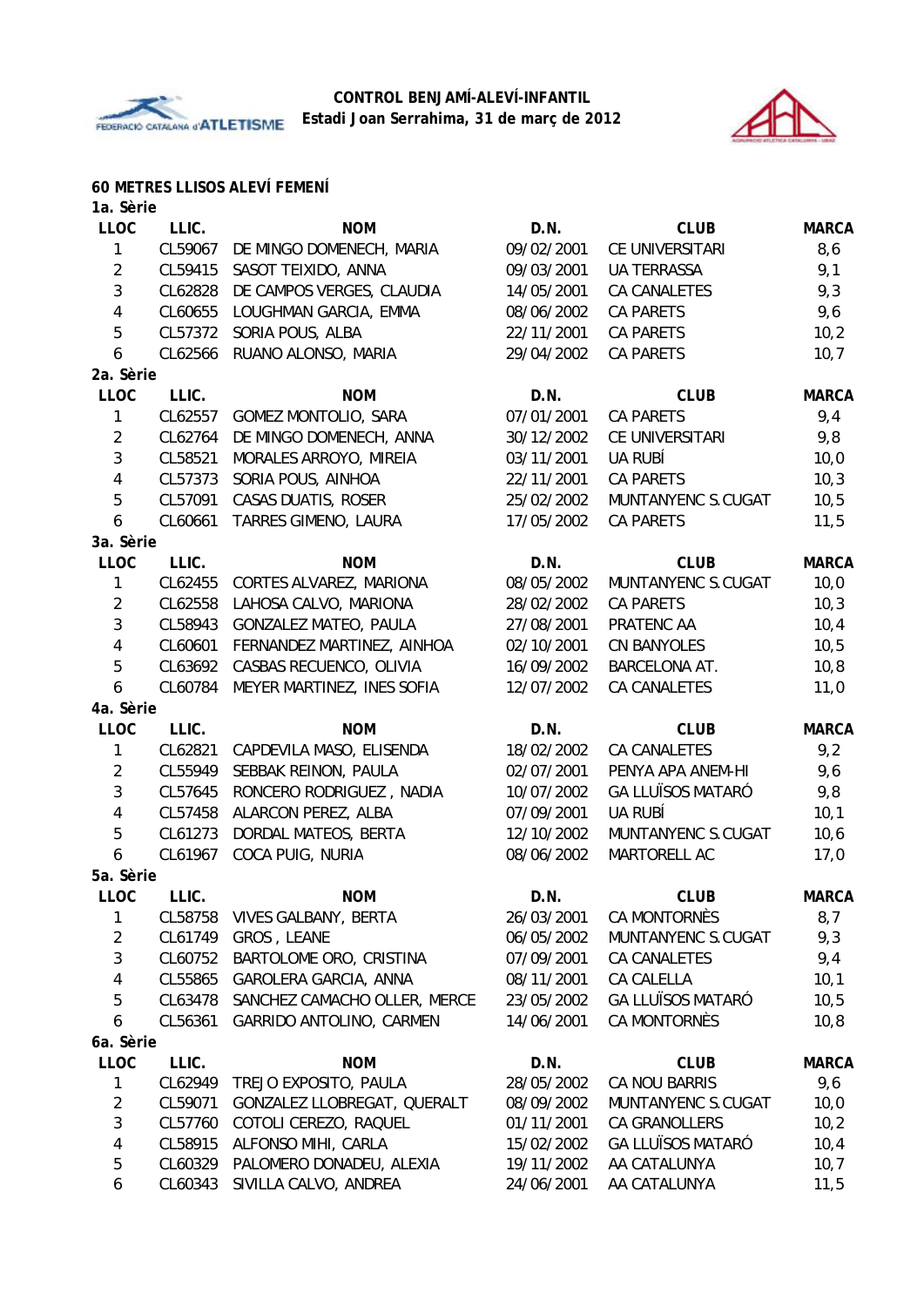



| 7a. Sèrie               |         |                               |            |                           |              |
|-------------------------|---------|-------------------------------|------------|---------------------------|--------------|
| <b>LLOC</b>             | LLIC.   | <b>NOM</b>                    | D.N.       | <b>CLUB</b>               | <b>MARCA</b> |
| $\mathbf{1}$            | CL60946 | RUIZ GRIMSHAW, HANNAH         | 21/12/2001 | <b>CA LAIETANIA</b>       | 9,0          |
| $\overline{2}$          | CL60408 | MPECK-BADA MANIDANG, PAMELA   | 09/11/2001 | <b>ISS - L'HOSPITALET</b> | 9,4          |
| 3                       | CL61941 | RABAIXET TORTOSA, NEREA       | 15/09/2001 | AA CATALUNYA              | 9,7          |
| $\overline{4}$          | CL56362 | GARRIDO ANTOLINO, MARIA       | 14/06/2001 | <b>CA MONTORNÈS</b>       | 10,0         |
| 5                       | CL57761 | DANIELUK BORGET, CAMILA ITATI | 02/11/2001 | CA GRANOLLERS             | 10,2         |
| 6                       | CL62139 | LEIVA VIGIL, GISELLE          | 03/08/2001 | CA GRANOLLERS             | 11,5         |
| 8a. Sèrie               |         |                               |            |                           |              |
| <b>LLOC</b>             | LLIC.   | <b>NOM</b>                    | D.N.       | <b>CLUB</b>               | <b>MARCA</b> |
| 1                       | CL59732 | GERVILLA PUIGDOLLERS, PAULA   | 21/02/2001 | <b>CA MONTORNÈS</b>       | 9,5          |
| $\overline{2}$          | CL54973 | MENDEZ LOPEZ, MARTA           | 08/10/2001 | AA CATALUNYA              | 9,9          |
| $\mathbf{3}$            | CL60312 | ILLA OVIEDO, ANDREA           | 30/01/2001 | AA CATALUNYA              | 10,2         |
| $\overline{\mathbf{4}}$ | CL56851 | GIL DOMINGO, LAURA            | 26/04/2001 | CA GAVÀ                   | 10,4         |
| 5                       | CL57762 | DE LA TORRE GOMEZ, SOFIA      | 12/11/2002 | <b>CA GRANOLLERS</b>      | 10,9         |
| 6                       | CL64323 | SOLER VAZQUEZ, RUTH           | 31/01/2001 | <b>AVINENT MANRESA</b>    | 11,1         |
| 9a. Sèrie               |         |                               |            |                           |              |
| <b>LLOC</b>             | LLIC.   | <b>NOM</b>                    | D.N.       | <b>CLUB</b>               | <b>MARCA</b> |
| $\mathbf{1}$            | CL60406 | VICENTE GARCIA, MARIA         | 28/03/2001 | ISS - L'HOSPITALET        | 8,5          |
| $\overline{2}$          | CL54844 | TORRES ALCARAZ, HELENA        | 17/03/2001 | <b>CA LAIETANIA</b>       | 9,5          |
| $\mathbf{3}$            | CL56594 | VEGA PALOMINO, IRENE          | 02/04/2001 | CA SANT BOI               | 9,9          |
| $\overline{4}$          | CL57765 | <b>GONZALO MONJE, EMMA</b>    | 09/11/2001 | <b>CA GRANOLLERS</b>      | 10,4         |
| 5                       | CL59772 | PIEROLA MAÑAS, LAURA          | 22/06/2001 | <b>AVINENT MANRESA</b>    | 10,6         |
| 6                       | CL62154 | BLASCO LIÑAN, VARINIA         | 01/09/2002 | <b>CA GRANOLLERS</b>      | 11,3         |
| 10a. Sèrie              |         |                               |            |                           |              |
| <b>LLOC</b>             | LLIC.   | <b>NOM</b>                    | D.N.       | <b>CLUB</b>               | <b>MARCA</b> |
| $\mathbf{1}$            | CL56745 | ONWUKA, AMARACHI SANDRA       | 05/12/2001 | <b>CA LAIETANIA</b>       | 8,9          |
| $\overline{2}$          | CL60932 | ALSINA MUÑIZ, HELENA          | 22/05/2001 | <b>CA LAIETANIA</b>       | 9,6          |
| 3                       | CL62157 | TOMAS MARTINEZ, LAIA          | 09/12/2001 | CA LAIETANIA              | 9,8          |
| $\overline{\mathbf{4}}$ | CL57168 | MARTINEZ GONZALEZ, ELENA      | 10/07/2002 | CORNELLÀ AT.              | 10,2         |
| 5                       | CL59039 | PADILLA SANCHEZ, ISABEL       | 30/07/2002 | CA CALELLA                | 11,7         |
| 11a. Sèrie              |         |                               |            |                           |              |
| <b>LLOC</b>             | LLIC.   | <b>NOM</b>                    | D.N.       | <b>CLUB</b>               | <b>MARCA</b> |
| $\mathbf{1}$            | CL54843 | BUSCA VALLS, ROSA MARIA       | 08/05/2001 | <b>CA LAIETANIA</b>       | 9,0          |
| $\overline{2}$          | CL58812 | <b>BRULLAS MORENO, MARIA</b>  | 23/11/2001 | CA GAVÀ                   | 9,5          |
| 3                       | CL64061 | PORTOLES COMAS, ANNA          | 19/03/2001 | CA GAVÀ                   | 9,9          |
| $\overline{4}$          | CL55738 | SAYAGO CEREZO, PAULA          | 25/11/2001 | CORNELLÀ AT.              | 10,8         |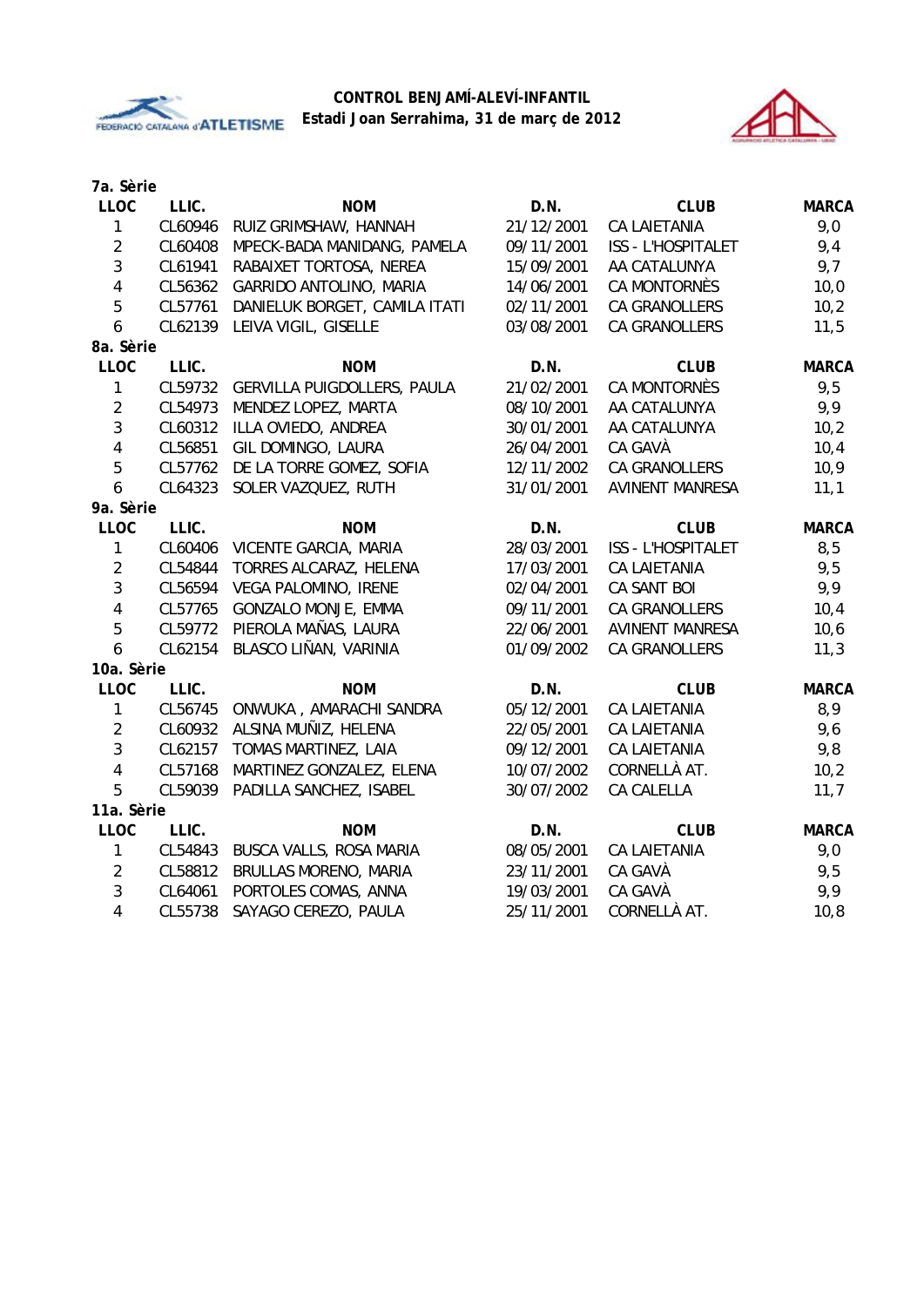



#### **2000 METRES MARXA ALEVÍ FEMENÍ**

| <b>LLOC</b> | LLIC.   | <b>NOM</b>                    | D.N.       | <b>CLUB</b>               | <b>MARCA</b> |
|-------------|---------|-------------------------------|------------|---------------------------|--------------|
|             | CL57168 | MARTINEZ GONZALEZ, ELENA      | 10/07/2002 | CORNELLÀ AT.              | 12, 19, 3    |
| 2           | CL55738 | SAYAGO CEREZO, PAULA          | 25/11/2001 | CORNELLÀ AT.              | 12,50,9      |
| 3           | CL56745 | ONWUKA, AMARACHI SANDRA       | 05/12/2001 | <b>CA LAIETANIA</b>       | 13,09,9      |
| 4           | CL57761 | DANIELUK BORGET, CAMILA ITATI | 02/11/2001 | CA GRANOLLERS             | 13, 20, 3    |
| 5           | CL61941 | RABAIXET TORTOSA, NEREA       | 15/09/2001 | AA CATALUNYA              | 13, 20, 7    |
| 6           | CL57762 | DE LA TORRE GOMEZ, SOFIA      | 12/11/2002 | CA GRANOLLERS             | 13, 35, 7    |
| 7           | CL55926 | ARJONA HOLGADO, ALBA          | 27/09/2001 | UA RUBÍ                   | 13, 53, 1    |
| 8           | CL58308 | PEREIRAS NEIRA, NURIA         | 24/01/2002 | <b>ISS - L'HOSPITALET</b> | 13,54,2      |
| 9           | CL57765 | <b>GONZALO MONJE, EMMA</b>    | 09/11/2001 | CA GRANOLLERS             | 13,59,3      |
| 10          | CL60312 | ILLA OVIEDO, ANDREA           | 30/01/2001 | AA CATALUNYA              | 14, 12, 9    |
| 11          | CL60601 | FERNANDEZ MARTINEZ, AINHOA    | 02/10/2001 | CN BANYOLES               | 14, 17, 0    |
| 12          | CL63692 | CASBAS RECUENCO, OLIVIA       | 16/09/2002 | <b>BARCELONA AT.</b>      | 14,29,0      |
| 13          | CL57645 | RONCERO RODRIGUEZ, NADIA      | 10/07/2002 | <b>GA LLUÏSOS MATARÓ</b>  | 14, 32, 7    |
| 14          | CL58669 | JORBA LLOSES, CELIA           | 14/06/2002 | <b>AVINENT MANRESA</b>    | 14, 42, 3    |
| 15          | CL62949 | TREJO EXPOSITO, PAULA         | 28/05/2002 | CA NOU BARRIS             | 14,42,6      |
| 16          | CL59071 | GONZALEZ LLOBREGAT, QUERALT   | 08/09/2002 | MUNTANYENC S.CUGAT        | 14,46,1      |
| 17          | CL58915 | ALFONSO MIHI, CARLA           | 15/02/2002 | <b>GA LLUÏSOS MATARÓ</b>  | 15,03,6      |
| 18          | CL61749 | GROS, LEANE                   | 06/05/2002 | MUNTANYENC S.CUGAT        | 15,08,5      |
| 19          | CL59039 | PADILLA SANCHEZ, ISABEL       | 30/07/2002 | CA CALELLA                | 15,44,7      |
| 20          | CL62157 | TOMAS MARTINEZ, LAIA          | 09/12/2001 | CA LAIETANIA              | 15,58,9      |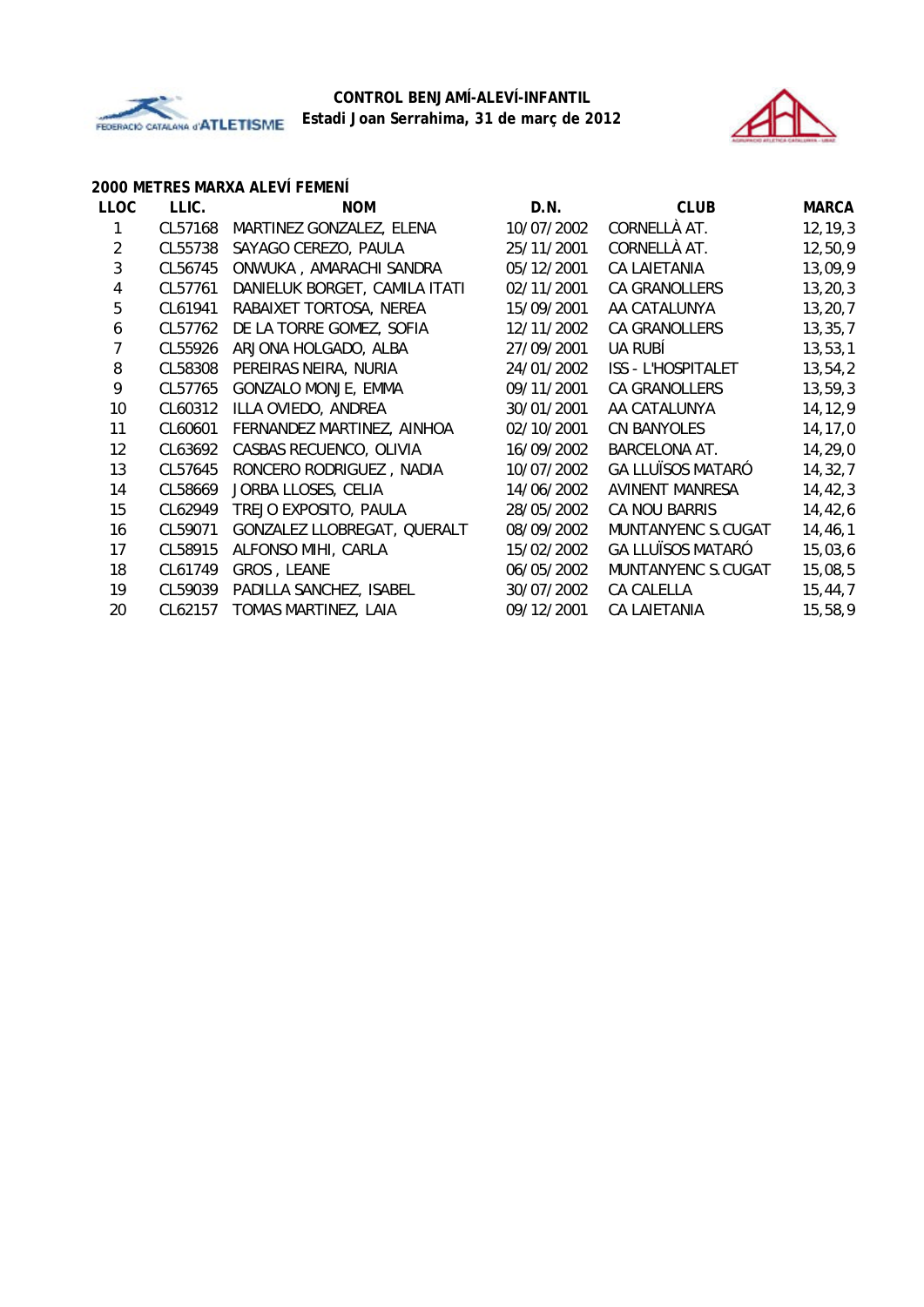



### **SALT D'ALÇADA ALEVÍ FEMENÍ**

| <b>LLOC</b> | LLIC.   | <b>NOM</b>                   | D.N.       | <b>CLUB</b>              | <b>MARCA</b> |
|-------------|---------|------------------------------|------------|--------------------------|--------------|
|             | CL60406 | VICENTE GARCIA, MARIA        | 28/03/2001 | ISS - L'HOSPITALET       | 1,46         |
|             | CL56851 | GIL DOMINGO, LAURA           | 26/04/2001 | CA GAVÀ                  | 1,23         |
|             | CL58758 | <b>VIVES GALBANY, BERTA</b>  | 26/03/2001 | CA MONTORNÈS             | 1,20         |
|             | CL59415 | SASOT TEIXIDO, ANNA          | 09/03/2001 | <b>UA TERRASSA</b>       | 1,20         |
|             | CL54843 | BUSCA VALLS, ROSA MARIA      | 08/05/2001 | <b>CA LAIETANIA</b>      | 1,20         |
|             | CL59067 | DE MINGO DOMENECH, MARIA     | 09/02/2001 | CE UNIVERSITARI          | 1,15         |
|             | CL55865 | GAROLERA GARCIA, ANNA        | 08/11/2001 | CA CALELLA               | 1,10         |
|             | CL56745 | ONWUKA, AMARACHI SANDRA      | 05/12/2001 | <b>CA LAIETANIA</b>      | 1,10         |
|             | CL56594 | VEGA PALOMINO, IRENE         | 02/04/2001 | CA SANT BOI              | 1,10         |
|             | CL55949 | SEBBAK REINON, PAULA         | 02/07/2001 | PENYA APA ANEM-HI        | 1,10         |
|             | CL60946 | RUIZ GRIMSHAW, HANNAH        | 21/12/2001 | CA LAIETANIA             | 1,10         |
|             | CL62828 | DE CAMPOS VERGES, CLAUDIA    | 14/05/2001 | CA CANALETES             | 1,10         |
|             | CL60752 | BARTOLOME ORO, CRISTINA      | 07/09/2001 | CA CANALETES             | 1,10         |
|             | CL60246 | VALLE ROCA, JUDIT            | 08/01/2002 | CA CALELLA               | 1,10         |
|             | CL58812 | BRULLAS MORENO, MARIA        | 23/11/2001 | CA GAVÀ                  | 1,10         |
|             | CL54973 | MENDEZ LOPEZ, MARTA          | 08/10/2001 | AA CATALUNYA             | 1,10         |
|             | CL61749 | GROS, LEANE                  | 06/05/2002 | MUNTANYENC S.CUGAT       | 1,05         |
|             | CL60408 | MPECK-BADA MANIDANG, PAMELA  | 09/11/2001 | ISS - L'HOSPITALET       | 1,05         |
|             | CL60655 | LOUGHMAN GARCIA, EMMA        | 08/06/2002 | <b>CA PARETS</b>         | 1,05         |
|             | CL54844 | TORRES ALCARAZ, HELENA       | 17/03/2001 | CA LAIETANIA             | 1,05         |
|             | CL57168 | MARTINEZ GONZALEZ, ELENA     | 10/07/2002 | CORNELLÀ AT.             | 1,05         |
|             | CL64061 | PORTOLES COMAS, ANNA         | 19/03/2001 | CA GAVÀ                  | 1,05         |
|             | CL61941 | RABAIXET TORTOSA, NEREA      | 15/09/2001 | AA CATALUNYA             | 1,05         |
|             | CL60932 | ALSINA MUÑIZ, HELENA         | 22/05/2001 | CA LAIETANIA             | 1,00         |
|             | CL57645 | RONCERO RODRIGUEZ, NADIA     | 10/07/2002 | <b>GA LLUÏSOS MATARÓ</b> | 1,00         |
|             | CL59798 | GARCIA ROMERA, MARIA         | 18/10/2001 | U COLOMENCA AT.          | 1,00         |
|             | CL57458 | ALARCON PEREZ, ALBA          | 07/09/2001 | UA RUBÍ                  | 1,00         |
|             | CL62557 | GOMEZ MONTOLIO, SARA         | 07/01/2001 | <b>CA PARETS</b>         | 1,00         |
|             | CL55738 | SAYAGO CEREZO, PAULA         | 25/11/2001 | CORNELLÀ AT.             | 1,00         |
|             | CL58521 | MORALES ARROYO, MIREIA       | 03/11/2001 | UA RUBÍ                  | 1,00         |
|             | CL64323 | SOLER VAZQUEZ, RUTH          | 31/01/2001 | <b>AVINENT MANRESA</b>   | 1,00         |
|             | CL63478 | SANCHEZ CAMACHO OLLER, MERCE | 23/05/2002 | <b>GA LLUÏSOS MATARÓ</b> | 1,00         |
|             | CL57762 | DE LA TORRE GOMEZ, SOFIA     | 12/11/2002 | CA GRANOLLERS            | 1,00         |
|             | CL57372 | SORIA POUS, ALBA             | 22/11/2001 | CA PARETS                | <b>NULS</b>  |
|             | CL57373 | SORIA POUS, AINHOA           | 22/11/2001 | <b>CA PARETS</b>         | <b>NULS</b>  |
|             | CL62558 | LAHOSA CALVO, MARIONA        | 28/02/2002 | CA PARETS                | <b>NULS</b>  |
|             | CL62566 | RUANO ALONSO, MARIA          | 29/04/2002 | CA PARETS                | <b>NULS</b>  |
|             | CL60661 | TARRES GIMENO, LAURA         | 17/05/2002 | <b>CA PARETS</b>         | <b>NULS</b>  |
|             | CL62256 | MELCHOR PEREZ, ANA           | 05/04/2001 | CA SANT JUST             | <b>NULS</b>  |
|             | CL61273 | DORDAL MATEOS, BERTA         | 12/10/2002 | MUNTANYENC S.CUGAT       | <b>NULS</b>  |
|             | CL58943 | GONZALEZ MATEO, PAULA        | 27/08/2001 | PRATENC AA               | <b>NULS</b>  |
|             | CL57091 | CASAS DUATIS, ROSER          | 25/02/2002 | MUNTANYENC S.CUGAT       | <b>NULS</b>  |
|             | CL62764 | DE MINGO DOMENECH, ANNA      | 30/12/2002 | CE UNIVERSITARI          | <b>NULS</b>  |
|             | CL58669 | JORBA LLOSES, CELIA          | 14/06/2002 | <b>AVINENT MANRESA</b>   | <b>NULS</b>  |
|             | CL56362 | GARRIDO ANTOLINO, MARIA      | 14/06/2001 | CA MONTORNÈS             | <b>NULS</b>  |
|             | CL56361 | GARRIDO ANTOLINO, CARMEN     | 14/06/2001 | CA MONTORNÈS             | <b>NULS</b>  |
|             | CL60343 | SIVILLA CALVO, ANDREA        | 24/06/2001 | AA CATALUNYA             | <b>NULS</b>  |
|             | CL59772 | PIEROLA MAÑAS, LAURA         | 22/06/2001 | <b>AVINENT MANRESA</b>   | <b>NULS</b>  |
|             | CL62154 | BLASCO LIÑAN, VARINIA        | 01/09/2002 | CA GRANOLLERS            | <b>NULS</b>  |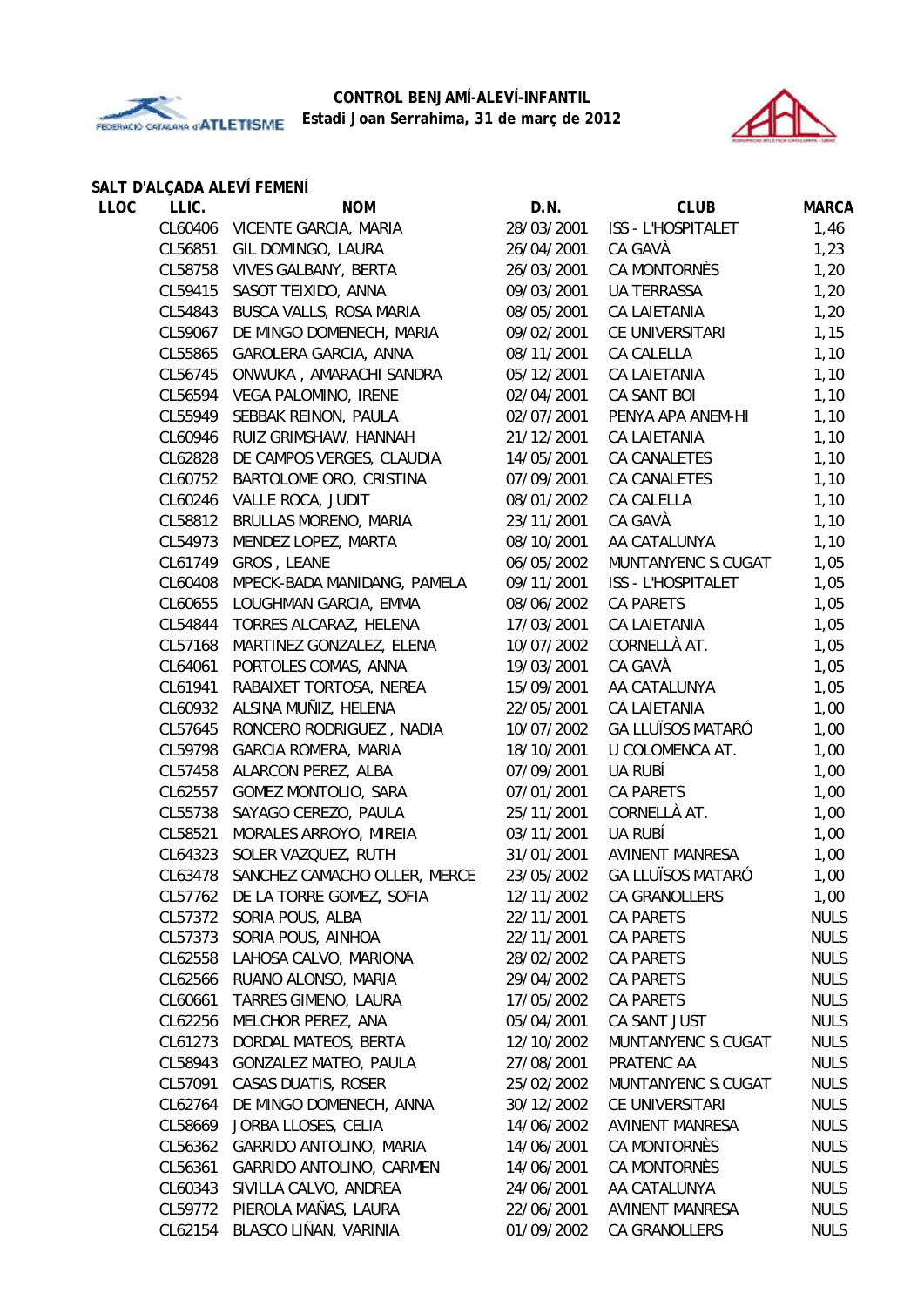



| CL57761 DANIELUK BORGET, CAMILA ITATI | 02/11/2001 | CA GRANOLLERS             | <b>NULS</b> |
|---------------------------------------|------------|---------------------------|-------------|
| CL58915 ALFONSO MIHI, CARLA           | 15/02/2002 | <b>GA LLUÏSOS MATARÓ</b>  | <b>NULS</b> |
| CL59732 GERVILLA PUIGDOLLERS, PAULA   | 21/02/2001 | CA MONTORNÈS              | <b>NULS</b> |
| CL60312 ILLA OVIEDO, ANDREA           | 30/01/2001 | AA CATALUNYA              | <b>NULS</b> |
| CL60329 PALOMERO DONADEU, ALEXIA      | 19/11/2002 | AA CATALUNYA              | <b>NULS</b> |
| CL63692 CASBAS RECUENCO, OLIVIA       | 16/09/2002 | <b>BARCELONA AT.</b>      | <b>NULS</b> |
| CL57760 COTOLI CEREZO, RAQUEL         | 01/11/2001 | CA GRANOLLERS             | <b>NULS</b> |
| CL57765 GONZALO MONJE, EMMA           | 09/11/2001 | CA GRANOLLERS             | <b>NULS</b> |
| CL62139 LEIVA VIGIL, GISELLE          | 03/08/2001 | CA GRANOLLERS             | <b>NULS</b> |
| CL58308 PEREIRAS NEIRA, NURIA         | 24/01/2002 | <b>ISS - L'HOSPITALET</b> | <b>NULS</b> |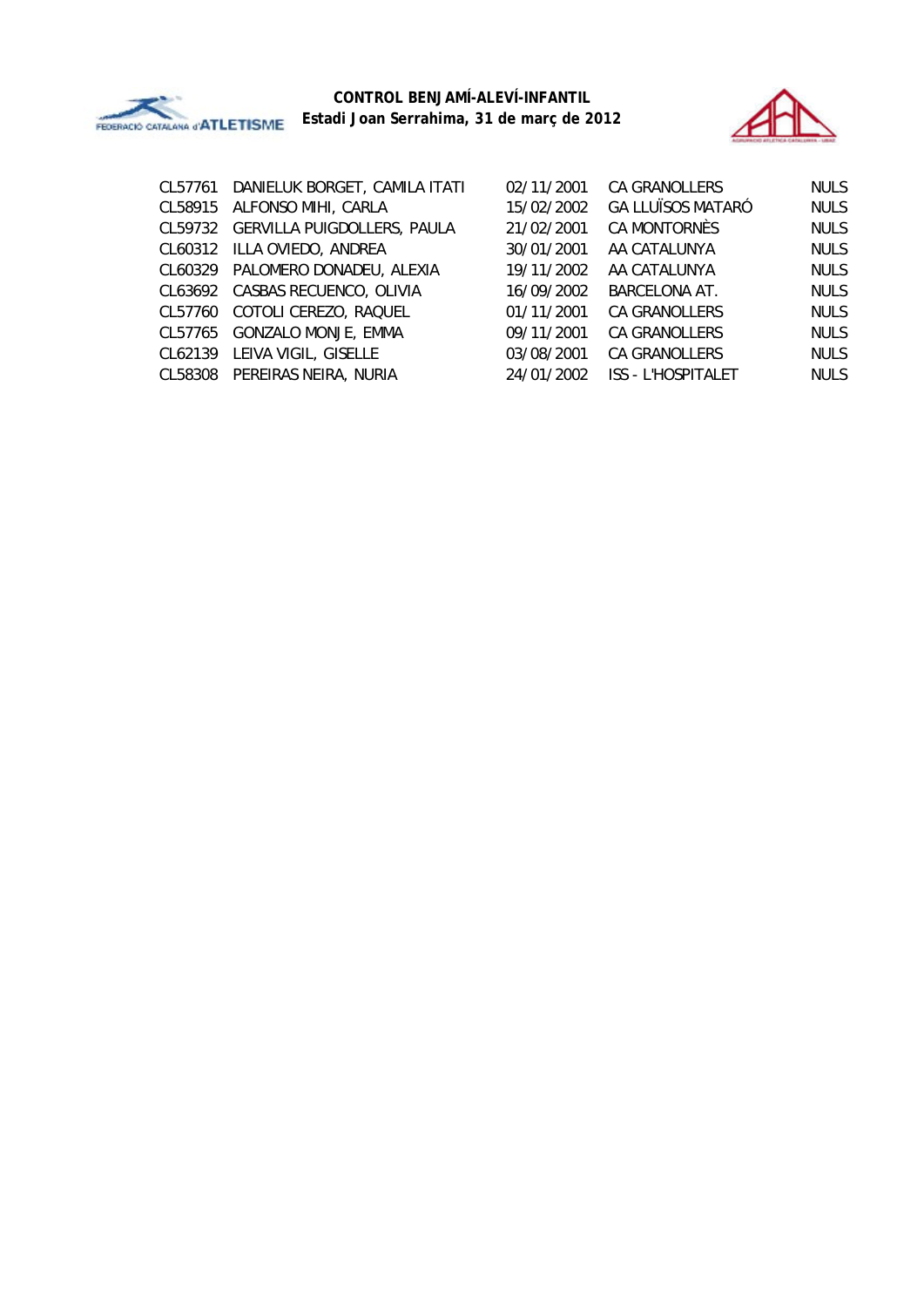



#### **LLANÇAMENT DE DISC ALEVÍ FEMENÍ**

| <b>LLOC</b>    | LLIC.   | <b>NOM</b>                    | D.N.       | <b>CLUB</b>               | <b>MARCA</b> |
|----------------|---------|-------------------------------|------------|---------------------------|--------------|
| $\mathbf{1}$   |         | CL56594 VEGA PALOMINO, IRENE  | 02/04/2001 | CA SANT BOI               | 19,06        |
| $\overline{2}$ | CL60406 | VICENTE GARCIA, MARIA         | 28/03/2001 | ISS - L'HOSPITALET        | 17,03        |
| 3              | CL57760 | COTOLI CEREZO, RAQUEL         | 01/11/2001 | CA GRANOLLERS             | 14,83        |
| 4              | CL55865 | GAROLERA GARCIA, ANNA         | 08/11/2001 | CA CALELLA                | 14,71        |
| 5              | CL64061 | PORTOLES COMAS, ANNA          | 19/03/2001 | CA GAVÀ                   | 14,56        |
| 6              | CL60408 | MPECK-BADA MANIDANG, PAMELA   | 09/11/2001 | ISS - L'HOSPITALET        | 13,93        |
| $\overline{7}$ | CL57645 | RONCERO RODRIGUEZ, NADIA      | 10/07/2002 | <b>GA LLUÏSOS MATARÓ</b>  | 13,81        |
| 8              | CL55949 | SEBBAK REINON, PAULA          | 02/07/2001 | PENYA APA ANEM-HI         | 13,34        |
| 9              | CL57761 | DANIELUK BORGET, CAMILA ITATI | 02/11/2001 | CA GRANOLLERS             | 13,29        |
| 10             | CL56361 | GARRIDO ANTOLINO, CARMEN      | 14/06/2001 | CA MONTORNÈS              | 13,27        |
| 11             | CL56851 | GIL DOMINGO, LAURA            | 26/04/2001 | CA GAVÀ                   | 12,36        |
| 12             | CL59732 | GERVILLA PUIGDOLLERS, PAULA   | 21/02/2001 | CA MONTORNÈS              | 12,21        |
| 13             | CL58308 | PEREIRAS NEIRA, NURIA         | 24/01/2002 | <b>ISS - L'HOSPITALET</b> | 11,84        |
| 14             | CL60312 | ILLA OVIEDO, ANDREA           | 30/01/2001 | AA CATALUNYA              | 11,86        |
| 15             | CL60932 | ALSINA MUÑIZ, HELENA          | 22/05/2001 | <b>CA LAIETANIA</b>       | 12,03        |
| 16             | CL58758 | <b>VIVES GALBANY, BERTA</b>   | 26/03/2001 | CA MONTORNÈS              | 11,80        |
| 17             | CL58521 | MORALES ARROYO, MIREIA        | 03/11/2001 | UA RUBÍ                   | 11, 16       |
|                | CL58915 | ALFONSO MIHI, CARLA           | 15/02/2002 | <b>GA LLUÏSOS MATARÓ</b>  | <b>NULS</b>  |
|                | CL60329 | PALOMERO DONADEU, ALEXIA      | 19/11/2002 | AA CATALUNYA              | <b>NULS</b>  |
|                | CL61941 | RABAIXET TORTOSA, NEREA       | 15/09/2001 | AA CATALUNYA              | <b>NULS</b>  |
|                | CL60343 | SIVILLA CALVO, ANDREA         | 24/06/2001 | AA CATALUNYA              | <b>NULS</b>  |
|                | CL61967 | COCA PUIG, NURIA              | 08/06/2002 | MARTORELL AC              | <b>NULS</b>  |
|                | CL62154 | BLASCO LIÑAN, VARINIA         | 01/09/2002 | CA GRANOLLERS             | <b>NULS</b>  |
|                | CL57762 | DE LA TORRE GOMEZ, SOFIA      | 12/11/2002 | CA GRANOLLERS             | <b>NULS</b>  |
|                | CL62139 | LEIVA VIGIL, GISELLE          | 03/08/2001 | CA GRANOLLERS             | <b>NULS</b>  |
|                | CL62949 | TREJO EXPOSITO, PAULA         | 28/05/2002 | CA NOU BARRIS             | <b>NULS</b>  |
|                | CL57458 | ALARCON PEREZ, ALBA           | 07/09/2001 | UA RUBÍ                   | <b>NULS</b>  |
|                | CL54844 | TORRES ALCARAZ, HELENA        | 17/03/2001 | CA LAIETANIA              | <b>NULS</b>  |
|                | CL62157 | TOMAS MARTINEZ, LAIA          | 09/12/2001 | CA LAIETANIA              | <b>NULS</b>  |
|                | CL54843 | BUSCA VALLS, ROSA MARIA       | 08/05/2001 | <b>CA LAIETANIA</b>       | <b>NULS</b>  |
|                | CL63478 | SANCHEZ CAMACHO OLLER, MERCE  | 23/05/2002 | <b>GA LLUÏSOS MATARÓ</b>  | <b>NULS</b>  |
|                | CL59798 | <b>GARCIA ROMERA, MARIA</b>   | 18/10/2001 | U COLOMENCA AT.           | <b>NULS</b>  |
|                | CL54973 | MENDEZ LOPEZ, MARTA           | 08/10/2001 | AA CATALUNYA              | <b>NULS</b>  |
|                | CL55738 | SAYAGO CEREZO, PAULA          | 25/11/2001 | CORNELLÀ AT.              | <b>NULS</b>  |
|                | CL57168 | MARTINEZ GONZALEZ, ELENA      | 10/07/2002 | CORNELLÀ AT.              | <b>NULS</b>  |
|                | CL58812 | BRULLAS MORENO, MARIA         | 23/11/2001 | CA GAVÀ                   | <b>NULS</b>  |
|                | CL57765 | GONZALO MONJE, EMMA           | 09/11/2001 | <b>CA GRANOLLERS</b>      | <b>NULS</b>  |
|                | CL56362 | GARRIDO ANTOLINO, MARIA       | 14/06/2001 | CA MONTORNÈS              | <b>NULS</b>  |
|                | CL60946 | RUIZ GRIMSHAW, HANNAH         | 21/12/2001 | CA LAIETANIA              | <b>NULS</b>  |
|                | CL64323 | SOLER VAZQUEZ, RUTH           | 31/01/2001 | <b>AVINENT MANRESA</b>    | <b>NULS</b>  |
|                | CL59772 | PIEROLA MAÑAS, LAURA          | 22/06/2001 | <b>AVINENT MANRESA</b>    | <b>NULS</b>  |
|                | CL60246 | VALLE ROCA, JUDIT             | 08/01/2002 | CA CALELLA                | <b>NULS</b>  |
|                | CL59039 | PADILLA SANCHEZ, ISABEL       | 30/07/2002 | CA CALELLA                | <b>NULS</b>  |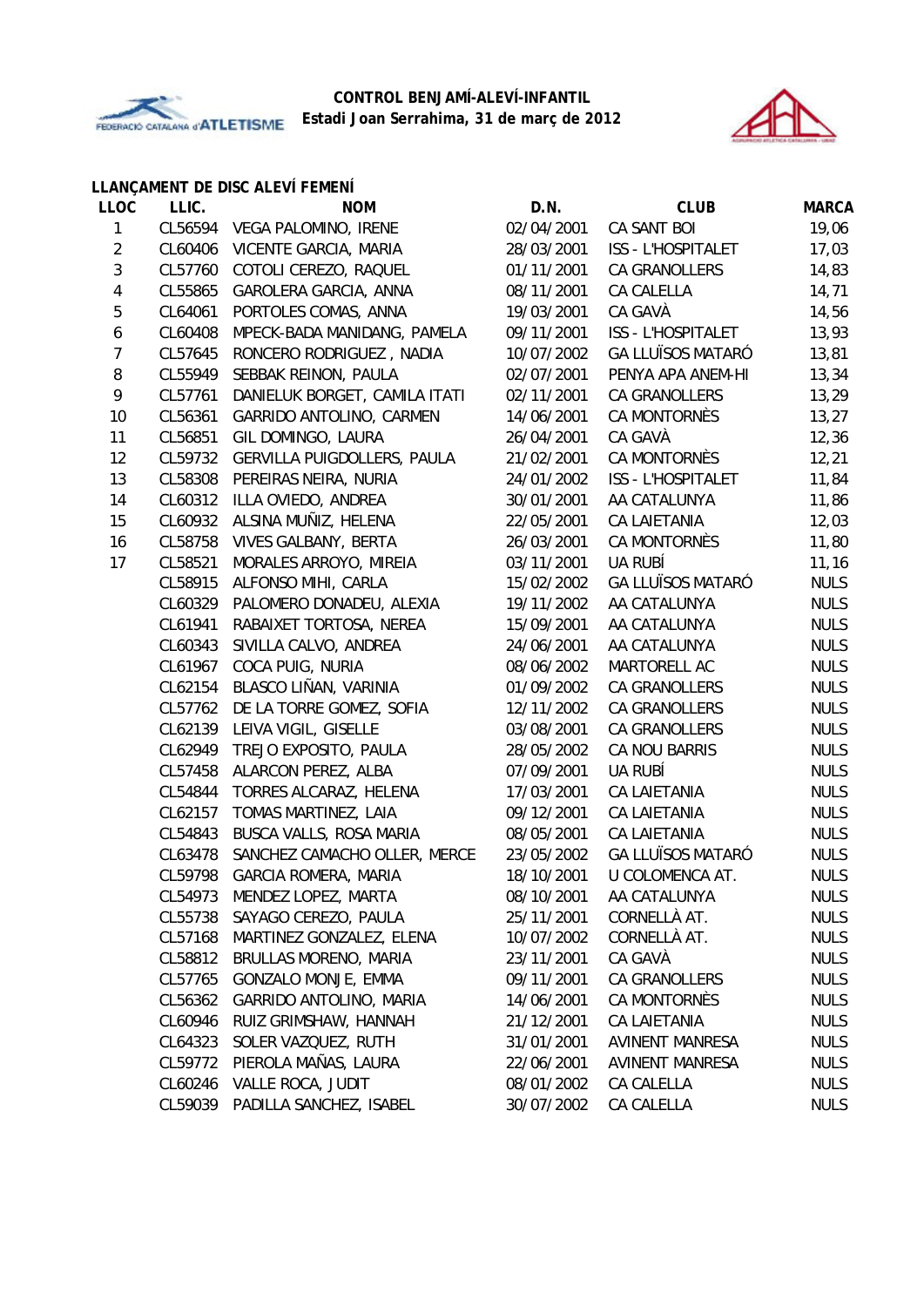



#### **60 METRES LLISOS BENJAMÍ MASCULÍ**

| 1a. Sèrie      |         |                                     |            |                          |              |
|----------------|---------|-------------------------------------|------------|--------------------------|--------------|
| <b>LLOC</b>    | LLIC.   | <b>NOM</b>                          | D.N.       | <b>CLUB</b>              | <b>MARCA</b> |
| 1              | CL61900 | <b>GARCIA MAGRANS, SERGI</b>        | 14/03/2003 | <b>AVINENT MANRESA</b>   | 10,2         |
| $\overline{2}$ | CL61929 | JIMENEZ ISABAL, ALBERT              | 30/04/2004 | AA CATALUNYA             | 10,4         |
| 3              | CL62564 | POPA NIETO, ALEX                    | 14/04/2004 | <b>CA PARETS</b>         | 10,8         |
| 4              | CL60803 | SEGURA PESUDO, YABSERA              | 13/03/2003 | <b>CA CANALETES</b>      | 11,2         |
| 5              | CL60304 | GABALDON GRAU, ARNAU                | 02/05/2003 | AA CATALUNYA             | 11,7         |
| 6              | CL64256 | SALAS RIERA, POL                    | 21/09/2004 | <b>GA LLUÏSOS MATARÓ</b> | 12,4         |
| 2a. Sèrie      |         |                                     |            |                          |              |
| <b>LLOC</b>    | LLIC.   | <b>NOM</b>                          | D.N.       | <b>CLUB</b>              | <b>MARCA</b> |
| 1              | CL62458 | FABRA COCHRANE, TOM                 | 02/01/2003 | MUNTANYENC S.CUGAT       | 9,7          |
| $\overline{2}$ | CL62956 | AOIZ PEREZ DEL MOLINO, IGNACIO      | 14/01/2004 | <b>CA CANALETES</b>      | 9,7          |
| 3              | CL60330 | PERELLO ARMENTANO, ANDREU           | 08/02/2003 | AA CATALUNYA             | 9,9          |
| 4              | CL62858 | NDIAYE MATHEU, ISMAEL               | 16/05/2004 | <b>CA CANALETES</b>      | 10,6         |
| 5              | CL62555 | FERNANDEZ LEON, DAVID               | 03/01/2004 | <b>CA PARETS</b>         | 10, 7        |
| 6              | CL62188 | ROSAS SORIA, NIL                    | 11/09/2004 | <b>AVINENT MANRESA</b>   | 11,6         |
| 3a. Sèrie      |         |                                     |            |                          |              |
| <b>LLOC</b>    | LLIC.   | <b>NOM</b>                          | D.N.       | <b>CLUB</b>              | <b>MARCA</b> |
| 1              | CL61905 | SALAS SAMSO, BIEL                   | 03/04/2003 | <b>AVINENT MANRESA</b>   | 9,7          |
| $\overline{2}$ | CL62501 | BARBA AMAYA, MARC                   | 29/03/2003 | INDEPENDIENTE            | 10,0         |
| 3              | CL62554 | DURAN MARTIN, ALEX                  | 24/02/2004 | <b>CA PARETS</b>         | 10,3         |
| 4              | CL60300 | DARDER GARI, SERGI                  | 30/06/2003 | AA CATALUNYA             | 10, 5        |
| 5              | CL62465 | GROSS, CELIAN                       | 29/03/2004 | MUNTANYENC S.CUGAT       | 10,9         |
| 6              | CL64395 | RALDA CORFAS, NICOLAS               | 04/06/2004 | <b>CA CANALETES</b>      | 11,9         |
| 4a. Sèrie      |         |                                     |            |                          |              |
| <b>LLOC</b>    | LLIC.   | <b>NOM</b>                          | D.N.       | <b>CLUB</b>              | <b>MARCA</b> |
| 1              | CL60296 | COMAS MARIN, JOAN                   | 03/02/2003 | AA CATALUNYA             | 9,7          |
| $\overline{2}$ | CL64335 | MAAROUFI, ZAID                      | 04/08/2003 | <b>AVINENT MANRESA</b>   | 9,9          |
| $\mathfrak{Z}$ | CL60334 | RAMADA MUÑOZ, LLUC                  | 06/04/2003 | AA CATALUNYA             | 10,1         |
| 4              | CL62406 | PUBILL VILARDELL, BERNAT            | 21/03/2003 | CERDANYOLA C D 'HOQUEI   | 10,5         |
| 5              | CL62144 | ROCA RIVERA, JAN BIEL               | 01/02/2004 | CA GRANOLLERS            | 11,2         |
| 6              | CL61399 | CASAS DUATIS, NIL                   | 28/06/2004 | MUNTANYENC S.CUGAT       | 12,3         |
| 5a. Sèrie      |         |                                     |            |                          |              |
| LLOC           | LLIC.   | <b>NOM</b>                          | D.N.       | <b>CLUB</b>              | <b>MARCA</b> |
| 1              |         | CL62249 GRAUPERA YUS, JOSEP         | 03/05/2004 | CA SANT JUST             | 9,9          |
| $\overline{2}$ |         | CL61940 PEREZ RODRIGUEZ, JOEL       | 31/03/2003 | AA CATALUNYA             | 10,2         |
| 3              | CL62133 | BRUSTENGA COSTA, ANIOL              | 23/04/2004 | CA GRANOLLERS            | 10,4         |
| 4              | CL62480 | RUIZ JOVER, EDOUARD                 | 11/04/2003 | MUNTANYENC S.CUGAT       | 10, 8        |
| 5              |         | CL60294 CIVERA POCEIRO, PAU         | 08/10/2003 | AA CATALUNYA             | 11,0         |
| 6a. Sèrie      |         |                                     |            |                          |              |
| <b>LLOC</b>    | LLIC.   | <b>NOM</b>                          | D.N.       | <b>CLUB</b>              | <b>MARCA</b> |
| 1              |         | CL62962 ARDEVOL CANALS, ORIOL       | 05/04/2004 | <b>UA RUBÍ</b>           | 9,8          |
| $\overline{c}$ |         | CL62974 MALAVE SURRALLES, MARC      | 04/02/2003 | UA RUBÍ                  | 9,8          |
| 3              |         | CL62464 GONZALEZ LLOBREGAT, RODRIGO | 30/04/2004 | MUNTANYENC S.CUGAT       | 10,3         |
| 4              |         | CL62142 MELENCHON JUSMET, FRANCESC  | 04/12/2003 | CA GRANOLLERS            | 10, 6        |
| 5              |         | CL61067 GARCIA ROMERO, LLORENÇ      | 04/12/2003 | CA SANT JUST             | 10, 8        |
| 6              |         | CL62922 CUERDA DOMENE, ALEX         | 13/08/2004 | CA NOU BARRIS            | 11,2         |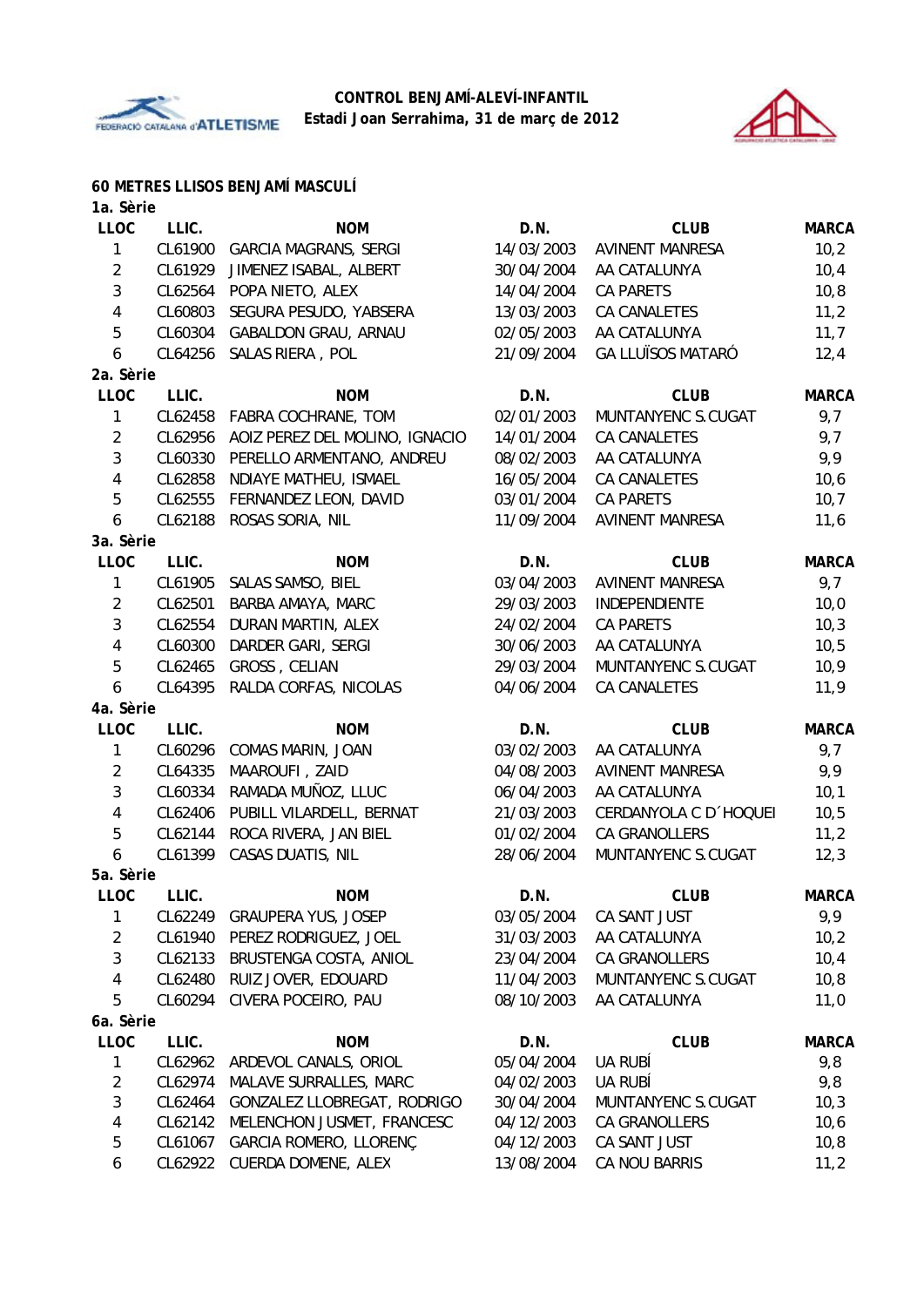



| 7a. Sèrie   |         |                                 |            |                    |              |
|-------------|---------|---------------------------------|------------|--------------------|--------------|
| <b>LLOC</b> | LLIC.   | <b>NOM</b>                      | D.N.       | <b>CLUB</b>        | <b>MARCA</b> |
|             |         | CL61276 SALA MUÑOZ, MARC        | 21/02/2003 | MUNTANYENC S.CUGAT | 9,5          |
| 2           | CL62255 | MELCHOR PEREZ, ALEX             | 02/04/2003 | CA SANT JUST       | 10,2         |
| 3           | CL59971 | ALARCON PEREZ, ORIOL            | 06/09/2003 | <b>UA RUBÍ</b>     | 10,6         |
| 4           | CL60251 | <b>BASSAS GARRITY, DANIEL</b>   | 23/01/2003 | CE UNIVERSITARI    | 10,8         |
| 5           | CL61177 | HERNANDEZ ROBLES, ALEX          | 16/07/2004 | CORNELLÀ AT.       | 11,6         |
| 8a. Sèrie   |         |                                 |            |                    |              |
| <b>LLOC</b> | LLIC.   | <b>NOM</b>                      | D.N.       | <b>CLUB</b>        | <b>MARCA</b> |
|             | CL59850 | ALBERTI GARCIA, FELIU           | 02/01/2003 | CORNELLÀ AT.       | 10,4         |
| 2           | CL59881 | <b>GONZ-CUEVAS BRAVO, MATEO</b> | 22/07/2003 | CA SANT JUST       | 10,5         |
| 3           | CL61696 | BASCUÑANA GARCIA, ADRIA         | 08/07/2004 | CORNELLÀ AT.       | 11,6         |
| 4           | CL63643 | LISTE HURTADO, RUBEN            | 10/12/2004 | CORNELLÀ AT.       | 11,8         |
|             |         |                                 |            |                    |              |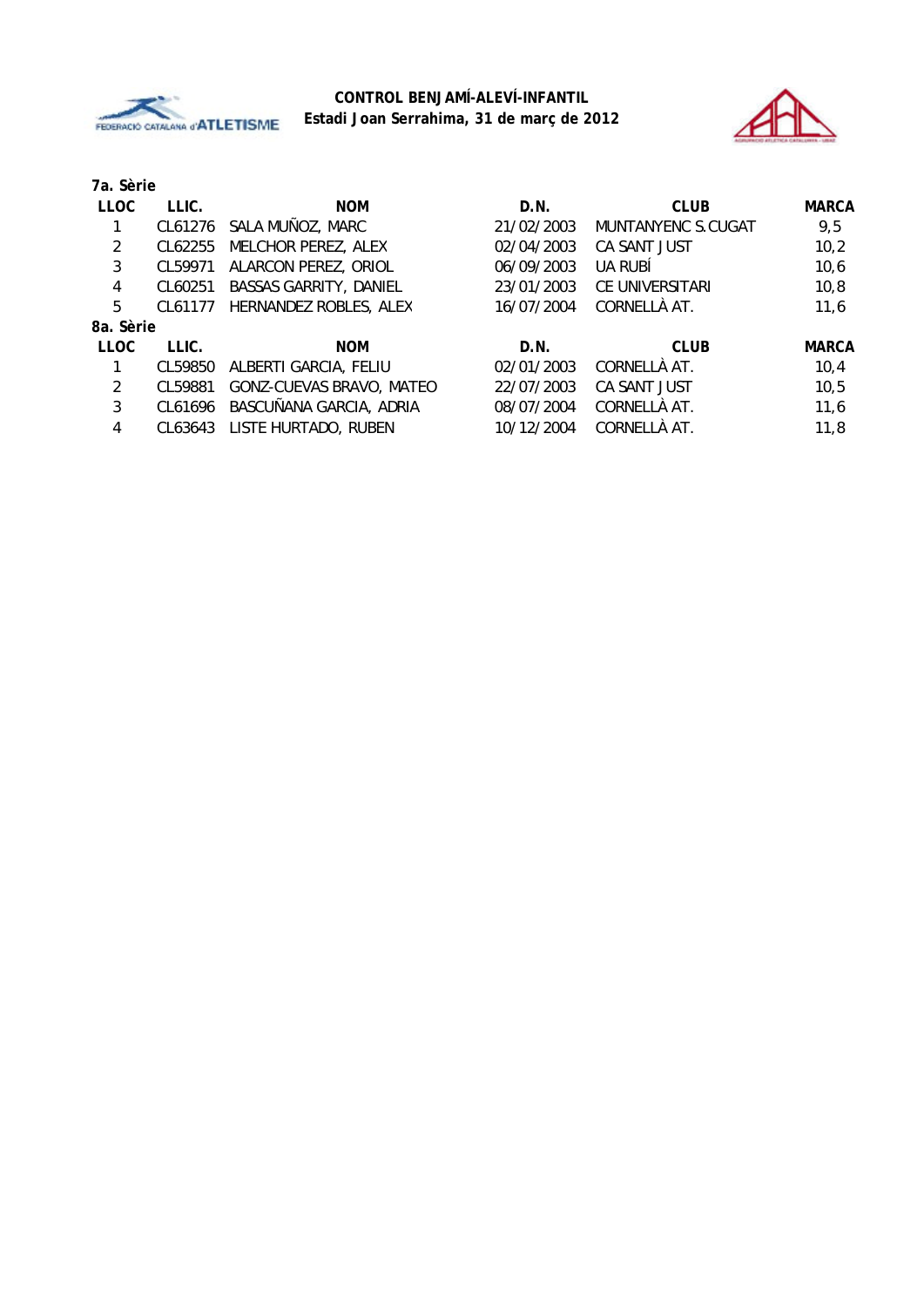



### **1000 METRES LLISOS BENJAMÍ MASCULÍ**

| 1a. Sèrie        |         |                                        |            |                          |              |
|------------------|---------|----------------------------------------|------------|--------------------------|--------------|
| <b>LLOC</b>      | LLIC.   | <b>NOM</b>                             | D.N.       | <b>CLUB</b>              | <b>MARCA</b> |
| $\mathbf{1}$     | CL64335 | MAAROUFI, ZAID                         | 04/08/2003 | <b>AVINENT MANRESA</b>   | 3,34,7       |
| $\overline{2}$   | CL60334 | RAMADA MUÑOZ, LLUC                     | 06/04/2003 | AA CATALUNYA             | 3,42,5       |
| $\mathfrak{Z}$   | CL61276 | SALA MUÑOZ, MARC                       | 21/02/2003 | MUNTANYENC S.CUGAT       | 3,42,9       |
| 4                | CL60300 | DARDER GARI, SERGI                     | 30/06/2003 | AA CATALUNYA             | 3,43,3       |
| 5                | CL59909 | RODRIGUEZ JUAN, ADRIAN                 | 28/04/2003 | CA SANT JUST             | 3,45,1       |
| 6                | CL62133 | BRUSTENGA COSTA, ANIOL                 | 23/04/2004 | CA GRANOLLERS            | 3,47,5       |
| $\overline{7}$   | CL61940 | PEREZ RODRIGUEZ, JOEL                  | 31/03/2003 | AA CATALUNYA             | 3,47,7       |
| 8                | CL59971 | ALARCON PEREZ, ORIOL                   | 06/09/2003 | UA RUBÍ                  | 3,50,2       |
| 9                | CL62458 | FABRA COCHRANE, TOM                    | 02/01/2003 | MUNTANYENC S.CUGAT       | 3,53,1       |
| 10               | CL62255 | MELCHOR PEREZ, ALEX                    | 02/04/2003 | CA SANT JUST             | 3,53,9       |
| 11               | CL61900 | <b>GARCIA MAGRANS, SERGI</b>           | 14/03/2003 | <b>AVINENT MANRESA</b>   | 3, 57, 9     |
| 12               | CL61905 | SALAS SAMSO, BIEL                      | 03/04/2003 | <b>AVINENT MANRESA</b>   | 4,01,3       |
| 13               | CL60296 | COMAS MARIN, JOAN                      | 03/02/2003 | AA CATALUNYA             | 4,07,3       |
| 14               | CL59854 | FONT GIRONES, JAN                      | 06/06/2003 | CORNELLÀ AT.             | 4,08,0       |
| 15               | CL62188 | ROSAS SORIA, NIL                       | 11/09/2004 | <b>AVINENT MANRESA</b>   | 4,09,1       |
| 16               | CL62464 | GONZALEZ LLOBREGAT, RODRIGO            | 30/04/2004 | MUNTANYENC S.CUGAT       | 4,11,9       |
| 17               | CL62142 | MELENCHON JUSMET, FRANCESC             | 04/12/2003 | <b>CA GRANOLLERS</b>     | 4, 12, 1     |
| 18               | CL61067 | GARCIA ROMERO, LLORENÇ                 | 04/12/2003 | CA SANT JUST             | 4,15,8       |
| 19               | CL60304 | <b>GABALDON GRAU, ARNAU</b>            | 02/05/2003 | AA CATALUNYA             | 4, 17, 5     |
| 20               | CL64256 | SALAS RIERA, POL                       | 21/09/2004 | <b>GA LLUÏSOS MATARÓ</b> | 5,02,3       |
| 2a. Sèrie        |         |                                        |            |                          |              |
| <b>LLOC</b>      | LLIC.   | <b>NOM</b>                             | D.N.       | <b>CLUB</b>              | <b>MARCA</b> |
| $\mathbf{1}$     |         | CL59850 ALBERTI GARCIA, FELIU          | 02/01/2003 | CORNELLÀ AT.             | 3,36,0       |
| $\overline{2}$   | CL59857 | TAULATS BRAOS, DIDAC                   | 24/09/2003 | CORNELLÀ AT.             | 3, 36, 3     |
| $\sqrt{3}$       |         | CL62956 AOIZ PEREZ DEL MOLINO, IGNACIO | 14/01/2004 | CA CANALETES             | 3,52,2       |
| $\pmb{4}$        | CL59881 | GONZ-CUEVAS BRAVO, MATEO               | 22/07/2003 | CA SANT JUST             | 3,52,6       |
| $\sqrt{5}$       | CL62554 | DURAN MARTIN, ALEX                     | 24/02/2004 | <b>CA PARETS</b>         | 3,55,9       |
| $\boldsymbol{6}$ | CL61026 | CARRERAS ENFEDAQUE, HUGO               | 20/04/2003 | JA MONTCADA              | 3, 57, 1     |
| $\overline{7}$   | CL61929 | JIMENEZ ISABAL, ALBERT                 | 30/04/2004 | AA CATALUNYA             | 3, 57, 4     |
| 8                | CL60294 | CIVERA POCEIRO, PAU                    | 08/10/2003 | AA CATALUNYA             | 4,03,4       |
| 9                | CL60251 | BASSAS GARRITY, DANIEL                 | 23/01/2003 | CE UNIVERSITARI          | 4,06,3       |
| 10               | CL63857 | GRANJE LOZANO, GERARD                  | 01/06/2003 | CA BAIX MONTSENY         | 4,12,8       |
| 11               | CL62974 | MALAVE SURRALLES, MARC                 | 04/02/2003 | UA RUBÍ                  | 4, 20, 4     |
| 12               | CL60330 | PERELLO ARMENTANO, ANDREU              | 08/02/2003 | AA CATALUNYA             | 4,21,6       |
| 13               | CL63643 | LISTE HURTADO, RUBEN                   | 10/12/2004 | CORNELLÀ AT.             | 4, 22, 3     |
| 14               | CL61177 | HERNANDEZ ROBLES, ALEX                 | 16/07/2004 | CORNELLÀ AT.             | 4, 23, 6     |
| 15               | CL62564 | POPA NIETO, ALEX                       | 14/04/2004 | CA PARETS                | 4,27,9       |
| 16               | CL63373 | GIL RIVAS, JOSEP                       | 06/07/2004 | RIPOLLET UA              | 4,35,5       |
| 17               | CL62858 | NDIAYE MATHEU, ISMAEL                  | 16/05/2004 | CA CANALETES             | 4,38,6       |
| 18               | CL62922 | <b>CUERDA DOMENE, ALEX</b>             | 13/08/2004 | CA NOU BARRIS            | 4,39,2       |
| 19               | CL60803 | SEGURA PESUDO, YABSERA                 | 13/03/2003 | CA CANALETES             | 4,48,9       |
| 20               | CL63737 | SELLER MARIAS, MARCEL                  | 24/01/2004 | AA CATALUNYA             | 5,18,9       |
| 21               | CL62555 | FERNANDEZ LEON, DAVID                  | 03/01/2004 | CA PARETS                | 5, 28, 4     |
| 22               | CL64395 | RALDA CORFAS, NICOLAS                  | 04/06/2004 | CA CANALETES             | 5,46,3       |
|                  |         |                                        |            |                          |              |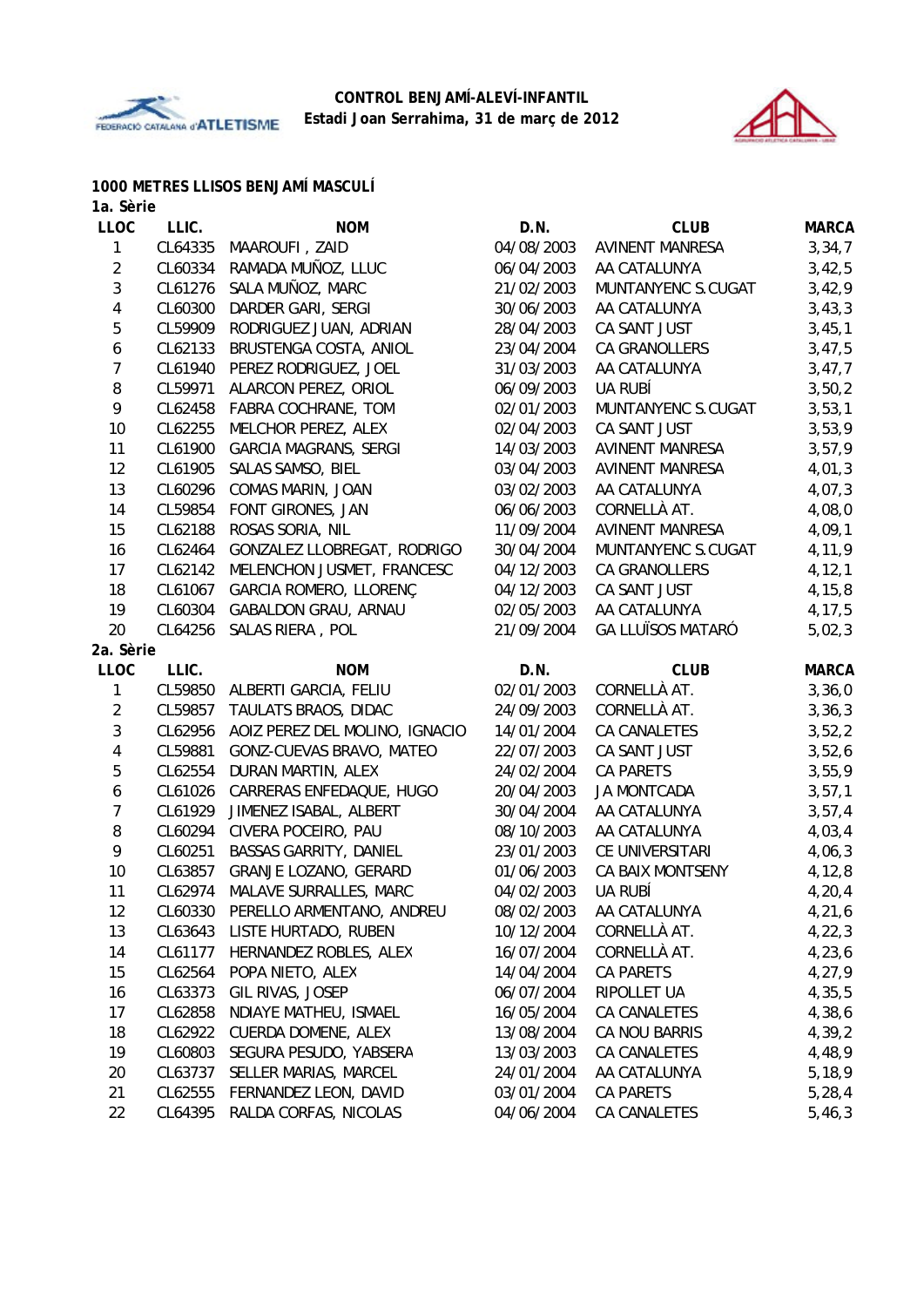



|                |         | SALT DE LLARGADA BENJAMÍ MASCULÍ |            |                          |              |
|----------------|---------|----------------------------------|------------|--------------------------|--------------|
| <b>LLOC</b>    | LLIC.   | <b>NOM</b>                       | D.N.       | <b>CLUB</b>              | <b>MARCA</b> |
| 1              |         | CL61276 SALA MUÑOZ, MARC         | 21/02/2003 | MUNTANYENC S.CUGAT       | 3, 13        |
| $\overline{2}$ | CL62458 | FABRA COCHRANE, TOM              | 02/01/2003 | MUNTANYENC S.CUGAT       | 3,11         |
| 3              | CL60296 | COMAS MARIN, JOAN                | 03/02/2003 | AA CATALUNYA             | 3,04         |
| 4              | CL62406 | PUBILL VILARDELL, BERNAT         | 21/03/2003 | CERDANYOLA C D 'HOQUEI   | 2,96         |
| 5              | CL64335 | MAAROUFI, ZAID                   | 04/08/2003 | <b>AVINENT MANRESA</b>   | 2,88         |
| 6              | CL62144 | ROCA RIVERA, JAN BIEL            | 01/02/2004 | CA GRANOLLERS            | 2,88         |
| $\overline{7}$ | CL60294 | CIVERA POCEIRO, PAU              | 08/10/2003 | AA CATALUNYA             | 2,88         |
| 8              | CL62501 | BARBA AMAYA, MARC                | 29/03/2003 | <b>INDEPENDIENTE</b>     | 2,86         |
| 9              | CL63755 | ALBERTI GARCIA, DIDAC            | 19/10/2006 | CORNELLÀ AT.             | 2,83         |
| 10             | CL59971 | ALARCON PEREZ, ORIOL             | 06/09/2003 | UA RUBÍ                  | 2,82         |
| 11             | CL59909 | RODRIGUEZ JUAN, ADRIAN           | 28/04/2003 | CA SANT JUST             | 2,81         |
| 12             | CL62554 | DURAN MARTIN, ALEX               | 24/02/2004 | <b>CA PARETS</b>         | 2,76         |
| 13             | CL61900 | <b>GARCIA MAGRANS, SERGI</b>     | 14/03/2003 | <b>AVINENT MANRESA</b>   | 2,76         |
| 14             | CL60330 | PERELLO ARMENTANO, ANDREU        | 08/02/2003 | AA CATALUNYA             | 2,76         |
| 15             | CL62133 | BRUSTENGA COSTA, ANIOL           | 23/04/2004 | CA GRANOLLERS            | 2,75         |
| 16             | CL59881 | GONZ-CUEVAS BRAVO, MATEO         | 22/07/2003 | CA SANT JUST             | 2,74         |
| 17             | CL61940 | PEREZ RODRIGUEZ, JOEL            | 31/03/2003 | AA CATALUNYA             | 2,73         |
| 18             | CL62564 | POPA NIETO, ALEX                 | 14/04/2004 | <b>CA PARETS</b>         | 2,72         |
| 19             | CL62974 | MALAVE SURRALLES, MARC           | 04/02/2003 | UA RUBÍ                  | 2,67         |
| 20             | CL62480 | RUIZ JOVER, EDOUARD              | 11/04/2003 | MUNTANYENC S.CUGAT       | 2,60         |
| 21             | CL62255 | MELCHOR PEREZ, ALEX              | 02/04/2003 | CA SANT JUST             | 2,59         |
| 22             | CL62962 | ARDEVOL CANALS, ORIOL            | 05/04/2004 | UA RUBÍ                  | 2,59         |
| 23             | CL62555 | FERNANDEZ LEON, DAVID            | 03/01/2004 | <b>CA PARETS</b>         | 2,58         |
| 24             | CL62465 | GROSS, CELIAN                    | 29/03/2004 | MUNTANYENC S.CUGAT       | 2,57         |
| 25             | CL62956 | AOIZ PEREZ DEL MOLINO, IGNACIO   | 14/01/2004 | CA CANALETES             | 2,55         |
| 26             | CL62464 | GONZALEZ LLOBREGAT, RODRIGO      | 30/04/2004 | MUNTANYENC S.CUGAT       | 2,50         |
| 27             | CL61905 | SALAS SAMSO, BIEL                | 03/04/2003 | <b>AVINENT MANRESA</b>   | 2,43         |
| 28             | CL60334 | RAMADA MUÑOZ, LLUC               | 06/04/2003 | AA CATALUNYA             | 2,39         |
| 29             | CL59854 | FONT GIRONES, JAN                | 06/06/2003 | CORNELLÀ AT.             | 2,38         |
| 30             | CL61067 | GARCIA ROMERO, LLORENÇ           | 04/12/2003 | CA SANT JUST             | 2,36         |
| 31             | CL61929 | JIMENEZ ISABAL, ALBERT           | 30/04/2004 | AA CATALUNYA             | 2,36         |
| 32             | CL61177 | HERNANDEZ ROBLES, ALEX           | 16/07/2004 | CORNELLÀ AT.             | 2,31         |
| 33             | CL62188 | ROSAS SORIA, NIL                 | 11/09/2004 | <b>AVINENT MANRESA</b>   | 2,27         |
| 34             | CL61399 | CASAS DUATIS, NIL                | 28/06/2004 | MUNTANYENC S.CUGAT       | 2,25         |
| 35             | CL61696 | BASCUÑANA GARCIA, ADRIA          | 08/07/2004 | CORNELLÀ AT.             | 2,16         |
| 36             | CL62858 | NDIAYE MATHEU, ISMAEL            | 16/05/2004 | CA CANALETES             | 2,16         |
| 37             | CL62249 | <b>GRAUPERA YUS, JOSEP</b>       | 03/05/2004 | CA SANT JUST             | 2,14         |
| 38             | CL63643 | LISTE HURTADO, RUBEN             | 10/12/2004 | CORNELLÀ AT.             | 2,14         |
| 39             | CL63737 | SELLER MARIAS, MARCEL            | 24/01/2004 | AA CATALUNYA             | 2,13         |
| 40             | CL64256 | SALAS RIERA, POL                 | 21/09/2004 | <b>GA LLUÏSOS MATARÓ</b> | 2,11         |
| 41             | CL64395 | RALDA CORFAS, NICOLAS            | 04/06/2004 | CA CANALETES             | 2,11         |
| 42             | CL62922 | CUERDA DOMENE, ALEX              | 13/08/2004 | CA NOU BARRIS            | 2,08         |
| 43             | CL62142 | MELENCHON JUSMET, FRANCESC       | 04/12/2003 | CA GRANOLLERS            | 2,01         |
| 44             | CL63373 | GIL RIVAS, JOSEP                 | 06/07/2004 | RIPOLLET UA              | 1,95         |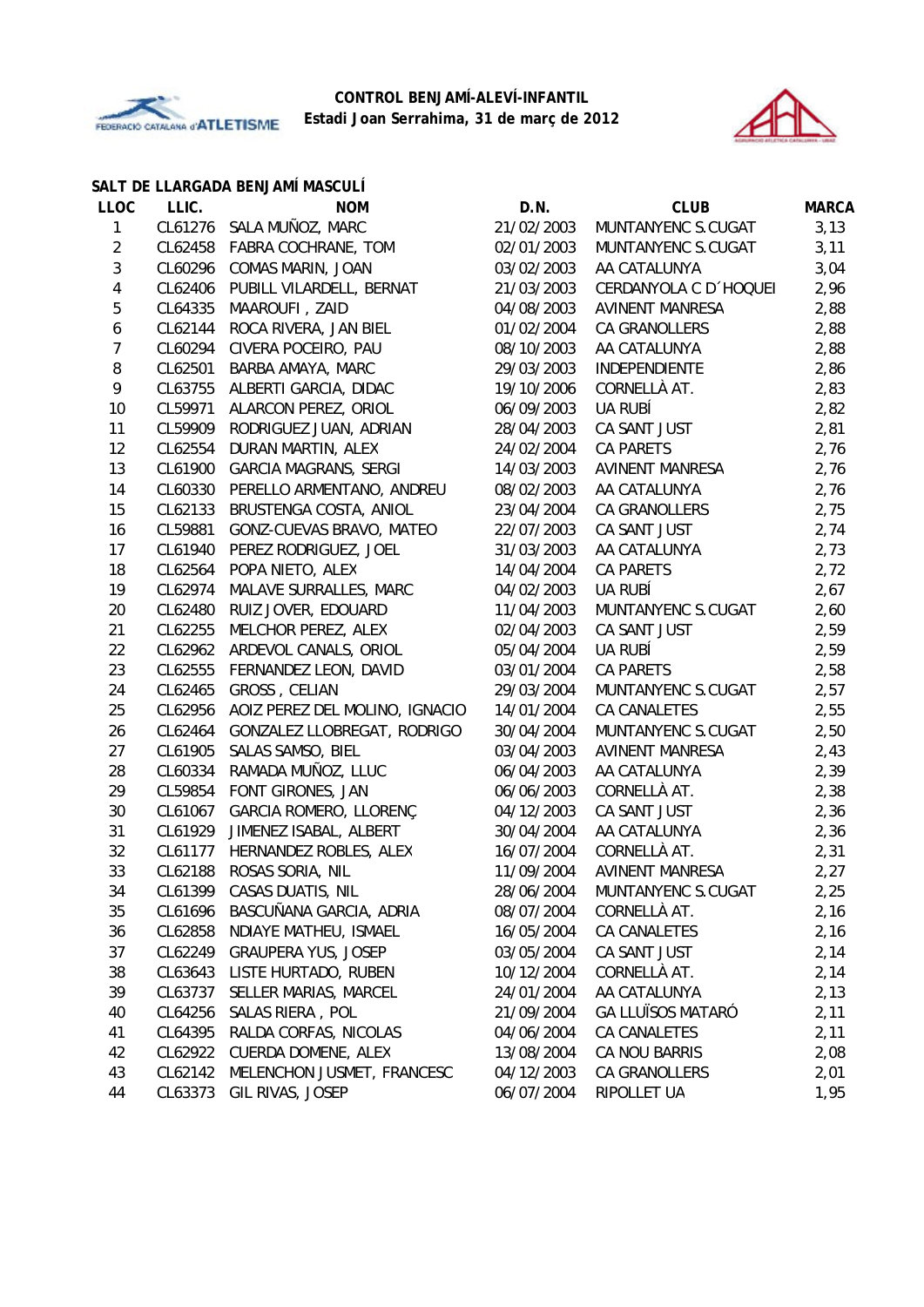



### **60 METRES LLISOS BENJAMÍ FEMENÍ**

| 1a. Sèrie      |         |                                 |            |                          |              |
|----------------|---------|---------------------------------|------------|--------------------------|--------------|
| <b>LLOC</b>    | LLIC.   | <b>NOM</b>                      | D.N.       | <b>CLUB</b>              | <b>MARCA</b> |
| 1              | CL62771 | PEREZ GARCIA, SARA              | 04/05/2003 | CE UNIVERSITARI          | 9,7          |
| $\overline{2}$ | CL61904 | FIGULS SELLARES, JUDIT          | 06/01/2003 | <b>AVINENT MANRESA</b>   | 10,1         |
| 3              | CL59670 | DANIELUK BORGET, NIDIA AYMARA   | 23/05/2003 | <b>CA GRANOLLERS</b>     | 10,3         |
| 4              | CL60943 | PUY BAQUÉ, ONA                  | 02/07/2003 | <b>CA LAIETANIA</b>      | 10,3         |
| 5              | CL62148 | SANCHIS CABALLERO, JUDITH       | 28/05/2003 | CA GRANOLLERS            | 10,7         |
| 6              | CL62556 | GOMEZ JIMENEZ, PAULA            | 29/07/2004 | <b>CA PARETS</b>         | 12,0         |
| 2a. Sèrie      |         |                                 |            |                          |              |
| <b>LLOC</b>    | LLIC.   | <b>NOM</b>                      | D.N.       | <b>CLUB</b>              | <b>MARCA</b> |
| 1              | CL63086 | <b>GODOY MARTINEZ, EDIT</b>     | 27/03/2004 | <b>GA LLUÏSOS MATARÓ</b> | 9,9          |
| $\overline{2}$ | CL59899 | MARTINEZ FERNANDEZ, ONA         | 14/04/2003 | CA SANT JUST             | 10,0         |
| 3              | CL61933 | MALET ARMENGOL, DUNA            | 03/07/2003 | AA CATALUNYA             | 10,2         |
| 4              | CL60313 | LAS HERAS RUPEREZ, CLARA        | 11/04/2003 | AA CATALUNYA             | 10,2         |
| 5              | CL61160 | PIQUE MORENO, LAIA              | 07/08/2004 | CORNELLÀ AT.             | 10,9         |
| 6              | CL59944 | BLAL LAHLIMI, YASMIN            | 13/04/2003 | <b>GA LLUÏSOS MATARÓ</b> | 11,3         |
| 3a. Sèrie      |         |                                 |            |                          |              |
| LLOC           | LLIC.   | <b>NOM</b>                      | D.N.       | <b>CLUB</b>              | <b>MARCA</b> |
| 1              | CL60309 | <b>GUMA BERRAR, NEREA</b>       | 10/06/2003 | AA CATALUNYA             | 10,3         |
| $\overline{2}$ | CL61917 | CANTARELL DELGADO, LAIA         | 30/06/2004 | AA CATALUNYA             | 11,0         |
| 3              | CL61925 | <b>GARCIA ROVIRA, ELIA</b>      | 24/07/2004 | AA CATALUNYA             | 11,4         |
| 4              | CL62449 | CHARBONNIER GALVAN, CLARA       | 19/02/2004 | MUNTANYENC S.CUGAT       | 11,6         |
| 5              | CL60319 | MENDEZ LOPEZ, EVA               | 18/07/2003 | AA CATALUNYA             | 11,8         |
| 6              | CL61169 | SANCHEZ NOVENSA, ASHA           | 13/05/2004 | CORNELLÀ AT.             | 12,0         |
| 4a. Sèrie      |         |                                 |            |                          |              |
| <b>LLOC</b>    | LLIC.   | <b>NOM</b>                      | D.N.       | <b>CLUB</b>              | <b>MARCA</b> |
| 1              | CL61836 | TORRES GARCIA, LAURA            | 19/12/2003 | RIPOLLET UA              | 10,2         |
| $\overline{2}$ | CL62168 | ESLAVA GIL, BERTA               | 30/05/2004 | <b>AVINENT MANRESA</b>   | 11,0         |
| 3              | CL61159 | ROCA FERRUZ, ANNA               | 14/10/2004 | CORNELLÀ AT.             | 11,0         |
| 4              | CL61161 | ARRIBAS MANCHEÑO, SARA          | 07/02/2004 | CORNELLÀ AT.             | 11,2         |
| 5              | CL60906 | CASADESUS FERNANDEZ, CARLA      | 05/08/2003 | AA CATALUNYA             | 11,6         |
| 5a. Sèrie      |         |                                 |            |                          |              |
| <b>LLOC</b>    | LLIC.   | <b>NOM</b>                      | D.N.       | <b>CLUB</b>              | <b>MARCA</b> |
|                |         | 1 CL61171 TUÑON NOVENSA, ANNA   | 02/04/2004 | CORNELLÀ AT.             | 10,2         |
| 2              |         | CL61771 SUBIRATS IVERN, MARTINA | 06/05/2003 | AA CATALUNYA             | 10, 5        |
| $\mathfrak{Z}$ | CL59530 | MARTINEZ HERNANDEZ, DANIELA     | 10/06/2003 | RIPOLLET UA              | 10,6         |
| 4              | CL64339 | TRISTANY NOGUES, RUT            | 11/05/2004 | <b>AVINENT MANRESA</b>   | 10, 6        |
| 5              | CL61914 | BRONCANO SOPENA, RUTH           | 22/11/2004 | AA CATALUNYA             | 11,0         |
| 6              | CL63971 | SOLER VAZQUEZ, CARLOTA          | 11/02/2003 | <b>AVINENT MANRESA</b>   | 11,6         |
| 6a. Sèrie      |         |                                 |            |                          |              |
| <b>LLOC</b>    | LLIC.   | <b>NOM</b>                      | D.N.       | <b>CLUB</b>              | <b>MARCA</b> |
| 1              | CL60713 | SOLE TOMAS, JULIA               | 03/01/2003 | CA IGUALADA              | 10,0         |
| $\overline{c}$ | CL61441 | MARTINEZ CEPEDA, VICTORIA       | 09/07/2004 | RIPOLLET UA              | 10,2         |
| 3              | CL62945 | RUIZ HERNANDEZ, ALBA            | 22/03/2004 | CA NOU BARRIS            | 10, 8        |
| 4              | CL62923 | DE LA HOZ GARCIA, LARA          | 05/04/2004 | CA NOU BARRIS            | 11,4         |
| 5              | CL63046 | NAVARRO PADILLA, ABRIL          | 17/09/2004 | <b>UGE BADALONA</b>      | 11,6         |
| 6              | CL62919 | CERDAN PEREZ, CARLOTA           | 03/02/2003 | CA NOU BARRIS            | 11,6         |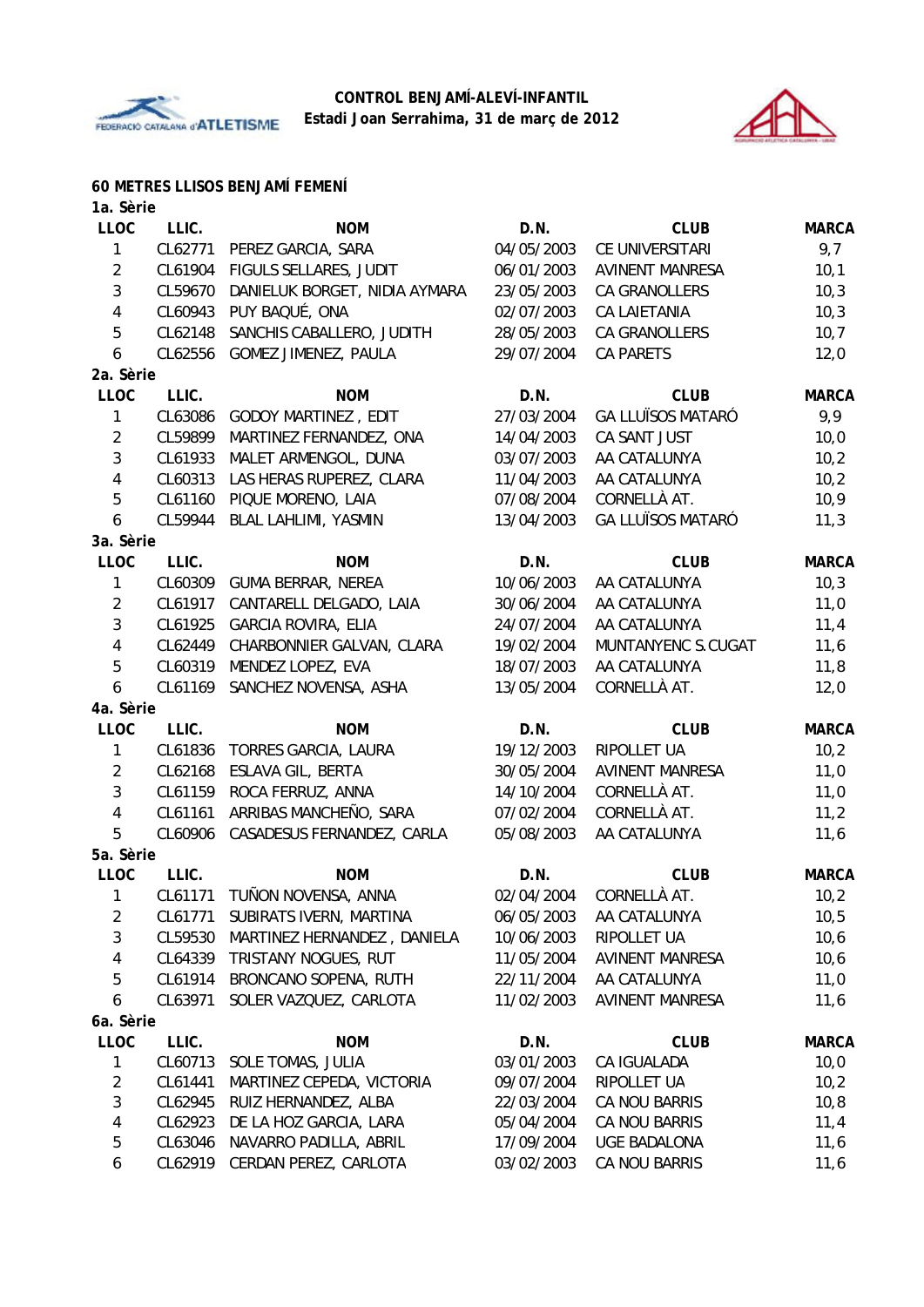



### **7a. Sèrie**

| LLOC | LLIC.   | <b>NOM</b>                       | D.N.       | <b>CLUB</b>        | <b>MARCA</b> |
|------|---------|----------------------------------|------------|--------------------|--------------|
|      |         | CL62920 CERDAN PEREZ, RAQUEL     | 30/08/2004 | CA NOU BARRIS      | 9,7          |
| 2    |         | CL60714 SOLE TOMAS, MARCELA      | 03/01/2003 | CA IGUALADA        | 9,9          |
| 3    | CL60731 | SANCHEZ MARTINEZ, MERITXELL      | 27/06/2003 | CA NOU BARRIS      | 10,9         |
| 4    |         | CL60730 RODRIGUEZ IZQUIERDO, NOA | 23/04/2003 | CA NOU BARRIS      | 11,2         |
| 5    |         | CL60669 OBRADORS BARO, MARTA     | 02/12/2003 | ISS - L'HOSPITALET | 11.4         |
| 6    |         | CL62963 BLASCO CLARAMONTE, ANNA  | 19/07/2004 | UA RUBÍ            | 11,6         |
|      |         | CL63868 VERNET MELICH, ALBA      | 04/05/2003 | CORNELLÀ AT.       | 11.7         |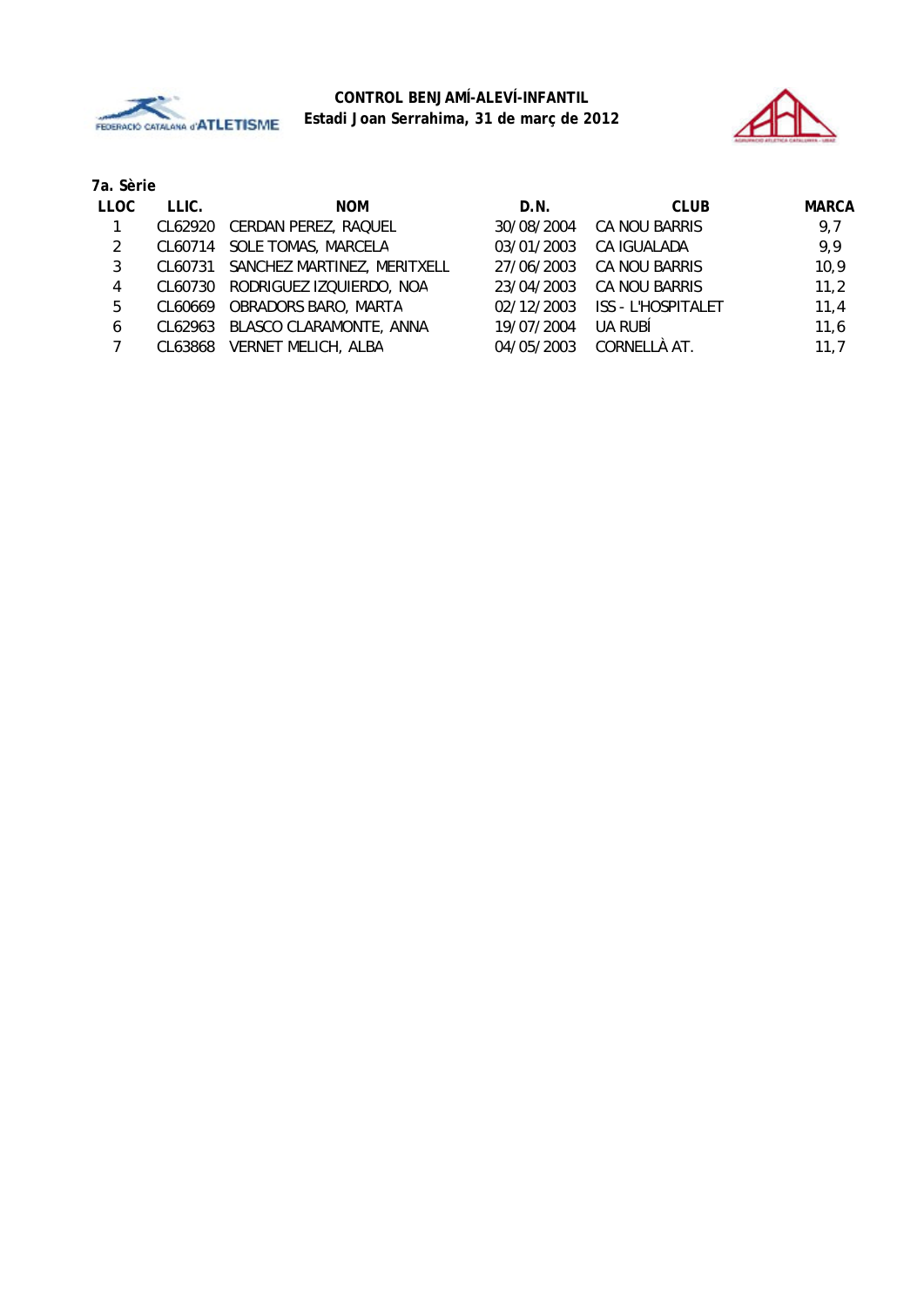



#### **1000 METRES LLISOS BENJAMÍ FEMENÍ**

| 1a. Sèrie      |         |                               |            |                          |              |
|----------------|---------|-------------------------------|------------|--------------------------|--------------|
| <b>LLOC</b>    | LLIC.   | <b>NOM</b>                    | D.N.       | <b>CLUB</b>              | <b>MARCA</b> |
| $\mathbf{1}$   | CL60313 | LAS HERAS RUPEREZ, CLARA      | 11/04/2003 | AA CATALUNYA             | 3,41,6       |
| $\overline{2}$ | CL60032 | POU CALDERON, LAURA           | 21/04/2003 | UA BARBERÀ               | 3,46,6       |
| 3              | CL60714 | SOLE TOMAS, MARCELA           | 03/01/2003 | CA IGUALADA              | 3,52,0       |
| 4              | CL60713 | SOLE TOMAS, JULIA             | 03/01/2003 | CA IGUALADA              | 3,52,2       |
| 5              | CL61933 | MALET ARMENGOL, DUNA          | 03/07/2003 | AA CATALUNYA             | 3, 53, 2     |
| 6              | CL59899 | MARTINEZ FERNANDEZ, ONA       | 14/04/2003 | CA SANT JUST             | 3,54,2       |
| $\overline{7}$ | CL60943 | PUY BAQUÉ, ONA                | 02/07/2003 | <b>CA LAIETANIA</b>      | 3,56,0       |
| 8              | CL59530 | MARTINEZ HERNANDEZ, DANIELA   | 10/06/2003 | RIPOLLET UA              | 3,56,7       |
| 9              | CL61836 | TORRES GARCIA, LAURA          | 19/12/2003 | RIPOLLET UA              | 4,01,1       |
| 10             | CL61441 | MARTINEZ CEPEDA, VICTORIA     | 09/07/2004 | RIPOLLET UA              | 4,08,0       |
| 11             | CL62168 | ESLAVA GIL, BERTA             | 30/05/2004 | <b>AVINENT MANRESA</b>   | 4,09,5       |
| 12             | CL60802 | SAURA PETEGNIEF, CHLOE        | 14/07/2003 | CA CANALETES             | 4,10,9       |
| 13             | CL60319 | MENDEZ LOPEZ, EVA             | 18/07/2003 | AA CATALUNYA             | 4, 14, 2     |
| 14             | CL60309 | <b>GUMA BERRAR, NEREA</b>     | 10/06/2003 | AA CATALUNYA             | 4, 15, 5     |
| 15             | CL62556 | <b>GOMEZ JIMENEZ, PAULA</b>   | 29/07/2004 | CA PARETS                | 4,16,9       |
| 16             | CL63971 | SOLER VAZQUEZ, CARLOTA        | 11/02/2003 | <b>AVINENT MANRESA</b>   | 4, 17, 1     |
| 17             | CL60337 | RODRIGUEZ SEGURA, ARIADNA     | 11/08/2003 | AA CATALUNYA             | 4,28,0       |
| 18             | CL61917 | CANTARELL DELGADO, LAIA       | 30/06/2004 | AA CATALUNYA             | 4, 29, 3     |
| 19             | CL64339 | TRISTANY NOGUES, RUT          | 11/05/2004 | <b>AVINENT MANRESA</b>   | 4, 35, 1     |
| 20             | CL59944 | BLAL LAHLIMI, YASMIN          | 13/04/2003 | <b>GA LLUÏSOS MATARÓ</b> | 4,37,0       |
| 21             | CL63377 | PEÑARANDO BAREA, MARTA        | 11/11/2003 | RIPOLLET UA              | 4,42,2       |
| 22             | CL63046 | NAVARRO PADILLA, ABRIL        | 17/09/2004 | <b>UGE BADALONA</b>      | 5, 12, 2     |
| 2a. Sèrie      |         |                               |            |                          |              |
| <b>LLOC</b>    | LLIC.   | <b>NOM</b>                    | D.N.       | <b>CLUB</b>              | <b>MARCA</b> |
| 1              | CL61171 | TUÑON NOVENSA, ANNA           | 02/04/2004 | CORNELLÀ AT.             | 3,59,1       |
| $\overline{a}$ | CL62148 | SANCHIS CABALLERO, JUDITH     | 28/05/2003 | CA GRANOLLERS            | 4,05,5       |
| 3              | CL61160 | PIQUE MORENO, LAIA            | 07/08/2004 | CORNELLÀ AT.             | 4,06,4       |
| 4              | CL62771 | PEREZ GARCIA, SARA            | 04/05/2003 | CE UNIVERSITARI          | 4,08,4       |
| 5              | CL61161 | ARRIBAS MANCHEÑO, SARA        | 07/02/2004 | CORNELLÀ AT.             | 4,08,6       |
| 6              | CL62945 | RUIZ HERNANDEZ, ALBA          | 22/03/2004 | CA NOU BARRIS            | 4,09,0       |
| 7              | CL60731 | SANCHEZ MARTINEZ, MERITXELL   | 27/06/2003 | CA NOU BARRIS            | 4,09,5       |
| 8              | CL59670 | DANIELUK BORGET, NIDIA AYMARA | 23/05/2003 | CA GRANOLLERS            | 4, 11, 1     |
| 9              | CL61169 | SANCHEZ NOVENSA, ASHA         | 13/05/2004 | CORNELLÀ AT.             | 4, 20, 2     |
| 10             | CL61771 | SUBIRATS IVERN, MARTINA       | 06/05/2003 | AA CATALUNYA             | 4, 22, 2     |
| 11             |         | CL60669 OBRADORS BARO, MARTA  | 02/12/2003 | ISS - L'HOSPITALET       | 4,24,6       |
| 12             | CL61159 | ROCA FERRUZ, ANNA             | 14/10/2004 | CORNELLÀ AT.             | 4, 26, 3     |
| 13             | CL60730 | RODRIGUEZ IZQUIERDO, NOA      | 23/04/2003 | CA NOU BARRIS            | 4, 28, 0     |
| 14             | CL62963 | BLASCO CLARAMONTE, ANNA       | 19/07/2004 | UA RUBÍ                  | 4, 28, 2     |
| 15             | CL60906 | CASADESUS FERNANDEZ, CARLA    | 05/08/2003 | AA CATALUNYA             | 4,30,6       |
| 16             | CL61925 | <b>GARCIA ROVIRA, ELIA</b>    | 24/07/2004 | AA CATALUNYA             | 4,32,6       |
| 17             | CL62920 | CERDAN PEREZ, RAQUEL          | 30/08/2004 | CA NOU BARRIS            | 4,32,9       |
| 18             | CL62923 | DE LA HOZ GARCIA, LARA        | 05/04/2004 | CA NOU BARRIS            | 4,39,7       |
| 19             | CL62919 | CERDAN PEREZ, CARLOTA         | 03/02/2003 | CA NOU BARRIS            | 4,41,7       |
| 20             | CL61914 | BRONCANO SOPENA, RUTH         | 22/11/2004 | AA CATALUNYA             | 4,59,3       |
| 21             | CL63868 | VERNET MELICH, ALBA           | 04/05/2003 | CORNELLÀ AT.             | 5,18,9       |
| 22             | CL63366 | HERNANDEZ HERNANDEZ, MIRIAM   | 08/10/2003 | PENYA APA ANEM-HI        | 5, 38, 5     |
|                |         |                               |            |                          |              |